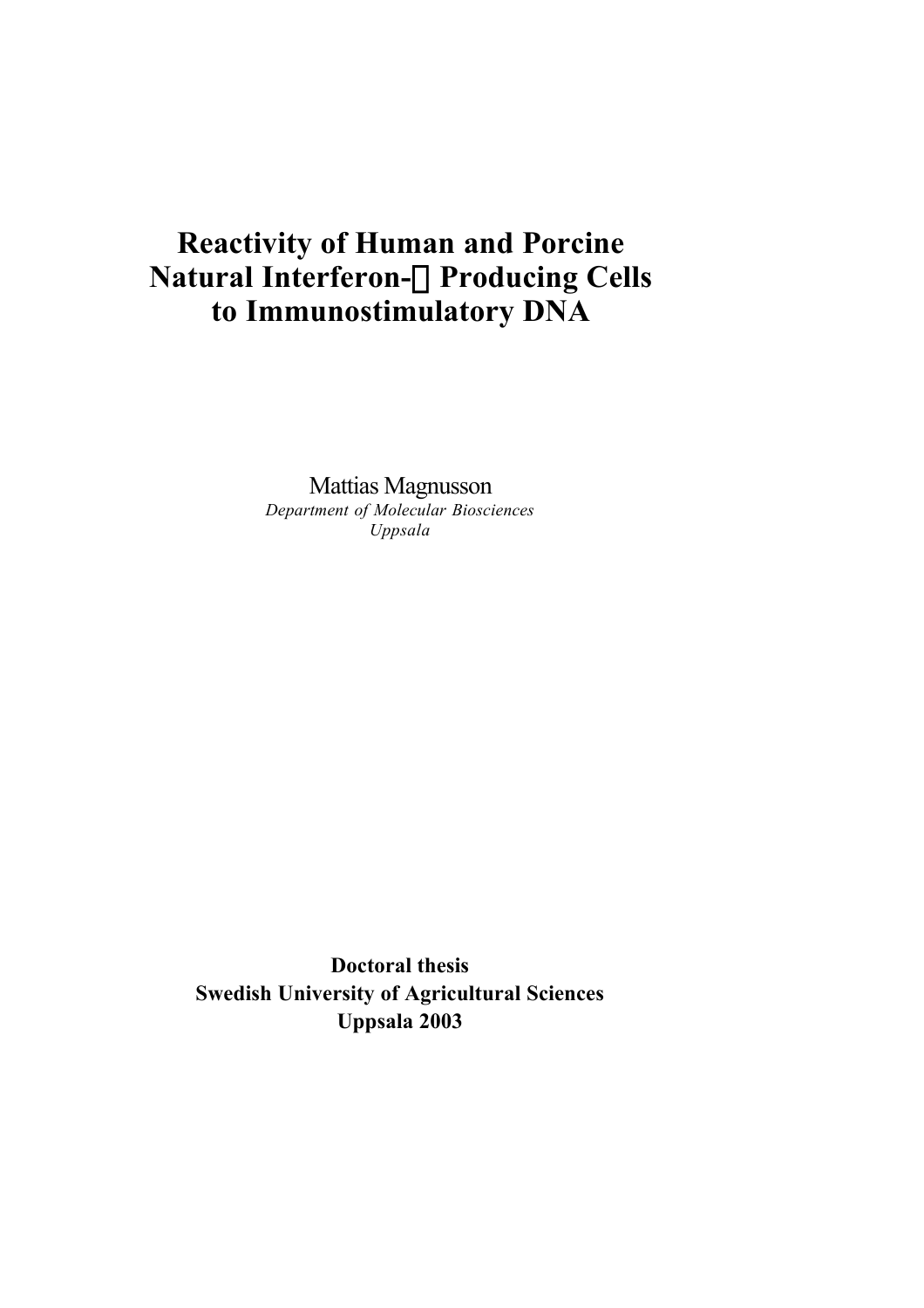# **Acta Universitatis Agriculturae Sueciae**

Veterinaria 159

ISSN 1401-6257 ISBN 91-576-6389-0 © 2003 Mattias Magnusson, Uppsala Tryck: SLU Service/Repro, Uppsala 2003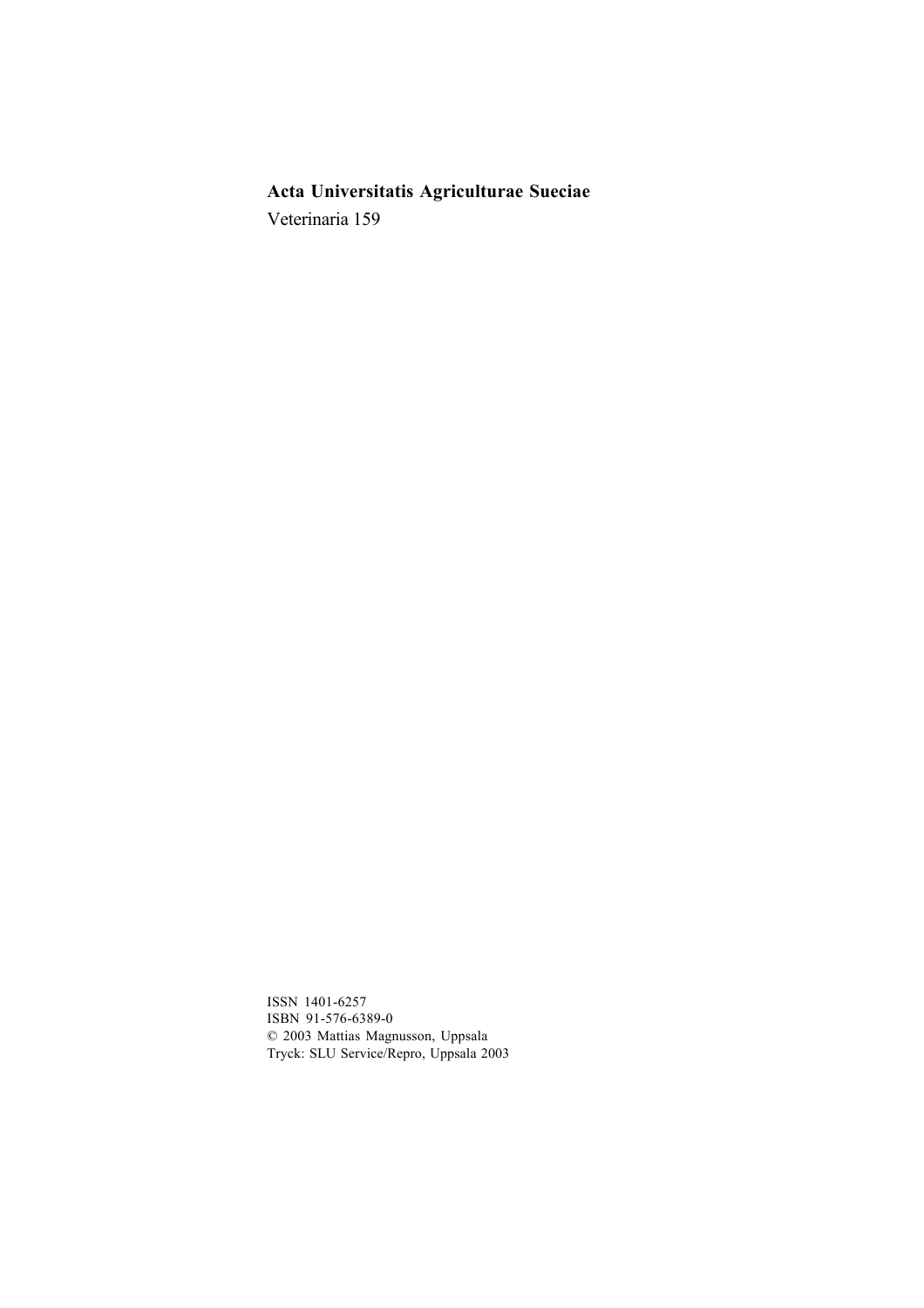# **Abstract**

Magnusson, M. 2003. Reactivity of human and porcine natural interferon- $\alpha$  producing cells to immunostimulatory DNA. Doctor's dissertation. ISSN 1401-6257, ISBN 91-576-6389-0

The interferon- $\alpha$  (IFN- $\alpha$ ) inducing capacity of various forms of immunostimulatory DNA and the identity of the IFN- $\alpha$  producing cells (IPC) were studied in human and porcine leukocytes. The DNA vaccine vector pcDNA3 induced production of IFN- $\alpha$  in porcine peripheral blood mononuclear cells (PBMC), but only if used with the transfecting agent lipofectin. Unmethylated CpG dinucleotides in the plasmid were necessary for induction of IFN- $\alpha$ , but pcDNA3 retained this ability after mutation of the CpG-motifs (5'AACGTT 3') in the ampicillin resistance gene. Lipofection and presence of an unmethylated CpG were also prerequisites for the ability of the double stranded (ds) phosphodiester oligodeoxyribonucleotide (ODN) H  $(5)$  $stranded$  (ds) phosphodiester oligodeoxyribonucleotide (ODN) H TTTTCAATTCGAAGATGAAT 3') to activate production of IFN-a in human and porcine PBMC. Human, but not porcine, PBMC could still produce high levels of IFN- $\alpha$  in response to certain single stranded (ss) ODNs, devoid of unmethylated CpG dinucleotides. This indicates that there are species differences in the recognition of immunostimulatory DNA and that eukaryotic DNA sometimes can be interferogenic. Certain CpG-containing ODNs with flanking poly-G sequences were very potent inducers of IFN- $\alpha$  production in the absence of lipofectin. both as phosphorothioate/ phosphodiester chimeric ODNs or as phosphodiester ODNs. Addition of poly-G sequences to the phosphodiester ODN  $\hat{H}$  clearly enhanced its activity, but did not replace the need for lipofectin. The natural IFN- $\alpha$  producing cells (NIPC), also termed plasmacytoid dendritic cells (PDC), were the only cells among human or porcine PBMC that produced IFN- $\alpha$  in response to immunostimulatory DNA.

The human NIPC/PDC also produce IFN- $\alpha$  in response to apoptotic cells in combination with autoantibodies from patients with systemic lupus erythematosus (SLE). This activation was dependent on Fc $\gamma$ -receptor type II (Fc $\gamma$ RII), and the NIPC/PDC were shown to express Fc $\gamma$ RIIa, but not the Fc $\gamma$ RIIb/c isoforms. The Fc $\gamma$ RIIa may also be inhibitory, because aggregated IgG that binds  $Fc\gamma R$  had a general inhibitory effect on IFN- $\alpha$  production induced by immunostimulatory DNA or herpes simplex virus.

Elucidation of the mechanisms whereby NIPC/PDC are activated may result in more efficient vaccine adjuvants and also provide new targets aiming at inhibition of the pathologic activation of NIPC/PDC in autoimmune diseases.

Key words: CpG-DNA, interferon inducer, dendritic cells, natural interferon- $\alpha$ producing cells, type I IFN, FcyRII.

Author's address: Mattias Magnusson, Department of Molecular Biosciences, Section of Veterinary Immunology & Virology, SLU, BMC, P.O. Box 588, 751 23 Uppsala, Sweden.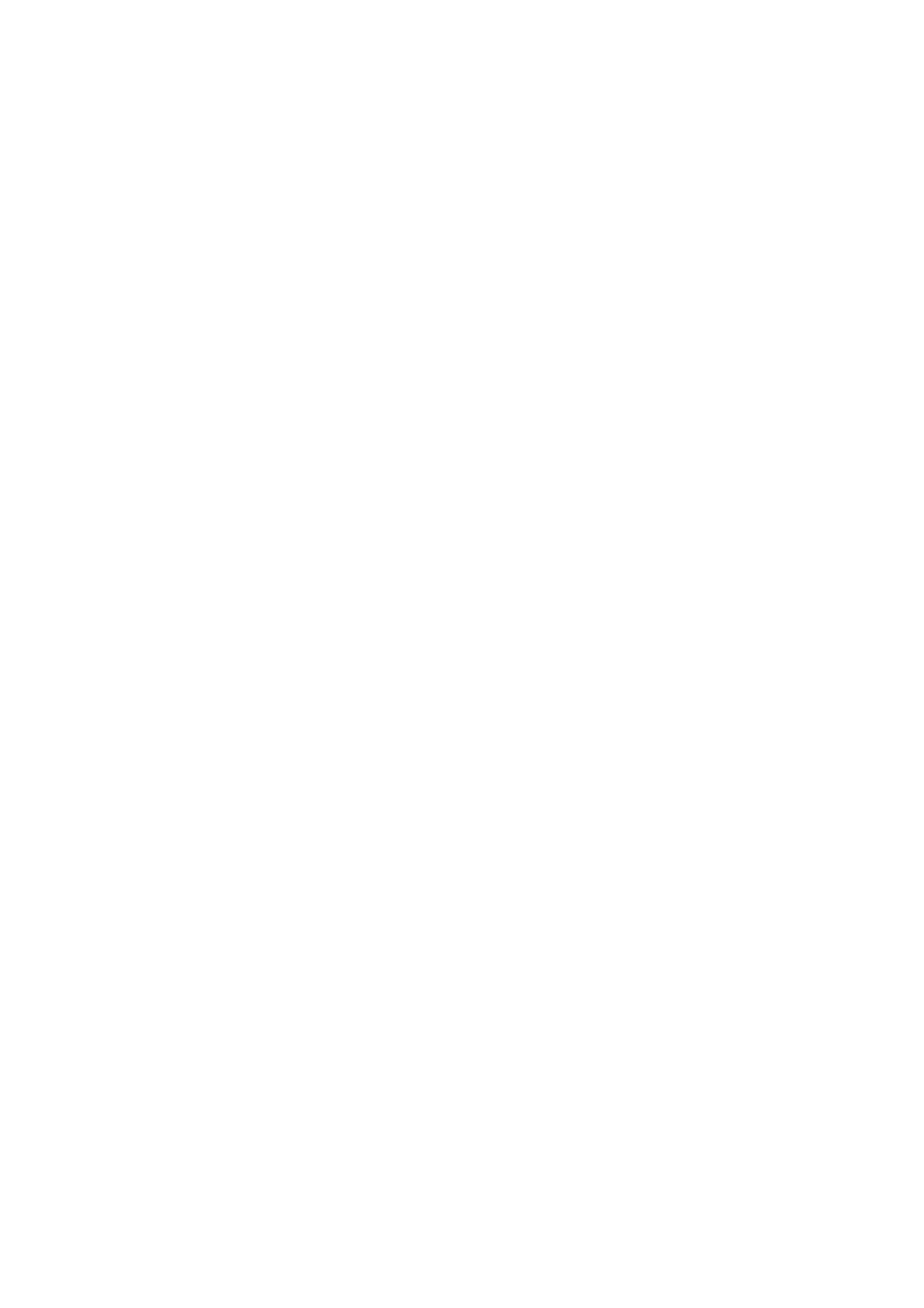# **Contents**

**Appendix Abbreviations Introduction, 9** General overview of the topic, 9 The type I IFN system, 10 *Type I IFN genes and proteins Activation and regulation of type I IFN gene expression Effects of type I IFN The cells producing type I IFN* Immunostimulatory DNA, 16 *Sequence specificity and chemical modification of IS-DNA Mechanisms involved in the activation by IS-DNA Use of IS-DNA in DNA vaccination* IFN- $\alpha$  inducing immune complexes and autoimmune disease, 20 *Fc*g*R on NIPC/PDC*

### **Aims of the study, 22 Results and discussion, 24**

DNA sequences that induce IFN- $\alpha$  in human and porcine PBMC, 24 The impact of nucleotide backbone and poly-G sequences on the interferogenic ability of ODNs in porcine PBMC, 27 The identity of the human and porcine cells producing IFN- $\alpha$  in response to CpG-DNA, 28 The mechanism of IFN- $\alpha$  induction in human NIPC/PDC by interferogenic immune complexes, 31

**General summary and conclusions References Acknowledgements**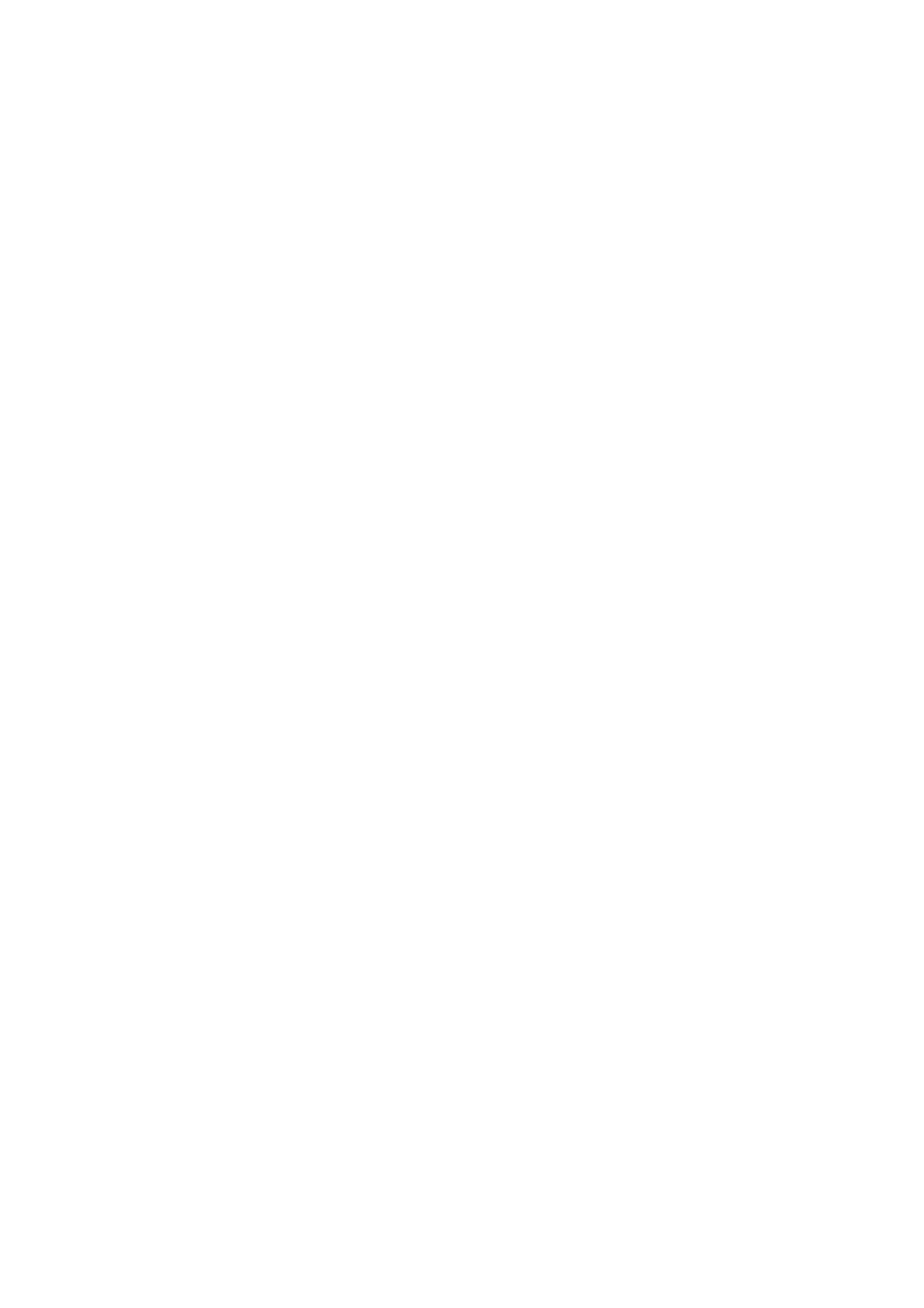# **Appendix**

#### **Papers I-IV**

This thesis is based on the following papers, which will be referred to in the text by their Roman numerals:

- I*.* Magnusson, M., Johansson, E., Berg, M., Eloranta, M-L., Fuxler, L. & Fossum, C. 2001. The plasmid pcDNA3 differentially induces production of interferon- $\alpha$  and interleukin-6 in cultures of porcine leukocytes. *Veterinary Immunology and Immunopathology 78,* 45-56.
- II. Magnusson, M., Magnusson, S., Vallin, H., Rönnblom, L. & Alm, G. V. 2001. Importance of CpG dinucleotides in activation of natural interferon- $\alpha$ producing cells by a lupus-related oligodeoxynucleotide. *Scandinavian Journal of Immunology 54,* 543-550.
- III. Domeika, K., Magnusson, M. Eloranta, M-L., Fuxler, L., Alm, G. V. & Fossum, C. Characteristics of oligodeoxyribonucleotides that induce interferon- $\alpha$  (IFN- $\alpha$ ) in the pig and the phenotype of the IFN- $\alpha$  producing cells. Manuscript submitted for publication.
- IV Båve, U., Magnusson, M., Eloranta, M-L., Perers, A., Alm, G. V. & Rönnblom, L. Fc $\gamma$ RIIa is expressed on natural IFN- $\alpha$  producing cells (plasmacytoid dendritic cells) and is required for the IFN- $\alpha$  production induced by apoptotic cells combined with lupus IgG. *The Journal of Immunology.* In press.

Papers I, II and IV are reprinted with the kind permission of the publishers.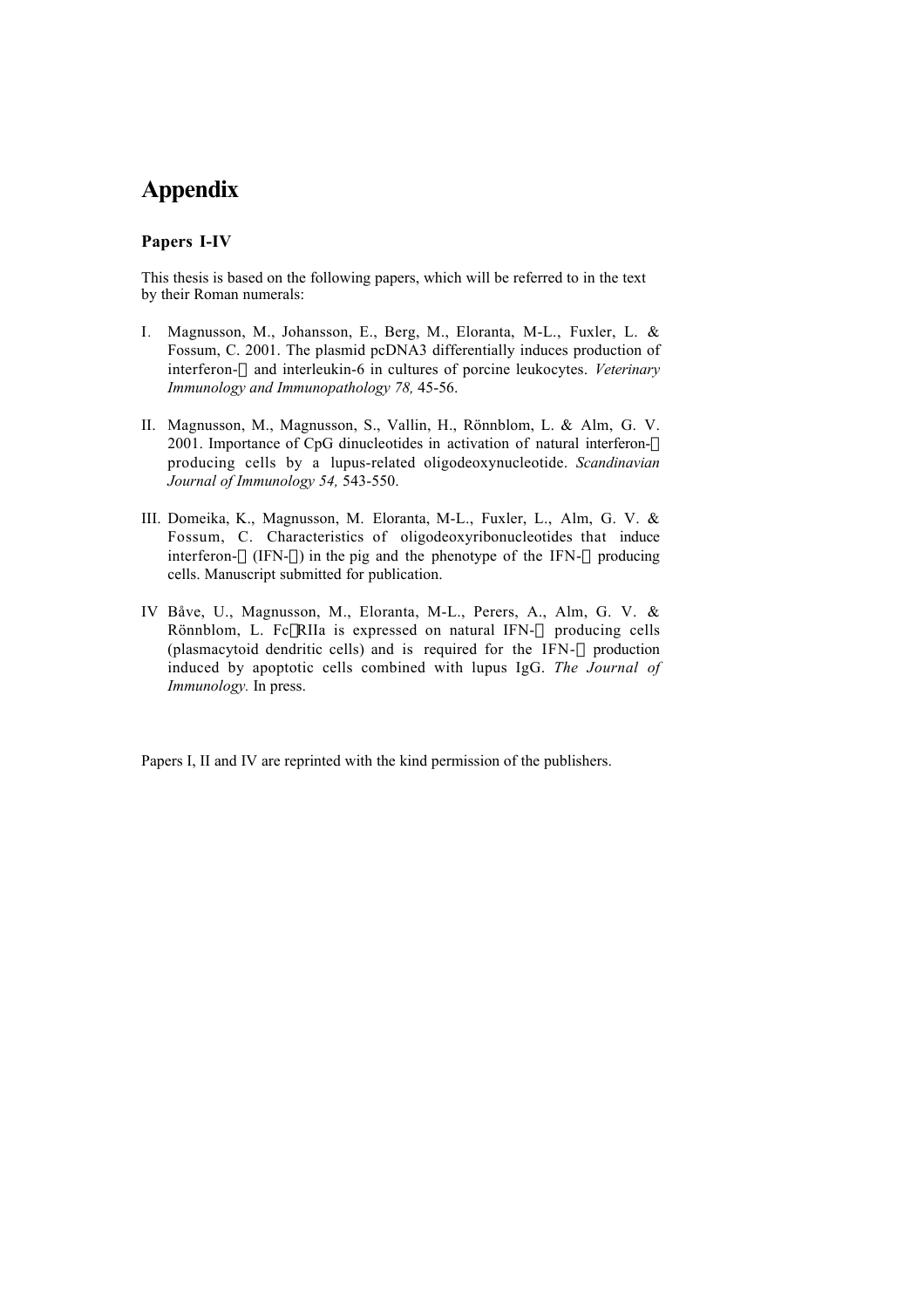# **Abbreviations**

| <b>ADV</b>             | Aujeszky's disease virus                        |  |  |
|------------------------|-------------------------------------------------|--|--|
| <b>APC</b>             | antigen presenting cell                         |  |  |
| <b>BDCA</b>            | blood dendritic cell antigen                    |  |  |
| <b>CD</b>              | cluster of differentiation                      |  |  |
| CpG-DNA                | DNA containing unmethylated CpG dinucleotides   |  |  |
| CpG-ODN                | ODN containing unmethylated CpG dinucleotides   |  |  |
| DC                     | dendritic cell                                  |  |  |
| <b>DNA</b>             | deoxyribonucleic acid                           |  |  |
| $\mathrm{d}\mathrm{s}$ | double stranded                                 |  |  |
| FcR                    | Fc-receptor                                     |  |  |
| $Fc\gamma R$           | Fcγ-receptor                                    |  |  |
| <b>HSV</b>             | herpes simplex virus                            |  |  |
| IC                     | immune complex                                  |  |  |
| IFN                    | interferon                                      |  |  |
| <b>IFNAR</b>           | type I IFN receptor                             |  |  |
| IL                     | interleukin                                     |  |  |
| <b>IRF</b>             | IFN regulatory factor                           |  |  |
| <b>IS-DNA</b>          | immunostimulatory DNA                           |  |  |
| <b>ISG</b>             | IFN stimulated gene                             |  |  |
| <b>ISGF</b>            | IFN stimulated gene factor                      |  |  |
| <b>ISRE</b>            | IFN stimulated response element                 |  |  |
| <b>ISS</b>             | immunostimulatory sequence                      |  |  |
| <b>ITAM</b>            | immunoreceptor tyrosine-based activation motif  |  |  |
| <b>ITIM</b>            | immunoreceptor tyrosine-based inhibition motif  |  |  |
| <b>LPS</b>             | lipopolysaccharide                              |  |  |
| <b>MHC</b>             | major histocompatibility complex                |  |  |
| Mx                     | myxovirus resistance                            |  |  |
| NK-cells               | natural killer cells                            |  |  |
| <b>OAS</b>             | 2', 5' oligoadenylate synthetase                |  |  |
| <b>ODN</b>             | oligodeoxyribonucleotide                        |  |  |
| PBMC                   | peripheral blood mononuclear cells              |  |  |
| <b>PAMP</b>            | pathogen associated molecular pattern           |  |  |
| <b>PDC</b>             | plasmacytoid DC                                 |  |  |
| <b>PKR</b>             | dsRNA-dependent protein kinase                  |  |  |
| <b>PRD</b>             | positively regulatory domain                    |  |  |
| PRR                    | pattern recognition receptor                    |  |  |
| <b>RNA</b>             | ribonucleic acid                                |  |  |
| SLE                    | systemic lupus erythematosus                    |  |  |
| SLE-IIF                | IFN- $\alpha$ inducing factor in SLE            |  |  |
| SS                     | single stranded                                 |  |  |
| <b>Stat</b>            | signal tranducer and activator of transcription |  |  |
| SV                     | Sendai virus                                    |  |  |
| Tc cell                | cytotoxic T cell                                |  |  |
| Th cell                | helper T cell                                   |  |  |
| <b>TNF</b>             | tumor necrosis factor                           |  |  |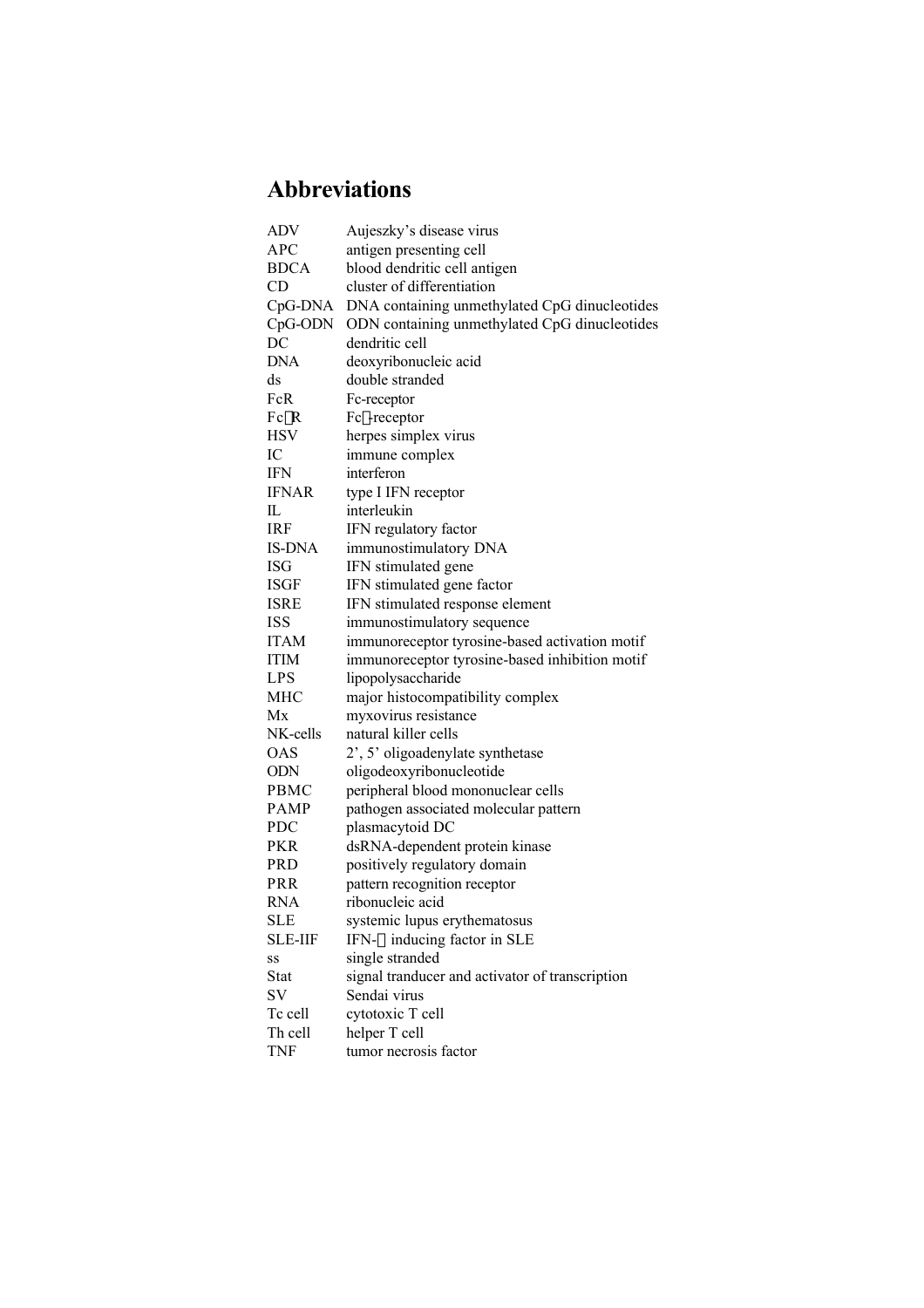# **Introduction**

### **General overview of the topic**

Deoxyribonucleic acid (DNA), especially DNA from microorganisms, has the ability to activate the mammalian immune system. The ability to recognize DNA from pathogens has been interpreted as an innate ability of our immune system to combat infections. One of the most rapidly activated defence mechanisms upon infection is the activation of production of type I interferon (IFN), a cytokine that inhibits viral replication and regulates ensuing immune responses. The early activation of type I IFN is part of the innate immune system (see below) and is crucial to effectively combat invading microorganisms, but a sustained activation of the innate immune system may also initiate and maintain an attack on the body itself.

The innate immunity is the first line of defence against invading microorganisms and it is activated irrespectively of whether the pathogen has been encountered before or not. The adaptive immune response acts via molecules (antibodies and T-cell receptors) that specifically interact with structures of the invading microorganisms, and the pathogen is therefore more efficiently eliminated. This adaptive immunity to microorganisms is often long lived, forming the basis of an immunological memory. Upon re-encountering of the pathogen, the adaptive immune response is therefore more rapidly activated and the clearance of the pathogen is more effective, preventing or mitigating the disease. The ability to elicit a specific immunological memory is an important property of vaccines against microorganisms.

The innate immune system roughly includes the skin, mucosal surfaces, phagocytes, natural killer (NK) cells, antigen presenting cells (APC), complement factors, chemokines, cytokines and acute phase proteins. Together, they restrain the spread of invading pathogens by a number of mechanisms, including ingestion or lysis of pathogens or direct inhibition of their replication. The type I IFN participates in these events by binding to the type I IFN receptor, which rapidly activates transcription factors that induce transcription of a number of molecules with direct antiviral effects. The production of type I IFN can be induced by bacteria, virus and molecules derived from them, e.g. lipopolysaccharide (LPS), glycoproteins, double stranded (ds) ribonucleic acid (RNA) and certain so called immunostimulatory DNA (IS-DNA) sequences. These type I IFN inducers activate transcription factors that then translocate to the nucleus and bind to promoters of type I IFN genes, thereby activating their transcription. Most cell types have the ability to produce type I IFN, but a distinct cell type termed natural IFN producing cell (NIPC) or plasmacytoid dendritic cell (PDC) has the ability to rapidly produce very high levels of type I IFN. The type I IFN and other cytokines produced by NIPC/PDC and other cells of the innate immune system, such as macrophages and dendritic cells (DC), can stimulate the development of efficient adaptive immunity in many ways. Therefore, the cytokines and the cells that produce them can be thought of as the link between innate and adaptive immunity. The present thesis focuses on the type I IFN inducing capacity of molecules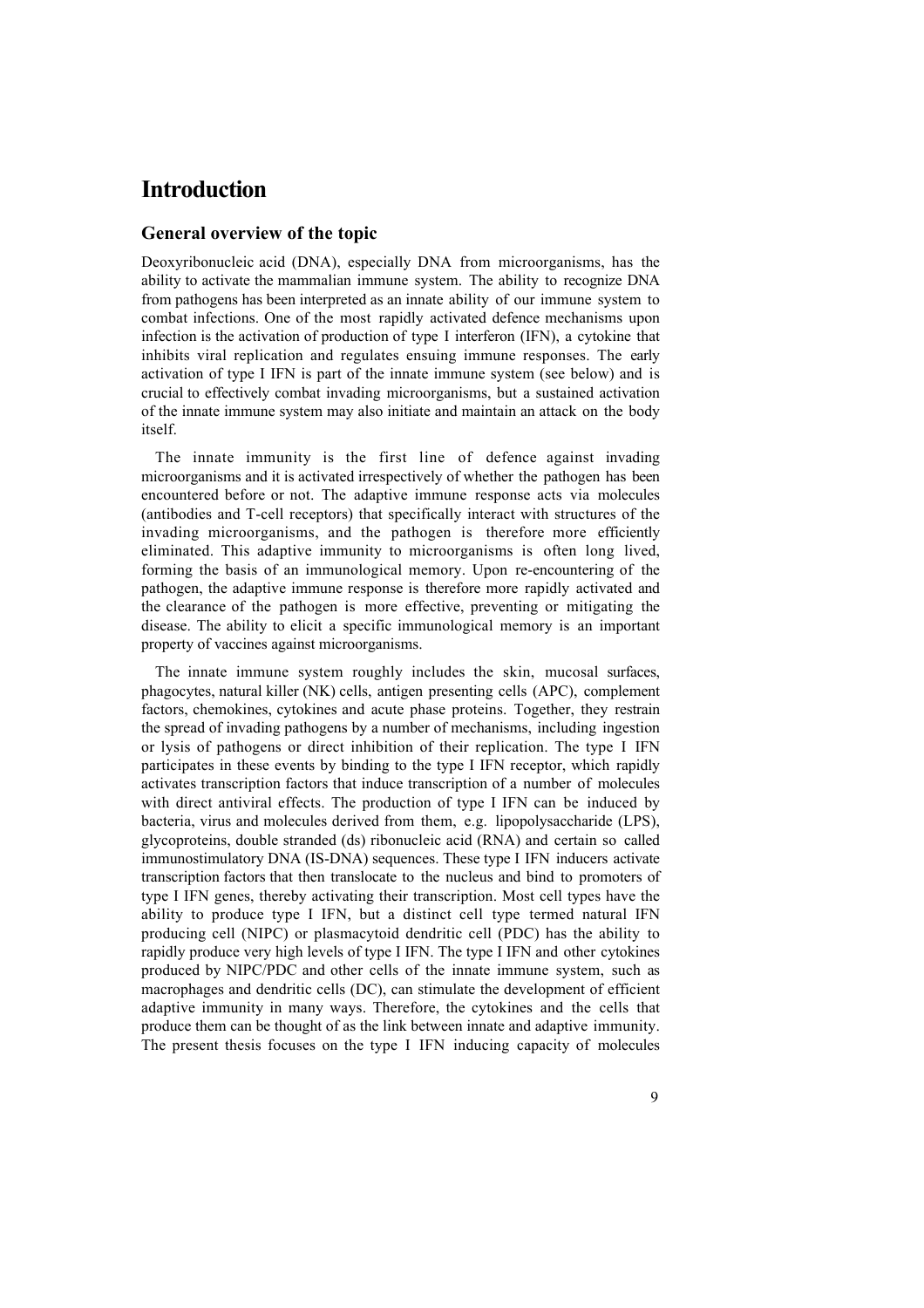containing immunostimulatory nucleic acids derived from microorganisms (exogenous) or eukaryotic host cells (endogenous), and the cells that produce type I IFN in humans and pigs.

#### **The type I IFN system**

### *Type I IFN genes and proteins*

The type I IFNs are immunoregulatory proteins that are unique among cytokines in that many of them both have direct antiviral effects and the ability to activate cells of the immune system. In man, the type I IFNs comprise IFN- $\alpha$ , IFN- $\beta$ , IFN- $\omega$ , IFN- $\varepsilon$  and IFN- $\kappa$  (Samuel, 2001), and lately a type I IFN related protein named IFN-λ was found (Kotenko *et al.*, 2003). Interestingly, there are 13 different subtypes of IFN- $\alpha$  in man. In pigs, the type I IFNs include IFN- $\alpha$ , IFN- $\beta$  and IFN- $\omega$  but also a novel type I IFN called trophoblastic IFN (IFN- $\delta$ ) (La Bonnardière, Lefèvre & Charley, 1994). Pigs have about 12 IFN- $\alpha$  and 3 IFN- $\omega$ subtypes. In both human and pigs, the type II IFN is represented by  $IFN-\gamma$ , which is involved in both the innate and adaptive immune response (Farrar & Schreiber, 1993). The roles of IFN- $\alpha$  and IFN- $\beta$  in the immune system are by far the most studied among the type I IFNs and the term type I IFN will hereafter refer to IFN- $\alpha$  and IFN- $\beta$  only. All type I IFNs seem to act through the same receptor, IFNAR, that has two subunits, IFNAR1 and IFNAR2 (Novick, Cohen & Rubinstein, 1994; Uzé, Lutfalla & Mogensen, 1995). The receptor is anchored in the cell membrane from where it transduces signals upon activation, but a soluble form may also exist that regulates the active levels of type I IFN (Hardy *et al.*, 2001).

The multiplicity of the IFN- $\alpha$  genes may be a result of the need to produce large amounts of especially IFN- $\alpha$  from a small number of cells in a short period of time. All type I IFNs are encoded by intronless genes, which may facilitate the process of transcription and translation. However, during the course of evolution, the type I IFN genes have undergone much diversification, which is indicative of a selective pressure favoring different functions. The function of human IFN- $\alpha$ 7 is for instance different from many other subtypes in that it cannot activate NK-cells (Ortaldo *et al.*, 1984). Furthermore, although IFN- $\beta$  and all IFN- $\alpha$  subtypes act through the same receptor, IFNAR, the latter can mediate different signals dependent on the activating type I IFN (Brierley & Fish, 2002).

#### *Activation and regulation of type I IFN gene expression*

The spectrum of type I IFN inducers includes virus, bacteria and components of microorganisms such as glycoproteins, LPS, dsRNA and IS-DNA. The inducers also include immune complexes (IC) containing nucleic acids and synthetic inducers such as imiquimod, the dsRNA analogue poly I:C and oligodeoxyribonucleotides (ODN) containing unmethylated CpG dinucleotides (CpG-ODN) (Fitzgerald-Bocarsly, 2002). Depending on the nature of the IFNinducer, different regulating mechanisms are in play*.* Specific receptors responsible for the activation of type I IFN by whole viral particles or bacteria are not known, but recently the Toll-like receptors (TLR) have been shown to mediate expression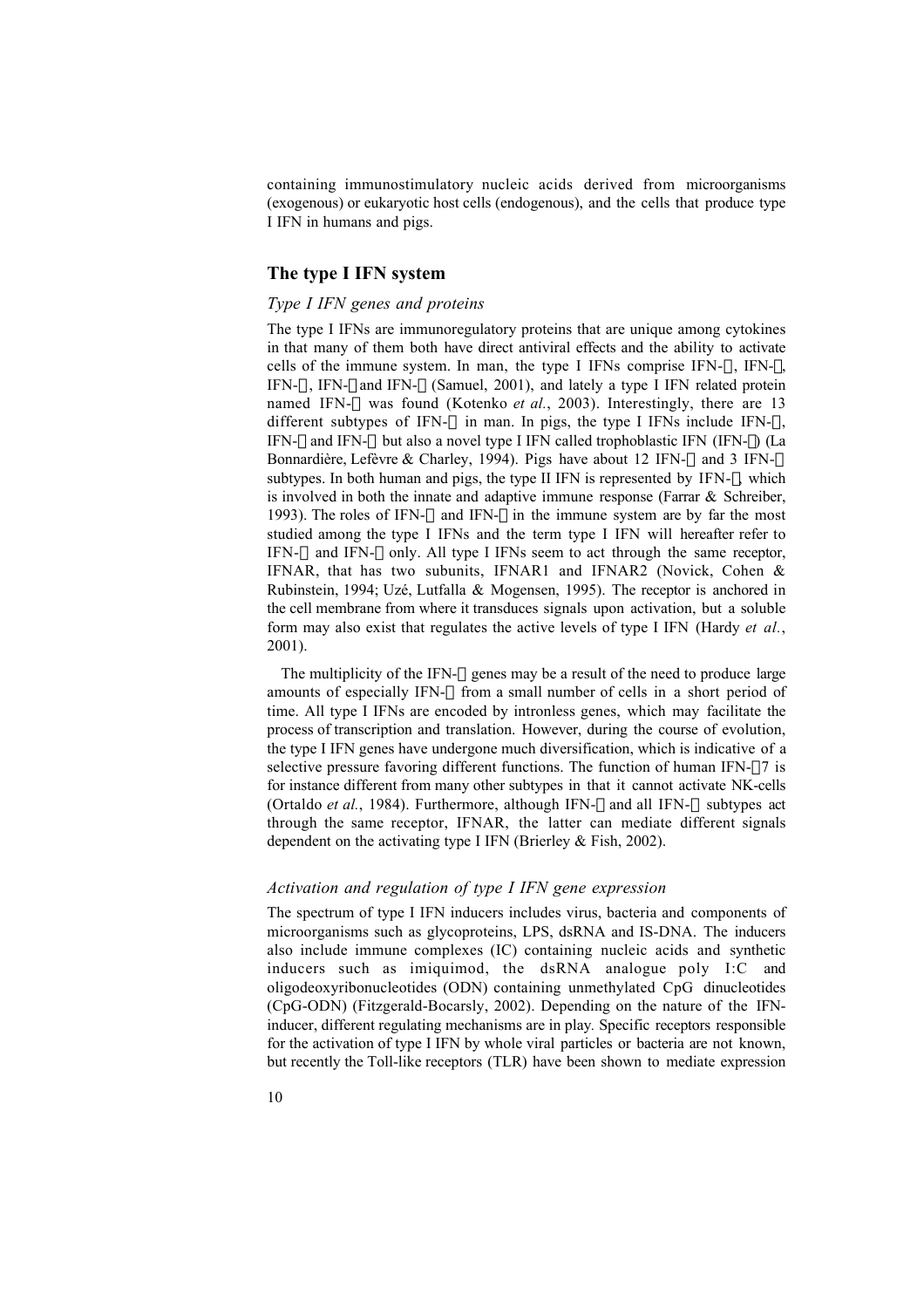of type I IFN induced by poly I:C, LPS, imiquimod and DNA containing unmethylated CpG dinucleotides (CpG-DNA). TLRs are receptors that recognize pathogen associated molecular patterns (PAMP), but also host-derived ligands that are indicative of infection, such as the heat-shock proteins (Takeda, Kaisho & Akira, 2003). Upon triggering of TLR, signalling pathways leading to cytokine production are activated (see below).

The multiplicity of type I IFN genes is also reflected in that different cell types and /or tissues express unique patterns of type I IFN. The different expression levels of individual IFN- $\alpha$  mRNA transcripts in different cell types is regulated at the transcriptional level. The explanation for this can either be found in single mutations within the promoter and/or the presence of negative regulatory domains (Pitha & Au, 1995). The expression is regulated by different repressors and activators of transcription that compete for binding to the type I IFN promoters (Hiscott, Nguyen  $& Lin, 1995$ ). For example, in a non-induced cell, the IFN regulatory factor (IRF)-2 is tightly bound to the IFN-b promoter, which prevents leakage. Upon activation, IRF-2 and other transcriptional repressors are replaced by activating IRFs and NFkB that bind to the positive regulatory domains (PRD) of the IFN- $\beta$  promoter. A tight regulation of IFN- $\beta$  production is achieved by a feedback loop where new synthesis of the repressor IRF-2 is activated by type I IFN. In the early phase of a virus-mediated activation of IFN- $\alpha/\beta$ , the amplification signal is enhanced by the activation of several IRFs, which allows transcription of many different subtypes of IFN- $\alpha$  (Barnes, Lubyova & Pitha, 2002; Servant, Tenoever & Lin, 2002). For example, virus-induced phosphorylation of the constitutively expressed IRF-3 will allow its translocation to the nucleus where it can activate transcription by binding to PRDIII of the  $IFN-\beta$  promoter and to the corresponding sequence in the virus response element of distinct IFN- $\alpha$  promoters. Secreted IFN- $\beta$  and IFN- $\alpha$  will in turn activate new synthesis of IRF-5 and IRF-7, which together with IRF-3 activate a much broader spectrum of IFN- $\alpha$  subtypes. Furthermore, more cells will be activated to produce type I IFN, because the IFN produced from the initial activation turn on IRF transcription in other cells, which then become more proficient producers of IFN. These amplifying mechanisms will allow a prompt and massive production of many different subtypes of type I IFN. Recently, the two kinases TBK1 and IKK $\epsilon$ which have been linked to the TLR pathway (Barton  $\&$  Medzhitov, 2003), have been shown to activate IRF-3 and IRF-7 (Fitzgerald *et al.*, 2003; Sharma *et al.*, 2003) (see below).

Because the transcription factors regulating the initial type I IFN expression are constitutively expressed and activated by post-translational modification, the IFNresponse is rapidly initiated. This allows efficient inhibition of the replication of microorganisms, especially viruses.

### *Effects of type I IFN*

#### Antimicrobial effects of type I IFN

In general, a virus depends on the cellular machinery of its host to replicate its genome and to synthesize new viral proteins and finally to assemble viral progeny. The type I IFNs interfere with many steps in this infectious cycle, including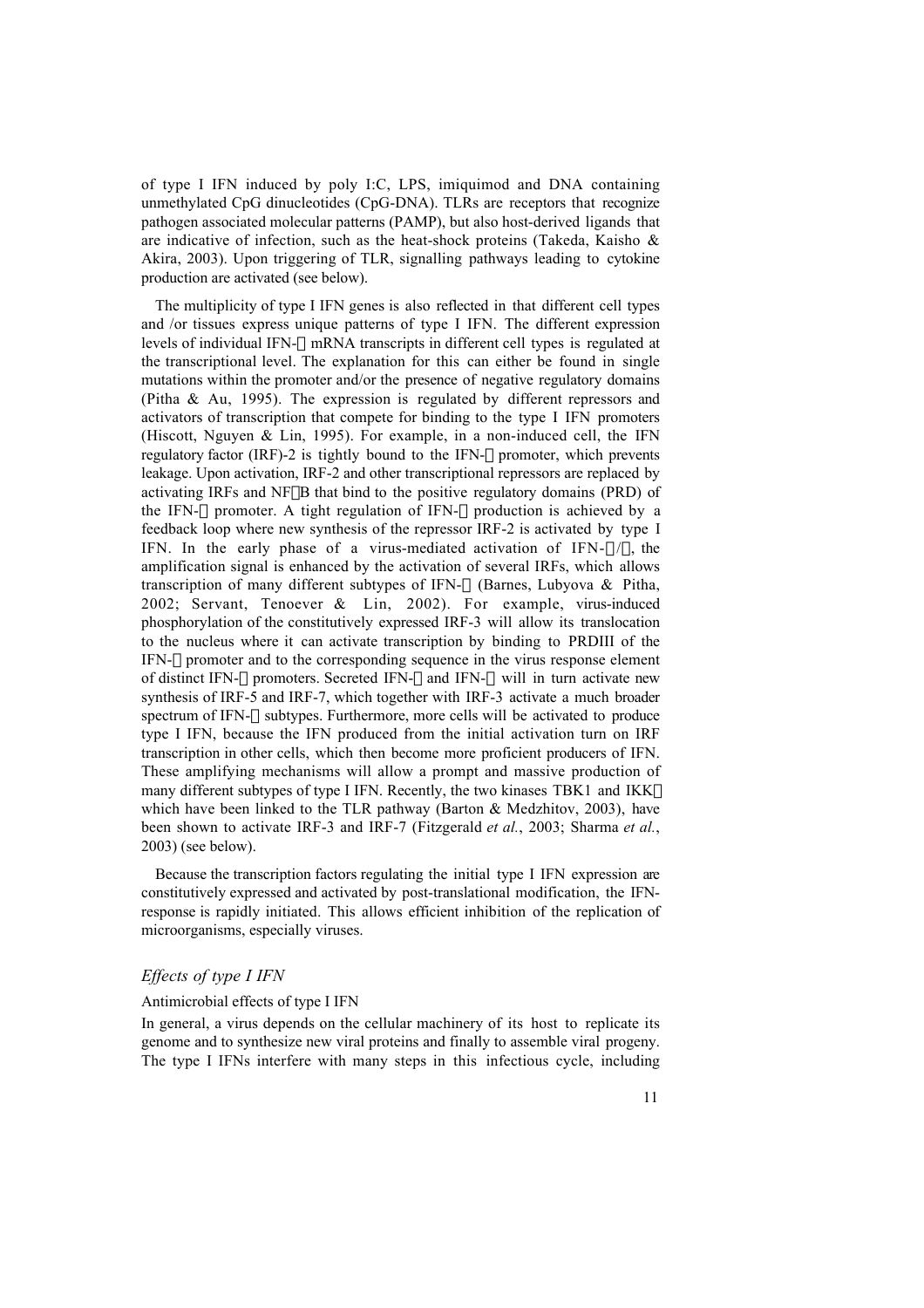transcription, translation, and by activating apoptosis in infected cells. There are several signalling pathways that are activated upon binding of type I IFN to the IFNAR. Constitutively expressed Jak1/Tyk2 tyrosine kinases are always bound to the cytoplasmic part of the receptor. When the receptor is triggered by its ligand, these kinases are activated, leading to the further activation of the signal transducer and activator of transcription (Stat) 1 and Stat2 proteins (Brierley & Fish, 2002). Activated Stats can form many different transcription factor complexes, e.g., by forming hetero- or homodimers with other Stat molecules or by interactions with other proteins. One of the best studied transcription factor complexes activated by type I IFN is the IFN stimulated gene factor 3 (ISGF3) that is composed of Stat1, Stat2 and IRF-9. ISGF3 recognizes the conserved IFN stimulated response element (ISRE) present in the promoters of many IFN stimulated genes (ISG). Other Stat-containing transcription factors activated by type I IFN recognize the gamma-activated sequences present in many ISGs (Brierley & Fish, 2002; Samuel, 2001)

Among the most important IFN-inducible antiviral molecules are the dsRNA-dependent protein kinase (PKR), 2', 5' oligoadenylate synthetase (OAS) and the Myxovirus resistance (Mx) protein (Brierley & Fish, 2002; Samuel, 2001). The expression of these molecules is regulated by transcription factors that bind to ISRE in their promoters. Both PKR and OAS expression is induced by type I IFN, but the enzymatic activity is activated by the viral product dsRNA. This dual regulation of expression and subsequent activation is indicative of a control mechanism assuring activity only when it is required. Activated OAS will catalyze the formation of 2'-5' linked ATP molecules of varying length. These oligomers will in turn activate RNaseL, which in a dimerized form cleaves single stranded (ss) RNA, thereby preventing translation. Binding of dsRNA to PKR will induce a conformational change that activates the catalytic domain of PKR. Activated PKR will inhibit the eukaryotic initiation of translation factor (eIF2 $\alpha$ ) and thereby prevent translation of mRNA to protein. In general, the defence against viruses rarely depends on one single mechanism, but rather on many in concert that will interfere with viral replication. An illustrating example of this is the type I IFN-activated Mx proteins that can interfere with many different stages of viral replication, e.g. by disrupting viral RNA polymerase, sequestering of ribonucleoproteins or inhibition of nuclear export of viral RNA, to name a few (Haller & Kochs, 2002). The individual and collective effects of the ISGs PKR, OAS and Mx protein are however not the only antiviral systems because mice devoid of all three genes still have some type I IFN-inducible antiviral activity (Brierley & Fish, 2002).

Type I IFN can also activate functions of cells that are important in both innate and adaptive immunity against bacteria (see below). While the importance of type I IFN in antiviral immunity is well established, the physiological role of type I IFN in the defence against bacteria is less explored.

Antiproliferative, apoptotic and immunological effects of type I IFN Apart from directly interfering with viral replication, the vertebrate immune system has also evolved mechanisms to kill infected cells, thereby eliminating the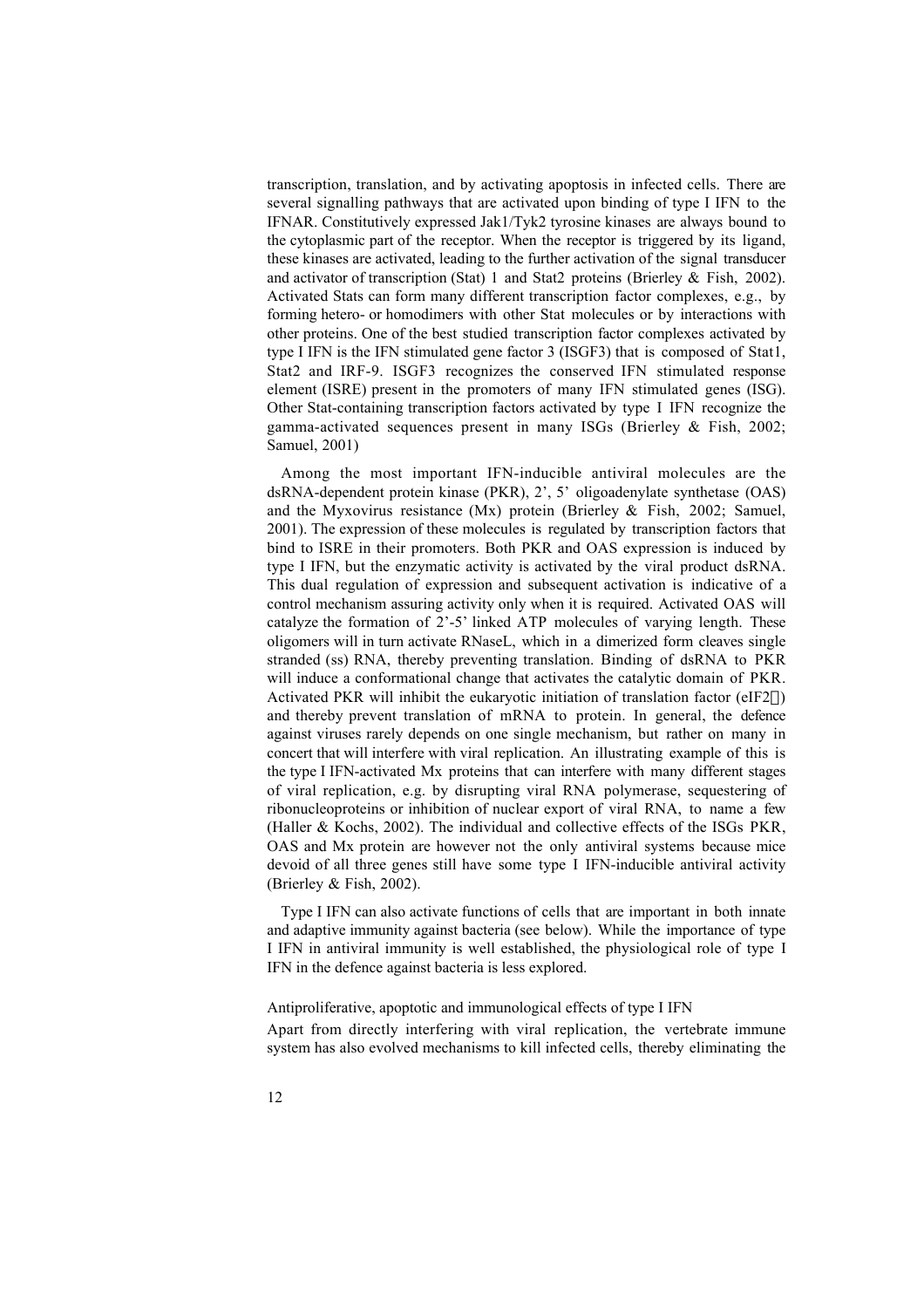whole machinery on which viral replication relies. For instance, the IFN-inducible, dsRNA-activated enzymes PKR (Balachandran *et al.*, 1998) and OAS (Ghosh *et al.*, 2001) can activate apoptosis in infected cells. Type I IFN will also enhance killing of infected cells by up-regulation of major histocompatibility complex (MHC) class I that is recognized by cytotoxic  $T(Tc)$  cells (Belardelli & Ferrantini, 2002) and by enhancing the cytotoxic effect of NK-cells (Biron *et al.*, 1999). Furthermore, type I IFN can affect every step in the cell cycle by indirect inhibition of cyklin-dependent kinases, enzymes necessary for the transition of a cell cycle step to another (Brierley  $&$  Fish, 2002). A possible role for the antiproliferative effect of type I IFN is in the control of hematopoetic neoplasms.

The immunological aspects of type I IFN effects on host cells include the regulation of DC, helper T (Th) cells, B-cells and Tc cells. The activation of naive T-cells requires presentation of antigenic peptides complexed to MHC on the surface of APC. Effective APC are often DC that have matured from precursor cells. Presentation of antigen by immature DC that lack co-stimulatory molecules can lead to T-cell anergy and tolerance to the antigen in question. Furthermore, in the absence of the correct chemokine receptor expression, the immature APC are incapable of homing to the lymphoid organs where the T-cells reside. Type I IFNs have important functions on the maturation of DC (Penna *et al.*, 2002; Santini *et al.*, 2002). For instance, immature DC will upregulate their expression of chemokine receptors, e.g., CCR7 in the presence of IFN- $\alpha$ . This makes DC responsive to chemokines such as MIP3- $\beta$  and allows homing of activated DC to the T-cell areas of lymphoid organs. The effects of type I IFN on immature DC also include up-regulation of co-stimulatory molecules such as cluster of differentiation (CD) 86, CD80 and CD40 that will ensure activation of T-cells. Also, maturation of DC is associated with upregulation of both MHC class I and MHC class II (Montoya *et al.*, 2002; Santini *et al.*, 2002), which further increases the antigen presenting ability of DC.

Apart from facilitating activation of Th cells by activated APC, type I IFN in concert with interleukin-12 (IL-12) can promote the development of type 1 Th (Th1) cells (Cella *et al.*, 2000; Krug *et al.*, 2001a). The cytokines produced by Th1 cells, e.g. IFN- $\gamma$  and tumor necrosis factor- $\beta$  (TNF- $\beta$ ), stimulate strong cellmediated immunity and production of effective opsonizing and complement-fixing IgG antibodies. In contrast, type 2 Th (Th2) cells produce e.g. IL-4, which stimulates production of IgE antibodies that are associated with atopic reactions and helminth infections. Th2 cells also produce cytokines that can down-regulate cell-mediated immunity, e.g. IL-10. T-cells are also affected by the antiproliferative effects of type I IFN (see above), dependent on their activation state (Marrack, Kappler & Mitchell, 1999). For instance, the proliferation of naive T-cells is prevented by IFN- $\alpha$ , whereas activated T-cells can divide even in the presence of IFN- $\alpha$  (Dondi *et al.*, 2003). This may represent a control mechanism to assure the expansion of antigen-specific T-cell clones.

An efficient adaptive immune response against microbial infections includes production of antibody classes and subclasses with distinct effector mechanisms that contribute to the eradication of the pathogen (Butler & Howard, 2002; Crawley & Wilkie, 2003). For instance, certain IgG subclasses activate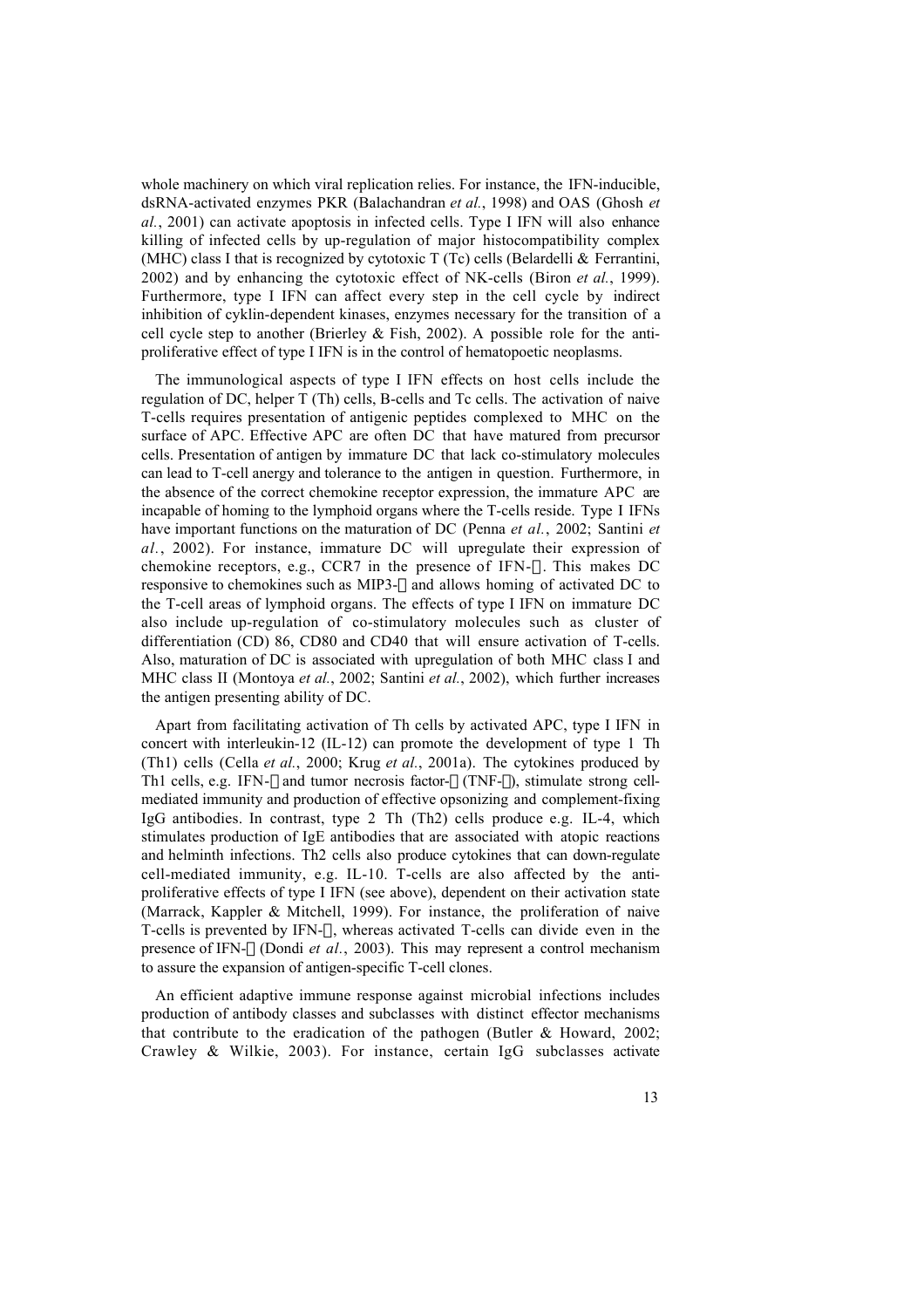complement and bind with high affinity to Fc-receptors (FcR), both enhancing for instance phagocytosis of pathogens by macrophages. Type I IFNs promote Ig class-switching in B-cells in several ways. It has thus been demonstrated that type I IFN can induce differentiation of Th1 cells, which promotes class-switching to IgG2a in mice (Sinigaglia, D'Ambrosio & Rogge, 1999). Furthermore, it has also been demonstrated that DC exposed to type I IFN enhance antibody production in general and class-switching in B-cells (Le Bon *et al.*, 2001). Such DC can in fact directly induce class switching in B-cells, independently of T-cells (Litinskiy *et al.*, 2002). Apart from affecting the antibody production in B-cells, type I IFN also promotes survival and differentiation of B-cells (Ruuth *et al.*, 2001) and enhances B-cell receptor dependent responses by lowering the threshold of activation (Braun, Caramalho & Demengeot, 2002).

Type I IFN also stimulates the development of Tc cells. For instance, type I IFN caused the development of Tc cells from naive CD8+ T-cells via induced expression of the chemokine IP-10 and its receptor CXCR3 (Ogasawara *et al.*, 2002). Furthermore, type I IFN can stimulate proliferation of memory Tc cells via induction of the cytokine IL-15 (Sprent *et al.*, 1999).

The capacity of type I IFN to activate both accessory immune cells, such as DC, and effector cells, such as B- and T-cells, is beneficial in combating infections. However, sustained and prolonged activation of type I IFN or treatment of virus infections or tumors with IFN- $\alpha$  can also cause development of autoantibodies and autoimmune disease (Ioannou & Isenberg, 2000; Raanani & Ben-Bassat, 2002; Rönnblom & Alm, 2003). In fact, type I IFN may be an important pathogenic factor in certain autoimmune diseases, as will be discussed below.

#### *The cells producing type I IFN*

In humans many different cell types can produce type I IFN in response to microbial stimuli. Fibroblasts produce mainly IFN- $\beta$ , whereas leukocytes are the major source of IFN- $\alpha$ . Among leukocytes, the NIPC/PDC, monocytes and to some extent myeloid DC are the main producers of type I IFN. Monocytes producing IFN- $\alpha$  constitute approximately 1 cell per 100 peripheral blood mononuclear cells (PBMC) and produce 0.1-0.2 antiviral units (U) IFN per cell in response to certain RNA viruses, such as Sendai virus (SV), but cannot produce IFN- $\alpha$  to most other types of virus or other type I IFN inducers (Fitzgerald-Bocarsly, 1993, 2002; Gobl, Funa & Alm, 1988). The myeloid DC produce intermediate levels of IFN- $\alpha$  in response to the dsRNA analogue poly I:C (Kadowaki, Antonenko & Liu, 2001). The NIPC constitute only 1-2 cells per 1000 PBMC but produce 1-2 U IFN per cell in response to a broad spectrum of inducers including herpes simplex virus (HSV), SV (Feldman *et al.*, 1994; Fitzgerald-Bocarsly, 1993, 2002), bacteria (Funa *et al.*, 1985; Svensson *et al.*, 1996a) and also parasites (Rönnblom *et al.*, 1983). The NIPC/PDC were initially defined as null lymphocytes, because they lacked specific lineage markers for Tcells, B-cells, NK-cells and monocytes (reviewed in Fitzgerald-Bocarsly, 1993, 2002). Further analysis of the HSV-stimulated NIPC revealed that they express e.g. MHC class II, CD4, CD36, CD40, CD83, CD72 and CD45RA but not CD5, CD80, CD86, CD11b or CD11c (Svensson *et al.*, 1996b). This phenotype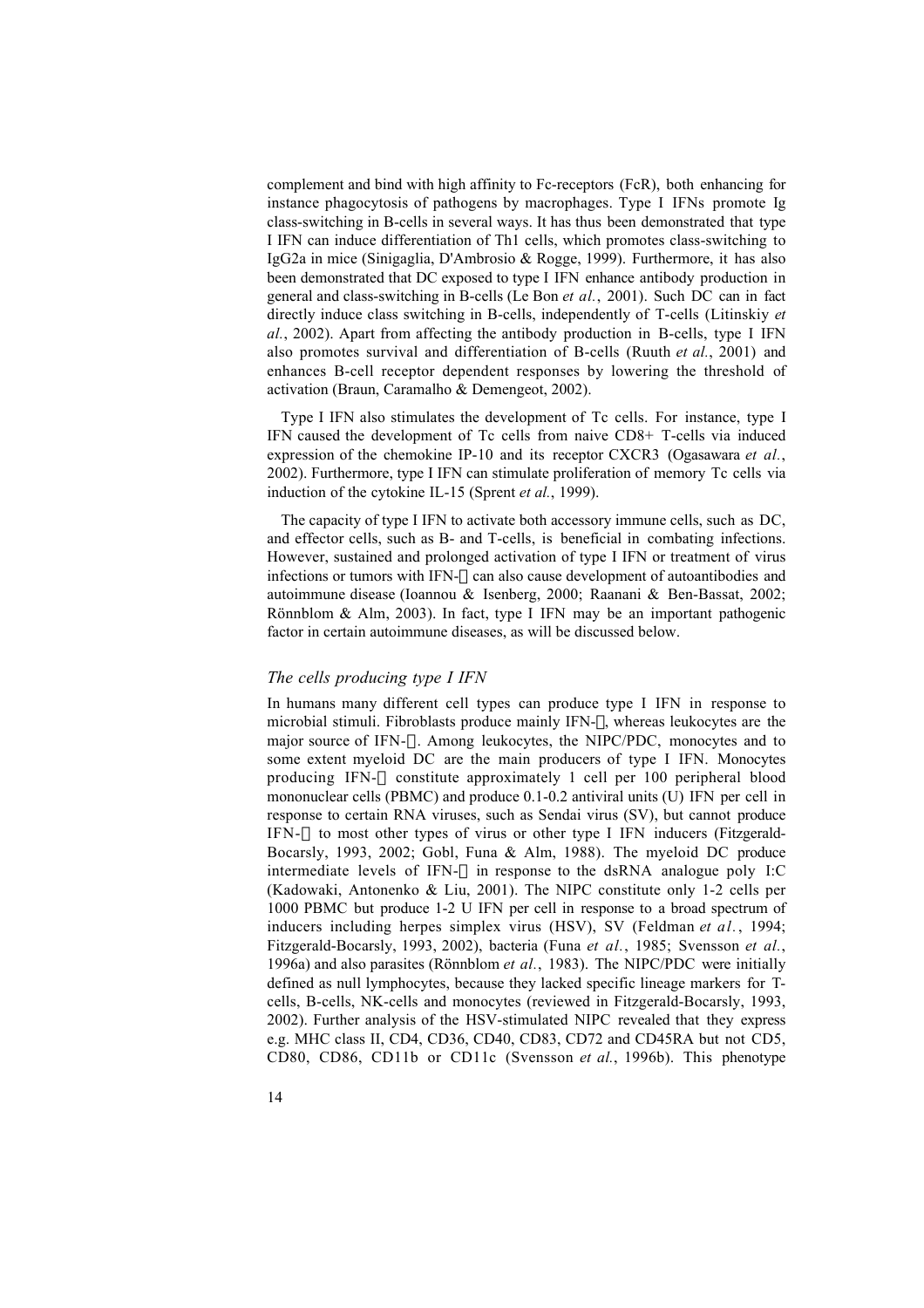suggested that the NIPC corresponded to previously described immature DC (O'Doherty *et al.*, 1994). Further characterization of such immature DC in blood revealed that they were precursors of DC with a unique phenotype and morphology (Grouard *et al.*, 1997; Olweus *et al.*, 1997) and they were termed plasmacytoid monocytes/T-cells. Functional analysis of their antigen-presenting ability showed that they preferentially promote Th2 cell development and they were therefore named precursors of type 2 DC (Rissoan *et al.*, 1999), but are now more commonly termed plasmacytoid DC (PDC). When it was shown that the PDC had the same ability to produce IFN- $\alpha$  as the NIPC, and had a similar phenotype (Cella *et al.*, 1999; Siegal *et al.*, 1999), the cellular identity of these cells merged and they are now sometimes referred to as NIPC/PDC. Another characteristic of these cells is their high expression of the IL-3 receptor (CD123), which is important for IL-3 induced survival and maturation (Grouard *et al.*, 1997; Rissoan *et al.*, 1999).

The blood dendritic cell antigen (BDCA) molecules 2 and 4 are also rather selectively expressed by NIPC/PDC, which have facilitated their purification (Dzionek *et al.*, 2000). The BDCA-2 is a type II C-type lectin that can capture and internalize antigens and the BDCA-4 appears important in the interaction between DC and T-cells (Dzionek *et al.*, 2002), but their importance for special functions in NIPC/PDC remains to be elucidated. Interestingly, however, binding of antibody to BDCA-2 can down-regulate production of IFN-a (Blomberg *et al.*, 2003; Dzionek *et al.*, 2002). In addition, the NIPC/PDC express chemokine receptors such as CXCR3, CXCR4 and CCR5 that are important in recruiting DC to lymphoid organs. For instance, in the presence of the chemokine SDF-1/CXCL12 that interacts with CXCR4, the NIPC/PDC migrate to secondary lymphoid organs (Penna *et al.*, 2002). The NIPC/PDC also express TLR1, 6, 7, 9 and 10 (Hornung *et al.*, 2002), receptors involved in the recognition and response to microbial products such as  $CpG-DNA$  (see below). The Fcy-receptor (FcyR) type II (FcγRII/CD32) may also be expressed on these cells (Olweus *et al.*, 1997) but subsequent phenotyping of NIPC/PDC have failed to detect this receptor (Dzionek *et al.*, 2000; Svensson *et al.*, 1996b). Furthermore, the NIPC/PDC also express low levels of the mannose receptor, which is involved in scavenging and possibly also HSV-mediated activation of type I IFN production (Fitzgerald-Bocarsly, 2002).

The human NIPC/PDC have a unique ability to produce large amounts of type I IFN, but they are also capable of producing IL-12 if stimulated in the presence of CD40 ligand (Krug *et al.*, 2001b). Other cytokines produced by these cells are IL-6 and TNF-a (Fitzgerald-Bocarsly, 2002) and the chemokines IL-8, IP-10 (Krug *et*  $al.$ , 2001b), CCL3/MIP-1 $\alpha$  and CCL4/MIP-1 $\beta$  (Penna *et al.*, 2002). Considering the wide range of agents that activate NIPC/PDC and the spectrum of cytokines they produce, the NIPC/PDC are likely to have an important activatory and regulatory role in the immune system.

Cells that correspond to the human NIPC/PDC and produce high levels of IFN- $\alpha$  in response to virus have also been identified in mice (Asselin-Paturel et al., 2001; Nakano, Yanagita & Gunn, 2001). The murine NIPC/PDC differ from the human counterpart (Hochrein, O'Keeffe & Wagner, 2002) in that they express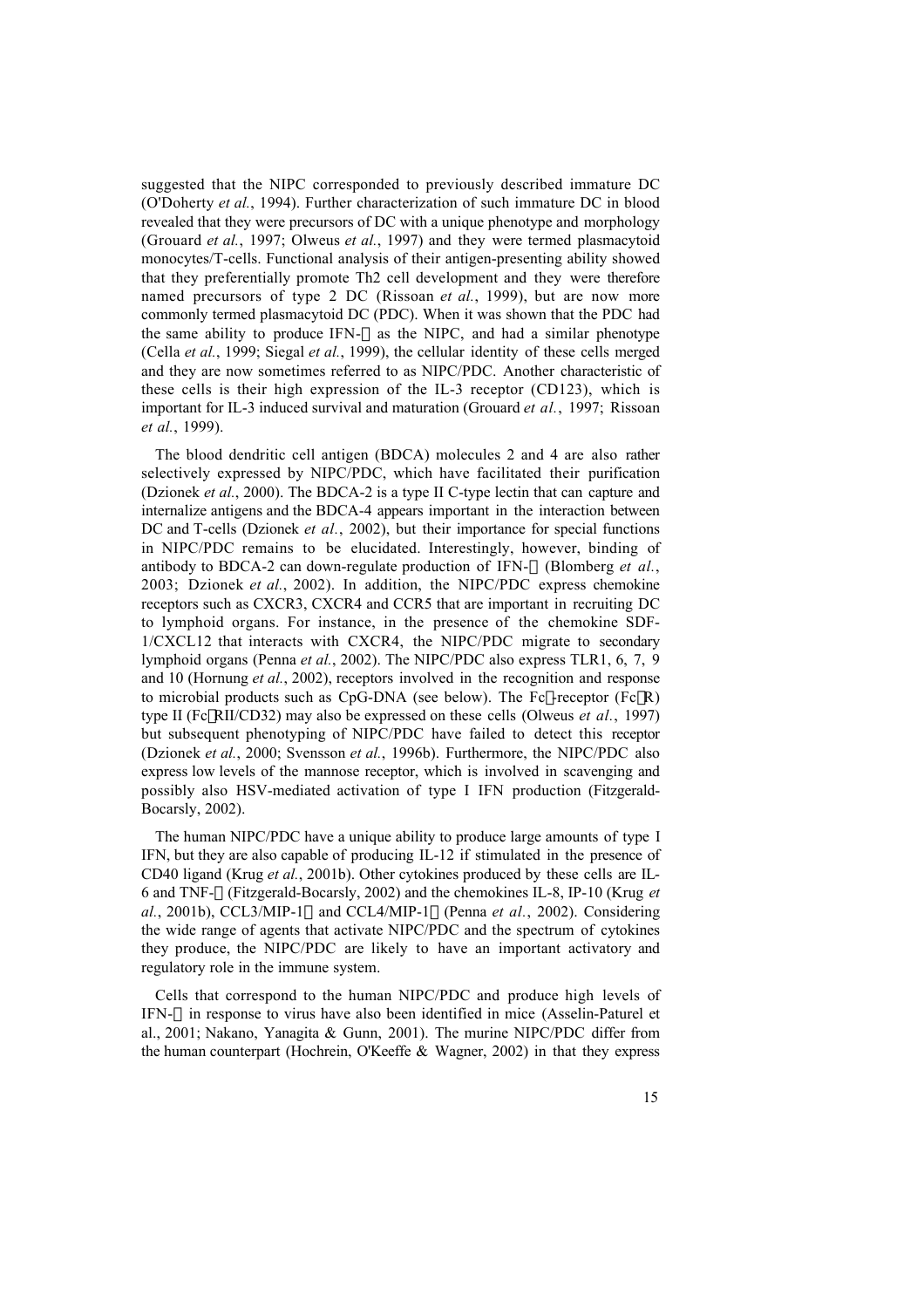CD11c, can express CD8 but do not express CD123 (IL-3R). In contrast, spleen IPC activated by HSV were localized in the marginal zones and had a heterogenous expression of metallophilic and marginal zone macrophage markers, lacked surface markers for T-cells and B-cells, but also MHC class II and CD11c (Eloranta & Alm, 1999). These cells therefore clearly differ from the murine NIPC/PDC.

In pigs, blood leukocytes that produce IFN- $\alpha$  after stimulation with the coronavirus transmissible gastroenteritis virus (TGEV) (Nowacki & Charley, 1993) or Aujeszky's disease virus (ADV) (Artursson *et al.*, 1995) have been characterized. The porcine cells producing IFN- $\alpha$  in response to TGEV are approximately 1-2 in 10,000 PBMC, lack markers for T-cells and B-cells and express MHC class II and CD4 (Charley & Lavenant, 1990; Nowacki & Charley, 1993). Furthermore, purification of porcine blood cells expressing the myeloid marker SWC3 revealed that a subpopulation of these cells that expressed CD4 and MHC class II, but not markers for T-cells, B-cells or monocytes, were the only cells capable of producing IFN- $\alpha$  in response to TGEV (A. Summerfield, personal communication). In vivo, IPC have been found in porcine lymph nodes after intradermal administration of ADV-infected cells (Artursson *et al.* , 1995). Phenotypical analysis of porcine IPC localized in lymphoid tissues after stimulation with TGEV showed that these cells phenotypically resemble the TGEV-activated cells in porcine blood cultures and that they expressed the myeloid marker SWC3 (Riffault *et al.*, 1997; Riffault *et al.*, 2001). Although the frequency of the porcine cells producing IFN- $\alpha$  in response to coronavirus is lower than the frequency of HSV-stimulated human NIPC, the two cell types phenotypically resemble each other. Important cell surface molecules expressed on human/porcine NIPC/PDC and cytokines produced by these cells as well as principal activating agents are illustrated in Figure 1.

#### **Immunostimulatory DNA**

When Yamamoto et al investigated the active component in a mycobacterial extract with potent anti-tumor activity, they found that neither the RNA, nor protein content, but instead the DNA content could confer anti-tumor activity (Yamamoto *et al.*, 2002). Short ODNs containing sequences from mycobacteria, especially those containing a hexameric palindrome with a 5' CpG 3' dinucleotide, could mimic the effect of the bacterial extracts. Since this discovery, it has been demonstrated that bacterial DNA or ODNs have many effects on the immune system that is dependent on the presence of unmethylated CpG dinucleotides (Krieg, 2002). Interestingly, CpG dinucleotides normally occur at the expected frequency in bacterial DNA, 1 in 16 nucleotides, but are much less frequent in eukaryotic DNA. Whereas the CpGs of bacterial DNA are mostly unmethylated, the CpGs in eukaryotic DNA are frequently methylated on the cytosine (Bird, 1987; Tweedie *et al.*, 1997). Due to this difference, the ability to react to unmethylated CpG has been interpreted as an innate ability to detect foreign DNA. Such CpG-motifs have been identified in many bacterial plasmids that are employed in DNA vaccination, which may explain their adjuvant potential (Tighe *et al.*, 1998) (see below). Since the initial discovery of IS-DNA it has been shown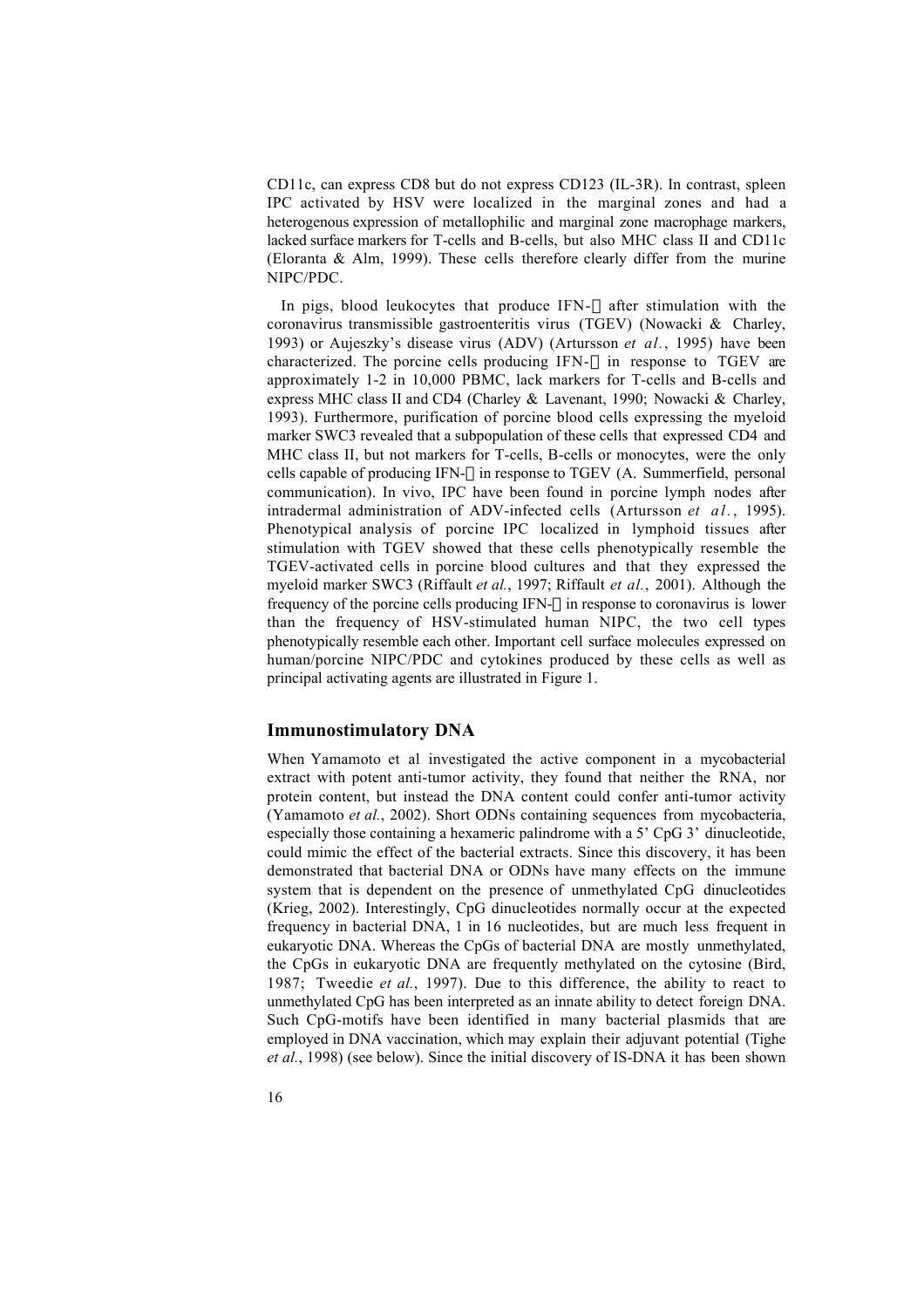that IS-DNA, and many other bacterial and viral constituents, activate innate immunity through pattern recognition receptors (PRR) that are present on cells of the immune system (Akira & Hemmi, 2003). The effects of IS-DNA on the host immune system include activation of B-cell proliferation and production of cytokines that will potentiate the antigen-presenting function of macrophages and DC and favor the development of Th1 cells (Krieg, 2002). Because of this enhancement of immune responses, IS-DNA is considered an effective adjuvant in vaccine formulations (see below).

#### *Sequence specificity and chemical modification of IS-DNA*

The initial analysis of IS-DNA established the concept of a palindromic hexameric sequence with at least one CpG dinucleotide as the optimal motif in an ODN for activation of NK-cells and production of IFN (Yamamoto *et a l* ., 1992a; Yamamoto *et al*., 1992b; Yamamoto, Yamamoto & Tokunaga, 2000). It was further demonstrated that the bases surrounding the CpG dinucleotide were of importance for the activity. The CpG dinucleotide plus one or two bases on the 5' and 3' side are termed a CpG motif. For instance, the optimal CpG-motif for murine B-cell stimulation is 5' purpurCpGpyrpyr 3' (Krieg *et al.*, 1995). Since then, it has been shown that the optimal CpG-motif may differ both for the parameter studied (Krieg, 2002), and between species (Bauer *et al.*, 2001; Takeshita *et al.*, 2001). In pigs, among several motifs tested, the CpG-motif 5' ATCGAT 3' was most efficient for induction of IL-6, IL-12, TNF- $\alpha$  and blood leukocyte proliferation (Kamstrup, Verthelyi & Klinman, 2001). Furthermore, the CpG motif 5' GACGTT 3' also efficiently induced proliferation of blood leukocytes in several veterinary species including pigs, whereas in mice and rabbits, the CpG-motif 5' GACGTT 3' was the strongest inducer (Rankin *et al.*, 2001). Although the concept of an unmethylated CpG dinucleotide as a basis for immune stimulation by DNA holds true in most situations, introduction of vertebrate dsDNA without a CpG motif into cells can activate Stat1, Stat2 and MHC gene expression (Suzuki *et al.*, 1999). In addition, not all CpG-motifs are activatory and some can actually inhibit the stimulatory effects of CpG-DNA (Krieg, 2002), which has been interpreted as a mechanism whereby pathogens prevent activation of the vertebrate immune system (Hasslung *et al.*, 2003; Krieg *et al.*, 1998). Furthermore, DNA sequences without CpG dinucleotides can also have a suppressive effect on immune activation (Zeuner *et al.*, 2003).

The immunostimulatory activity of CpG-DNA in the form of ODN can be altered by using phosphorothioate instead of phosphodiester nucleotides. This increases the resistance to nucleases and thereby protects the ODN from degradation (Krieg, 2002). In a phosphorothioate-stabilized nucleotide, one of the non-bridging oxygens of the phosphate group is converted to sulphur. Phosphorothioate ODNs are 200 times more efficient than phosphodiester ODNs at B-cell activation (Krieg *et al.*, 1995) and they are more efficiently taken up by cells (Zhao *et al.*, 1993). The potency of a given CpG-motif may differ between the two forms and the phosphorothioate form has intrinsic non-sequence specific biological activity (Krieg, 2002). Another way to improve the efficacy of an ODN is to add poly-G sequences in the  $5'$  and/or  $3'$  ends, which is thought to facilitate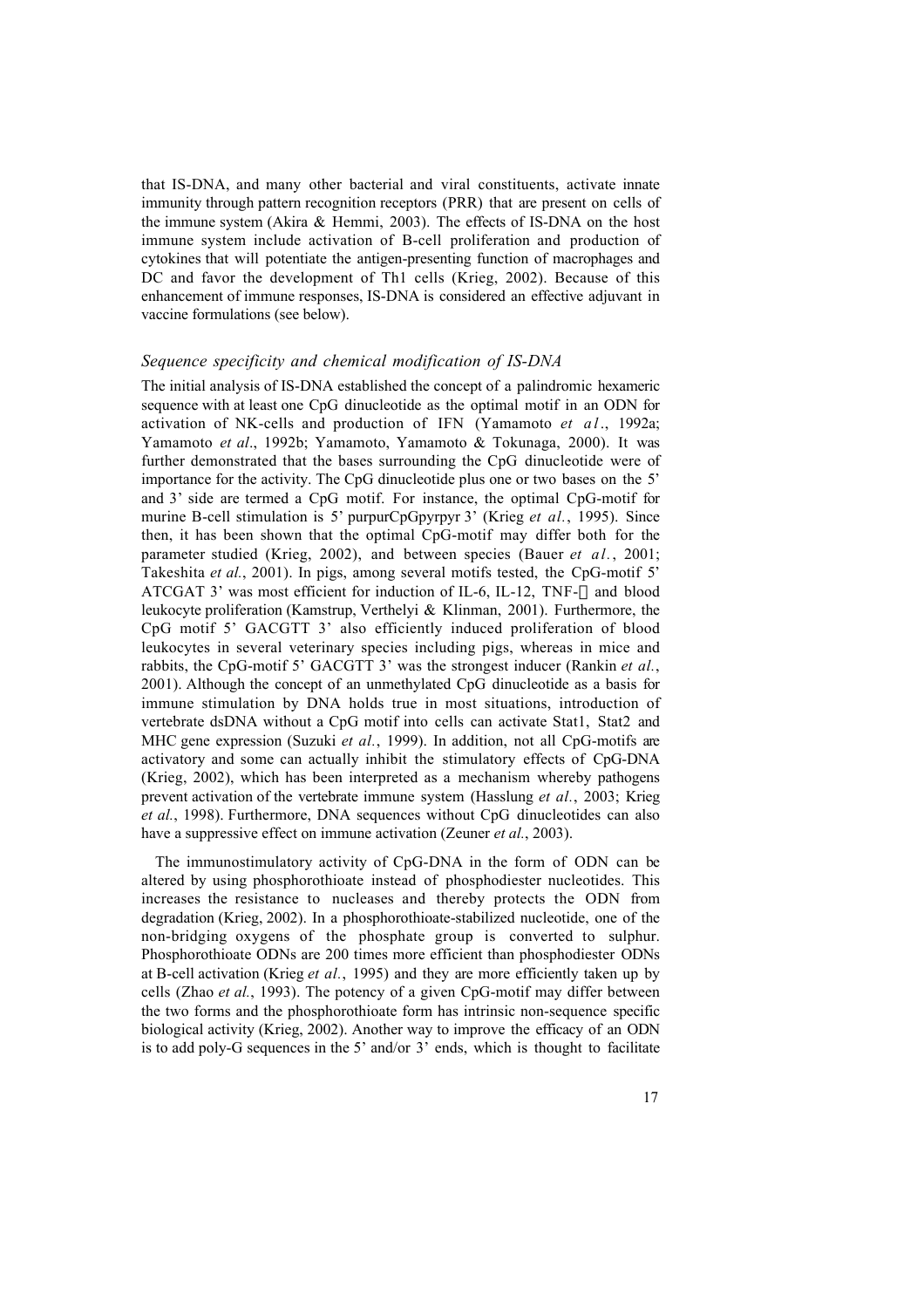uptake, possibly by binding to scavenger receptors (Kimura *et al*., 1994; Lee *et al*., 2000; Pearson, Rich & Krieger, 1993; Pisetsky, 1996).

#### *Mechanisms involved in the activation by IS-DNA*

In contrast to free CpG-DNA molecules, immobilized CpG-DNA cannot activate lymphocytes (Krieg *et al*., 1995; Manzel & Macfarlane, 1999), which indicates that cell uptake is necessary. After uptake, CpG-DNA appears to locate to the endosomal compartment (Krieg, 2002). Treatment with bafilomycin A, monensin or chloroquine completely block CpG-signalling, which indicate that maturation and/or acidification of the endosomal compartment is a prerequisite for CpGmediated activation of immune cells (Häcker *et al.*, 1998; Yi *et al.*, 1998). Many DNA-binding cell surface proteins have been found, but still no one with specificity for immunostimulatory sequences. A non-specific entry mechanism for CpG-DNA is supported by the findings that CpG-ODN and non-CpG-ODN equally well bind to cell membranes (Häcker *et al.*, 1998; Krieg *et al.*, 1995) and are incorporated into cells (Ahmad-Nejad *et al.*, 2002), and that an excess of non-CpG-ODN can abrogate the activity of CpG-ODN (Häcker *et al.*, 1998). The acidification that is required for signalling has however been associated with increased binding of CpG-ODN, but not of non-CpG-ODN, to cells (Hu, Sun & Zhou, 2003). Also, upregulation of TLR9, the receptor mediating CpG-signalling (see below), also increases the specific uptake of CpG-ODN (Takeshita *et al.*, 2001).

The role of TLR9 in activation by CpG was first shown using TLR9 knock-out mice that could not respond to CpG-DNA, but had unaltered responses to other PAMPs, such as LPS (Hemmi et al., 2000). In human cells, transfection of non-TLR9 expressing cells with TLR9 confers responsiveness to CpG-DNA (Bauer *et al.*, 2001; Takeshita *et al.*, 2001), which demonstrates that TLR9 is involved in cellular activation by CpG-ODN in human cells. The TLR family, initially identified in Drosophila, is PRRs that confer responsiveness to many different conserved pathogen-associated molecules, synthetic compounds and endogenously derived ligands (Akira & Hemmi, 2003). The signalling pathways leading to altered gene transcription after triggering of a TLR are well worked out (Akira & Hemmi, 2003). For instance, activation of TLR will activate both NFKB and MAPK signalling pathways. Moreover, activation of NFkB-dependent genes by CpG-DNA has been shown to occur via activation of the PI3 kinase DNAdependent protein kinase (DNA-PK) (Chu *et al.*, 2000). If and how signals activated by TLR9 and DNA-PK converge remains to be elucidated (Aderem & Hume, 2000), but recently the involvement of DNA-PK has been questioned (Hemmi *et al.*, 2003), possibly favoring the involvement of another PI3 kinase in CpG-mediated activation of immune cells (Ishii *et al.*, 2002).

Final proof of TLR9-mediated activation of type I IFN by CpG in human cells is still missing. Nevertheless, the ability to produce IFN- $\alpha$  in response to CpG-DNA correlates well with expression of TLR9 (Krug *et al.*, 2001b). The MAPK pathway known to be activated by TLR ligands, is involved in the CpG-mediated activation of Stat1, that independently of type I IFN signalling activates ISGF3, which initiates transcription of IRF7, thereby contributing to the induction of type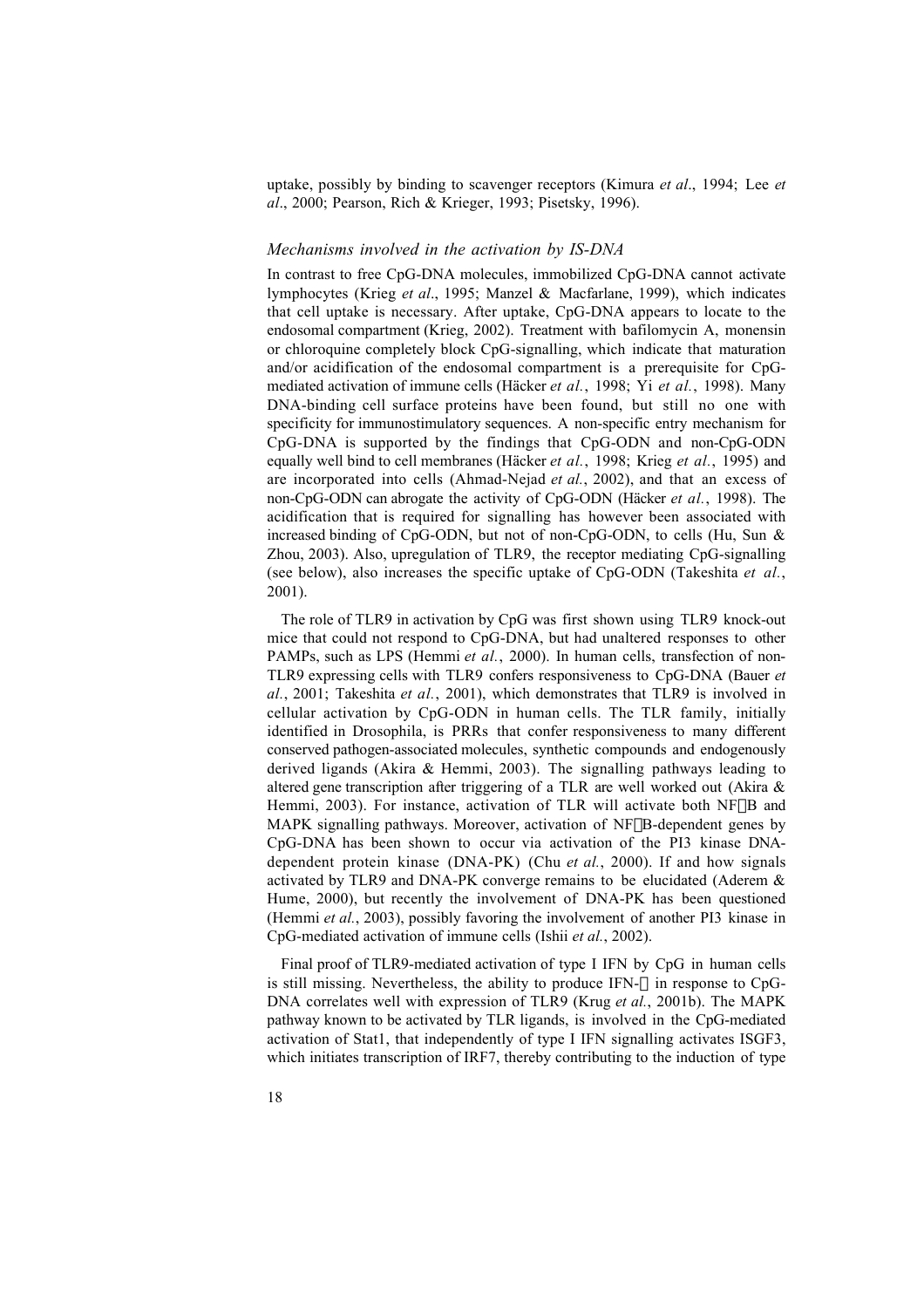I IFN by CpG-DNA (Takauji *et al.*, 2002). The mechanisms that link activation of TLR9 and the activation of type I IFN genes remain to be identified. However, two kinases, IKKe and TBK1, that are likely triggered by TLR were recently shown to activate the type I IFN transcription factors IRF3 and IRF7 (Fitzgerald *et al.*, 2003; Sharma *et al.*, 2003). Further studies will tell if this pathway is involved in the activation of type I IFN by CpG-DNA.

In humans, TLR9 is mainly expressed on B-cells and NIPC/PDC (Krieg, 2002). Some of the immunostimulatory effects of CpG-DNA are therefore direct effects due to the activation of these cells, but many are indirectly mediated by the cytokines, including type I IFN, produced by the TLR9-bearing NIPC/PDC (see above). In this way, the human NIPC/PDC are key cells in mediating the effects of CpG-DNA on the immune system. The situation may be somewhat different in mice where TLR9 expression is not limited to NIPC/PDC and B-cells. Little is known of the relevant expression of TLR9 in pigs (Shimosato *et al.*, 2003).

#### *Use of IS-DNA in DNA vaccination*

In general, an effective vaccine should activate both humoral and cellular immunity to the antigen in question, preferentially with a Th1 profile that includes efficient antibodies and Tc cells. Tc cells are activated by antigenic peptides in the context of MHC class I, which generally requires that the protein is synthesized in or introduced to the cytoplasm. On the other hand, Th cells are activated by peptides presented in the context of MHC class II on APC. Dependent on the cytokines produced by APC, including NIPC/PDC, Th1 or Th2 cells develop. The principle of immunization with DNA vaccines is that the antigen is delivered as a gene that will be expressed within the cytoplasm of the host cell. The antigen can therefore theoretically be presented on MHC class I, but also on MHC class II by APC that have endocytosed secreted antigen. In this way, DNA vaccination may provide a tool to effectively activate both cellular and humoral responses to delivered antigens as (reviewed in Srivastava & Liu, 2003).

Unlike purified protein antigens, infectious agents typically induce strong immune responses without the addition of adjuvants. An adjuvant, be it a separate molecule or an innate property of the antigen itself, will increase the immunogenicity of an antigen. There are many steps in the immunization process that are subject to improvement by adjuvants, including activation of innate immunity (Lövgren-Bengtsson & Fossum, 2002; Schijns, 2002). In the absence of adjuvants activating innate immunity, presentation of antigen may lead to Th2 development or tolerance to the antigen. Due to CpG-motifs in the plasmid backbone, DNA vaccines often have an intrinsic ability to activate innate immunity, resulting in production of cytokines and upregulation of costimulatory molecules on antigen-presenting DC. Cytokines, including type I IFNs, play an important role in this activation (Cull *et al.*, 2002; Rizza *et al.*, 2002; Tudor *et al.*, 2001).

Adjuvant IS-DNA can be used in several forms. A CpG-containing ODN can be used either in phosphodiester or phosphorothioate form (see above) and administered neat or encapsulated in liposomes, free or covalently linked to the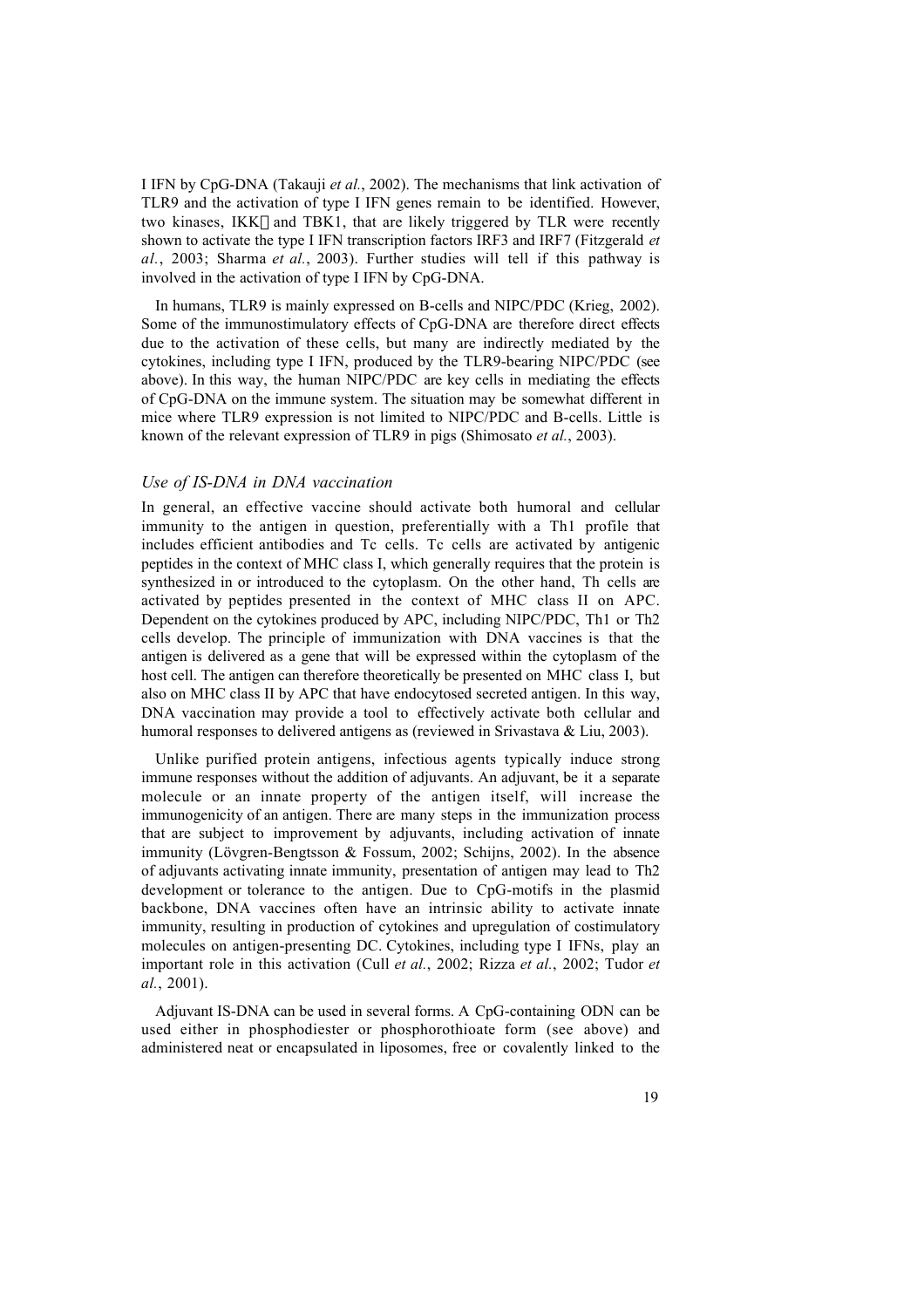antigen (Krieg & Davis, 2001). At present, a limited number of studies have been performed in the pig, where CpG-ODNs were used as adjuvants in vaccines (Alcón *et al.*, 2003; Van der Stede *et al.*, 2002). Although many different formulations of antigen and DNA-based adjuvants have been tested, it is difficult to predict the immunological result of a given formulation, but the increasing knowledge of the molecular mechanisms involved will facilitate the design of new vaccines.

#### **IFN-**a **inducing immune complexes and autoimmune disease**

The type I IFN system may have an etiopathogenic role in the development of autoimmune disorders, such as systemic lupus erythematosus (SLE) (reviewed in (Rönnblom & Alm, 2003). Patients with the autoimmune rheumatic disease SLE often have an ongoing production of IFN- $\alpha$ , which in addition correlates to disease activity. Furthermore, treatment of patients with tumors or viral infections with IFN- $\alpha$  can give rise to autoantibodies and occasionally SLE. An etiopathogenic role of IFN- $\alpha$  in SLE is further suggested by the many immunomodulatory effects of this cytokine (see above). The elevated levels of IFN- $\alpha$  in SLE patients is likely due to the presence of endogenous IFN- $\alpha$  inducers in the patients. For instance, interferogenic IC in sera have been shown to activate production of IFN- $\alpha$  in PBMC from normal donors (Vallin *et al.*, 1999a). These IC consist of autoantibodies and DNA and are termed IFN- $\alpha$  inducing factor in SLE (SLE-IIF).

The exact origin of the non-antibody part of SLE-IIF is not known. The interferogenic activity of SLE-IIF could be mimicked by combining either SLE-IgG or anti-dsDNA antibodies with plasmid DNA, which could indicate that microbial DNA is the actual IFN- $\alpha$  inducer (Vallin *et al.*, 1999b). Indeed, methylation of all CpG in the plasmid abrogated the interferogenic activity, which indicates a similar mechanism of IFN- $\alpha$  activation by CpG-DNA and SLE-IIF, the antibody part mediating cell uptake of interferogenic DNA.

The non-antibody part of SLE-IIF could also be derived from dying cells that release material containing DNA. A possible role of apoptosis in the generation of SLE-IIF was investigated by Båve et. al., who showed that apoptotic cells in combination with purified IgG from SLE-patients could induce production of IFN- $\alpha$  in PBMC from normal donors (Båve, Alm & Rönnblom, 2000). Also material released from necrotic cells can activate production of IFN- $\alpha$  if combined with SLE-IgG (T. Lövgren, unpublished observations) In both cases, RNA seems to be of crucial importance because interferogenic activity of SLE-IgG was positively correlated to the presence of antibodies with specificity for RNAbinding proteins, and the interferogenic activity of the cell derived material was destroyed by RNase. However, apoptotic cells also released interferogenic material that was sensitive to Dnase (T. Lövgren, unpublished observations). Therefore, DNA and RNA released from dying cells in complex with autoantibodies may be the actual IFN inducers in SLE. Interestingly, SLE-patients have a wide range of autoantibodies with specificities for DNA, RNA and associated proteins that may form such interferogenic IC. Such interferogenic IC are especially prone to occur in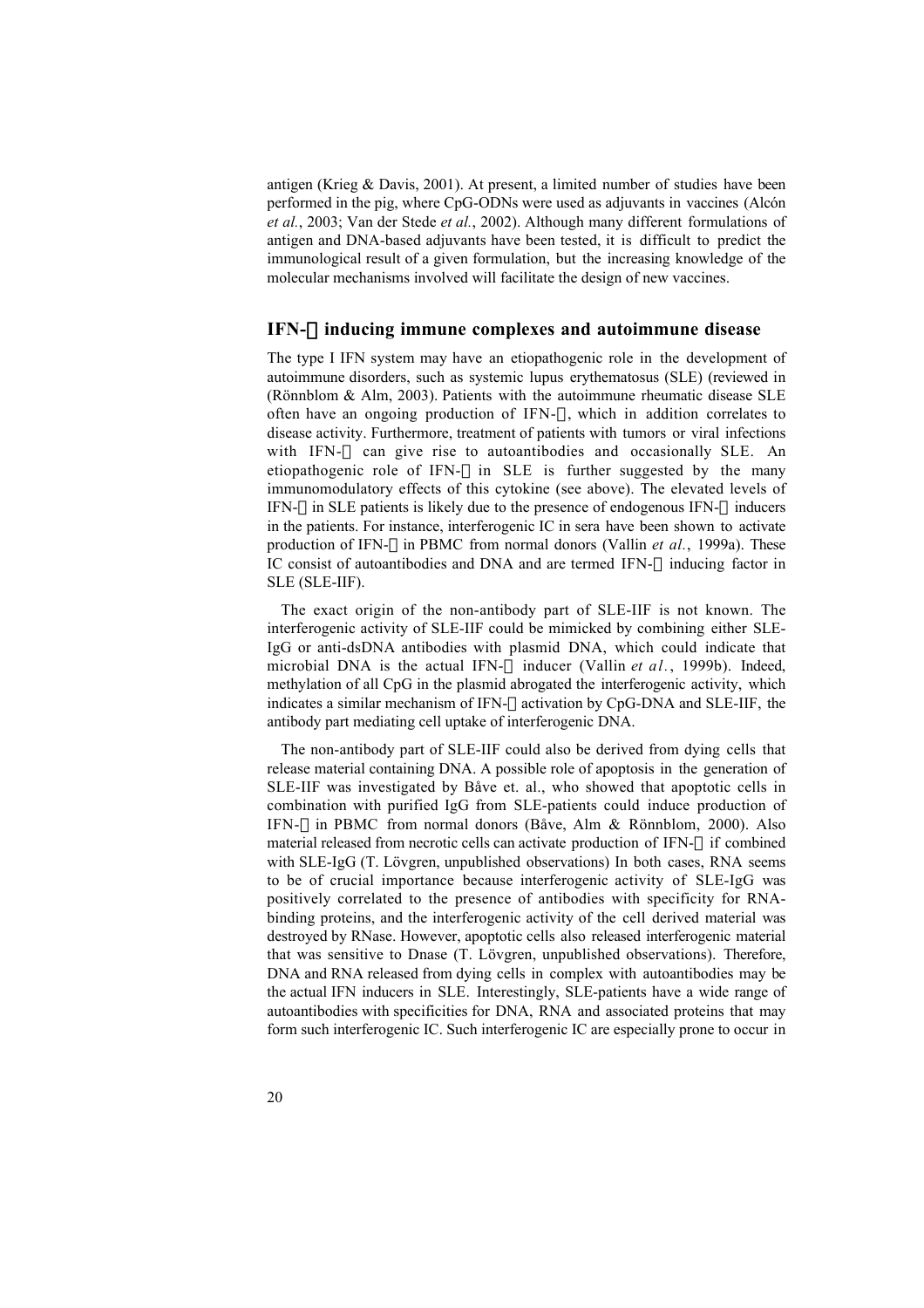SLE patients, who have an abnormal a high rate of apoptosis and a defective clearance of apoptotic material (Herrmann *et al.*, 1998).

A common property of all SLE-related inducers named above is that they selectively activate production of IFN- $\alpha$  in NIPC/PDC (Båve *et al.*, 2001; Vallin *et al.*, 1999a; Vallin *et al.*, 1999b). Moreover, NIPC/PDC are also activated to produce IFN- $\alpha$  in response to poliovirus in combination with anti-poliovirus antibodies (Palmer *et al.*, 2000). The presence of antibodies in all these inducers activating NIPC/PDC suggests the involvement of antibody-binding proteins, such as FcR, in the activation process. Interestingly, it has been demonstrated that antibodies to FcyRII (CD32) can inhibit the activation of IFN- $\alpha$  production in PBMC elicited by serum from SLE patients (Batteux *et al.*, 1999).

#### *Fc*g*R on NIPC/PDC*

Whereas the NIPC/PDC appear to lack expression of  $Fc\gamma RI$  (CD64) and  $Fc\gamma RIII$ (CD16) (Dzionek *et al.*, 2000; Svensson *et al.*, 1996b), the expression of  $Fc\gamma RII$ is unclear (Båve *et al.*, 2001; Olweus *et al.*, 1997). A low but functional expression can however not be excluded, considering the inhibitory effect of antibodies to Fc $\gamma$ RII on the IgG-assisted IFN- $\alpha$  production in PBMC (see above). Also, depletion of cells binding to IgG decreased the IFN- $\alpha$  production induced by bacteria (Rönnblom, Forsgren & Alm, 1983).

Membrane bound FcR are expressed by the majority of immune cells and enable them to react to antibodies bound to antigens. The outcome of triggering an FcR that harbors the immunoreceptor tyrosine-based activation motif (ITAM) in its cytoplasmic part is cell activation, including antibody-dependent cell-mediated cytotoxicity, release of cytokines and proteases, as well as clearance of IC and phagocytosis of opsonized antigens. Conversely, activation of FcR with an immunoreceptor tyrosine-based inhibition motif (ITIM) will down-regulate the immune response, e.g. by antibody feed-back in B-cells. In this way, FcR are responsible for many effector functions initiated by humoral immunity, but also regulation of the immune response (Ravetch & Bolland, 2001). The Fc $\gamma$ RII is in humans represented by three different genes, a, b and c which in turn have individual isoforms (Zola *et al.*, 2000). FcyRIIa and FcyRIIc are ITAM-bearing activatory receptors whereas FcyRIIb is an ITIM-bearing inhibitory receptor. Activation of FcR with ITAM results in the phosphorylation of a residue in ITAM which will activate kinases of the SYK and SRC families thereby connecting the transduced signal to common activation pathways, including the MAPK and PI3K pathway (Daëron, 1997; Takai, 2002). Activation of inhibitory FcyRIIb induces phosphorylation of the ITIM that will recruit SH2-domain containing proteins such as SH2 containing inositol phosphate phosphatase (SHIP) that will down regulate cellular activities (Daëron, 1997; Ravetch & Bolland, 2001; Takai, 2002). These different properties of  $FcyRIIa/c$  and  $FcyRIIb$  make it important to determine their presence on NIPC/PDC and possible function in the activation of IFN- $\alpha$  production in these cells.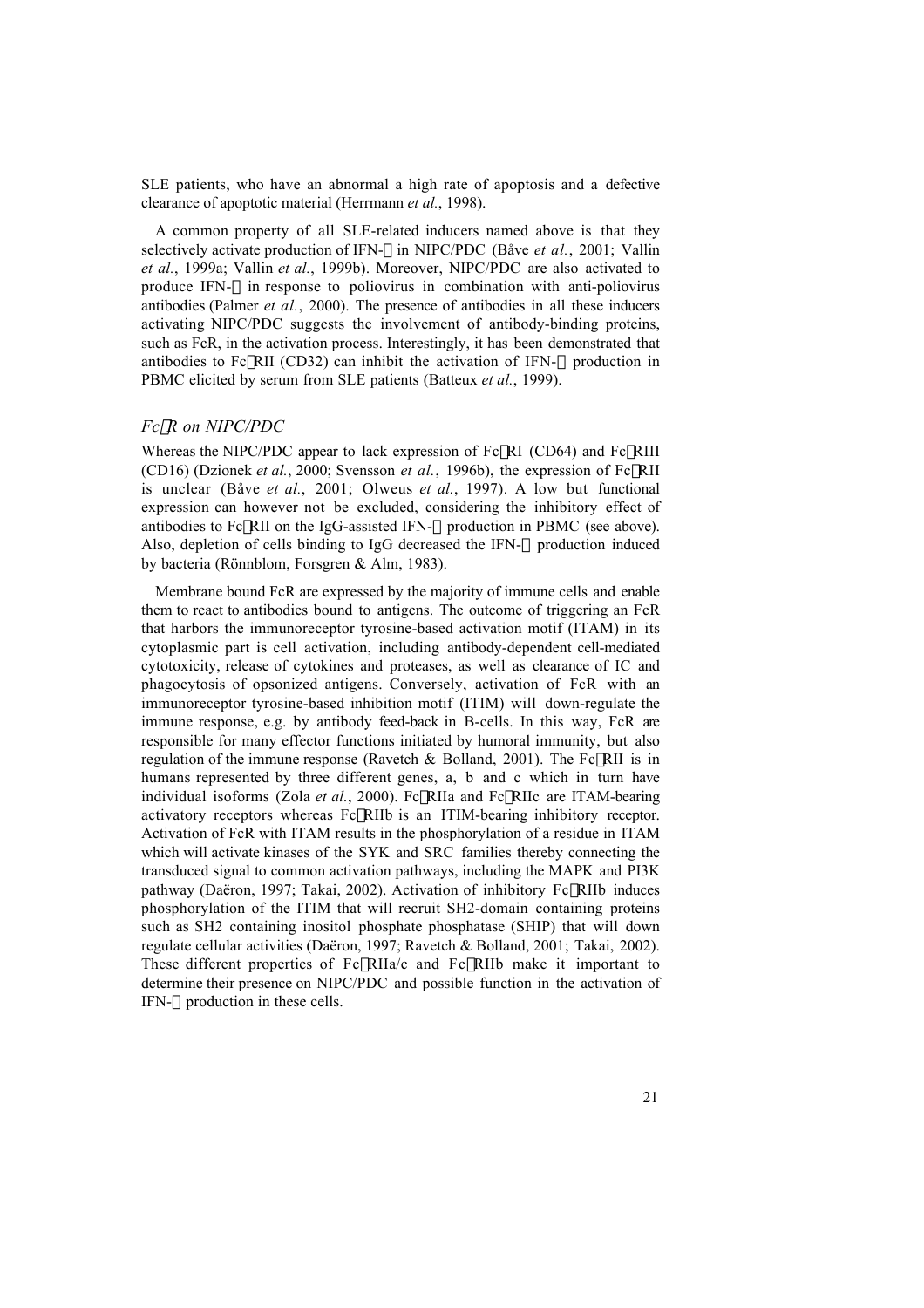# **Aims of the study**

The present thesis focuses on the activation of IFN- $\alpha$  production by IS-DNA or interferogenic immune complexes. One reason for this is to better understand the mechanisms involved in the activation of production of IFN- $\alpha$ , which is an important cytokine in regulation of the immune response against microbial infections, but also against 'self' in autoimmune disorders. Another reason is to identify more efficient interferogenic IS-DNA that can be used as adjuvants in vaccines. The specific aims in this thesis were the following:

- ® To determine if the vaccine vector pcDNA3 can induce cytokine production in porcine PBMC and to what extent certain CpG-motifs and the methylation status of CpG dinucleotides in the plasmid contribute to the IFN- $\alpha$  inducing ability (Paper I).
- ® To determine if CpG-ODNs identified in the serum of SLE-patients could induce production of IFN- $\alpha$  in human PBMC from normal donors and to further examine the structural requirements in terms of strandness, sequence and cytosine methylation for the IFN- $\alpha$  inducing ability (Paper II).
- ® To further examine the interferogenic properties of CpG-containing ODNs in porcine PBMC with respect to the importance of strandness, sequence, cytosine methylation, phosphorothioate/phosphodiester composition and presence of poly-G sequences (paper III).
- ® To determine the identity of the human and porcine PBMC that produce IFN- $\alpha$  in response to IS-DNA, especially if they correspond to the NIPC/PDC (paper II and III).
- $\bullet$  To study the role of Fc $\gamma$ R in the IFN- $\alpha$  production induced by interferogenic immune complexes and to identify the different isoforms of  $Fc\gamma RII$  on the responding human NIPC/PDC (paper IV).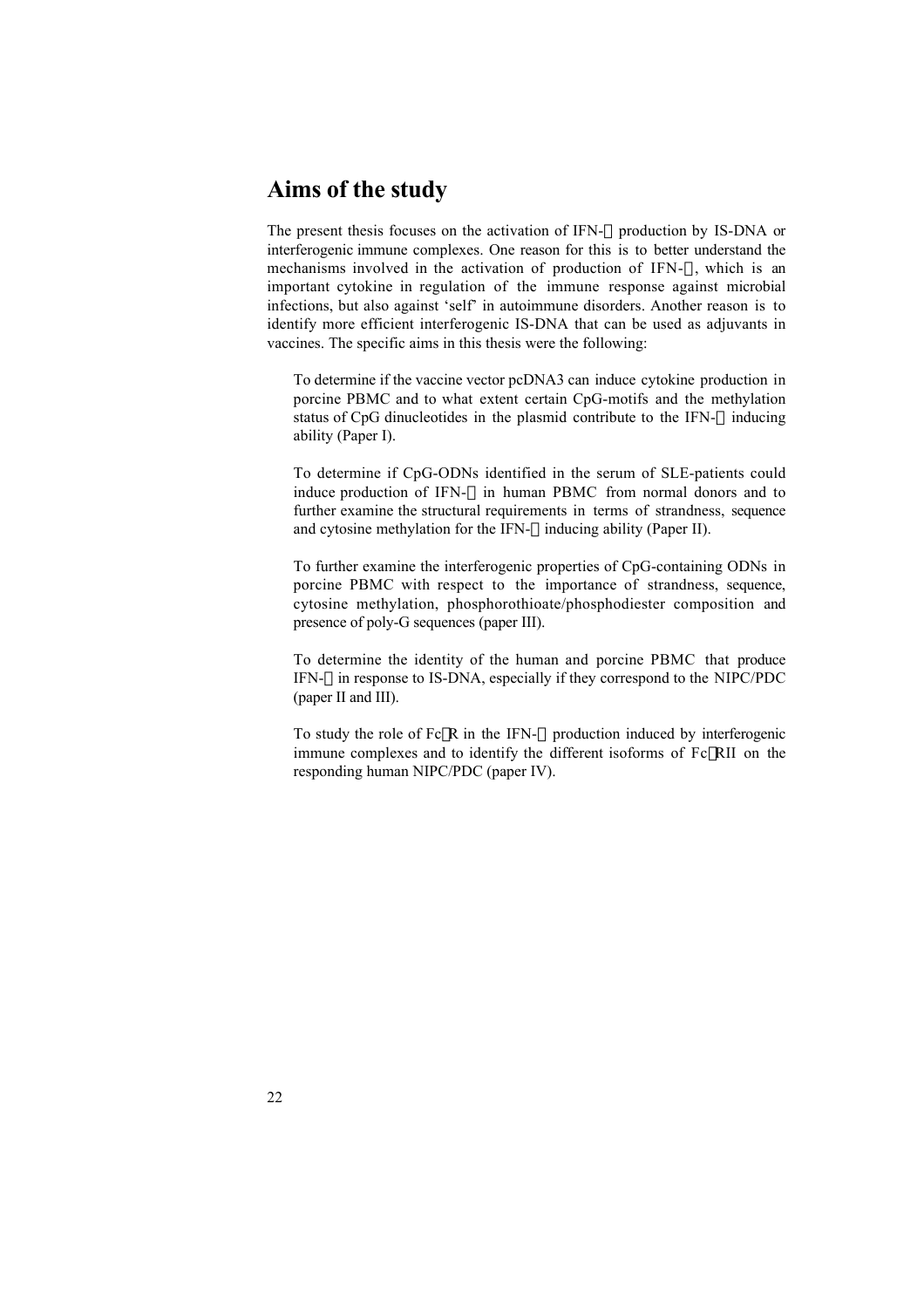| Name                     | <b>Type of inducer</b> | Comments or Sequence 5' to 3' 1,2                                          |
|--------------------------|------------------------|----------------------------------------------------------------------------|
|                          |                        |                                                                            |
| pcDNA3                   | Plasmid DNA            | Two AACGTT motifs in ampR gene                                             |
| Mutant A                 | Plasmid DNA            | Two AAGCTT motifs in ampR gene                                             |
| Mutant B                 | Plasmid DNA            | AACCTT and AAAGAT in ampR gene                                             |
| PcDNA3kH                 | Plasmid DNA            | AmpR gene replaced by kanR gene                                            |
| pET11c                   | Plasmid DNA            | Two AACGTT motifs in ampR gene                                             |
| Poly I:C                 | dsRNA                  |                                                                            |
| H                        | <b>ODN</b>             | TTT TCA ATT CGA AGA TGA AT                                                 |
| $H^A$                    | <b>ODN</b>             | TTT TCA ATT AGA AGA TGA AT                                                 |
| $\mathbf{H}^\mathrm{GC}$ | <b>ODN</b>             | TTT TCA ATT GCA AGA TGA AT                                                 |
| H <sub>met</sub>         | <b>ODN</b>             | TTT TCA ATT Me <sup>3</sup> CGA AGA TGA AT                                 |
| $\mathbf{H}$ G-tail l    | <b>ODN</b>             | TTT TCA ATT CGA AGA TGA ATG GGG G                                          |
| $H^{G-tail 2}$           | <b>ODN</b>             | GGT TCA ATT CGA AGG GGG GG                                                 |
| $H^{G-tail 3}$           | <b>ODN</b>             | GGT TTT CAA TTC GAA GAT GAA TGG GGG G                                      |
| Ι                        | <b>ODN</b>             | ATT CAT CTT CGA ATT GAA AA                                                 |
| I <sup>T</sup>           | <b>ODN</b>             | ATT CAT CTT CTA ATT GAA AA                                                 |
| $I^{GC}$                 | <b>ODN</b>             | ATT CAT CTT GCA ATT GAA AA                                                 |
| I <sup>met</sup>         | <b>ODN</b>             | ATT CAT CTT Me <sup>5</sup> CGA ATT GAA AA                                 |
| $I^{metx3}$              | <b>ODN</b>             | ATT Me <sup>5</sup> CAT Me <sup>5</sup> CTT Me <sup>5</sup> CGA ATT GAA AA |
| RIII                     | <b>ODN</b>             | ATT GGA AAA CGT TCT TCG GG                                                 |
| A2                       | <b>ODN</b>             | GCT AGA CGT TAG CGT                                                        |
| $A2^{GC}$                | ODN                    | GCT AGA GCT TAG GCT                                                        |
| 2216                     | <b>ODN</b>             | ggG GGA CGA TCG TCg ggg gG                                                 |
| 2216ddiester             | <b>ODN</b>             | GGG GGA CGA TCG TCG GGG GG                                                 |
| D <sub>19</sub>          | ODN                    | ggT GCA TCG ATG CAG ggg gg                                                 |
| D19diester (D25)         | <b>ODN</b>             | GGT GCA TCG ATG CAG GGG GG                                                 |
| MM1                      | <b>ODN</b>             | ggG GTC ATC GAT GAg ggg gG                                                 |
| A.pp                     | Bacteria               | Actinobacillus pleuropneumoniae                                            |
| <b>HSV</b>               | Virus                  | Herpes simplex virus                                                       |
| ADV                      | Virus                  | Aujeszky's disease virus                                                   |
| <b>SV</b>                | Virus                  | Sendai virus                                                               |
| SLE-IgG+apoptotic cells  | Interferogenic IC      | SLE-IgG in combination with apoptotic U937 cells                           |

Table 1. *Inducers used to activate production of IFN-*<sup>a</sup>

<sup>1</sup> Relevant CpG dinucleotides, the modified CpG dinucleotides and methylated cytosines  $(Me^3)$  are underlined.

 $2$  Nucleotides with phosphodiester backbone are indicated with capital letters and phosphorothioate nucleotides with small letters.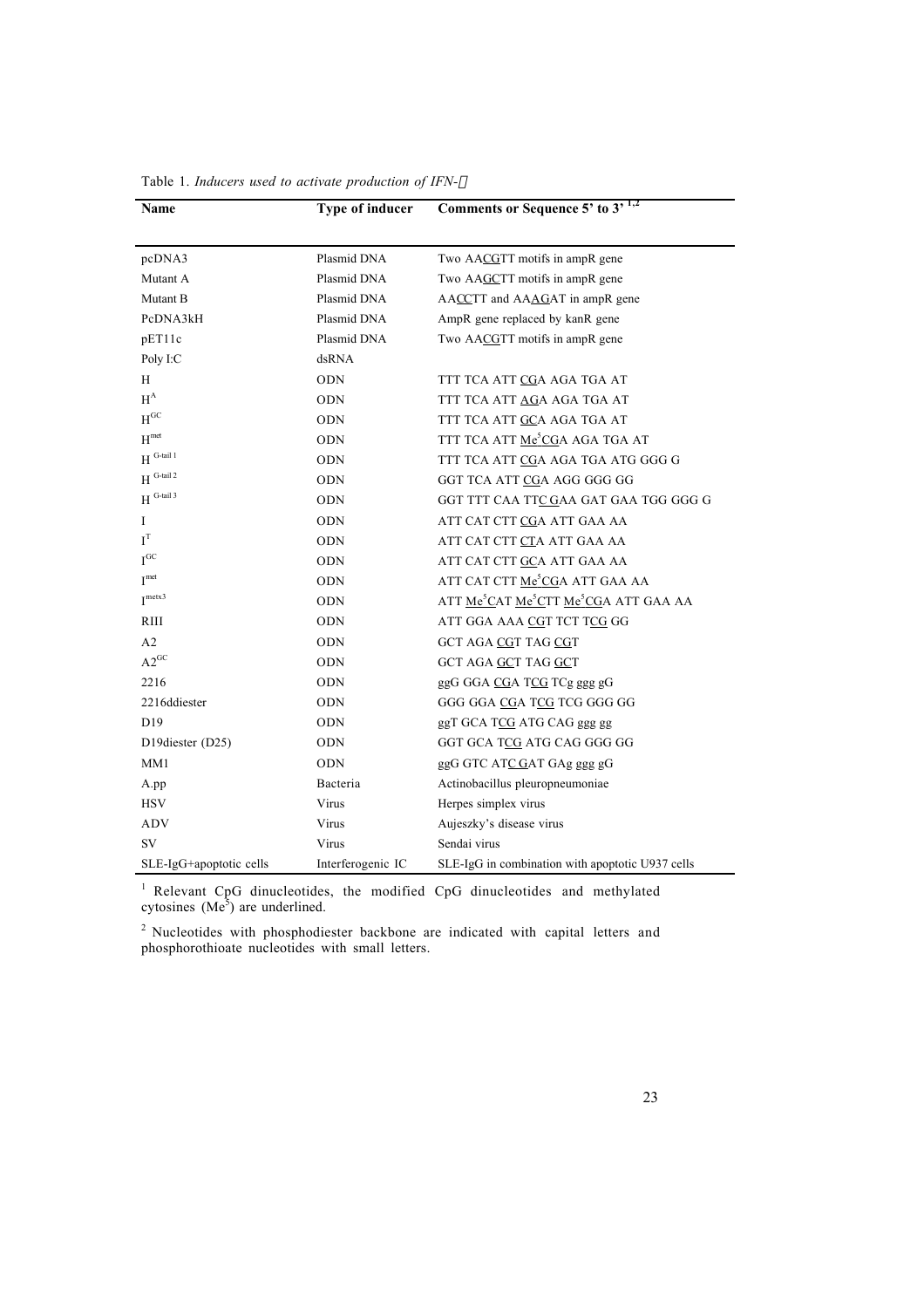### **Results and discussion**

### **DNA sequences that induce IFN-** $\alpha$  **in human and porcine PBMC (papers I, II, III)**

At the beginning of these studies, plasmid-based DNA vaccines were evaluated in pigs (Gerdts *et al.*, 1997; Somasundaram *et al.*, 1999; van Rooij *et al.*, 1998), but little was known about the cytokine inducing capacity of the vectors used. In human cells, the concept of IS-DNA was established (Pisetsky, 1996), but there was incomplete information regarding the characteristics of IS-DNA required to induce production of IFN- $\alpha$  (see below). Therefore, nucleotide sequences that contribute to the interferogenicity of DNA were studied, using plasmid DNA in porcine PBMC (paper I) or using ODNs in human and porcine PBMC (paper II and III. The examined inducers are listed in Table 1.

#### *The IFN-*<sup>a</sup> *inducing capacity of the plasmid pcDNA3 in porcine PBMC*

Early studies in the field of IS-DNA highlighted the DNA in the ampicillin resistance (ampR) gene as the carrier of immunostimulatory sequences (ISS) of many DNA vaccine vectors . The presence of two hexameric ISS (5' AACGTT 3') in the ampR were shown to be important for several immunostimulatory effects in man and mice, including up-regulation of type I IFN and IL-12 mRNA synthesis in human macrophages (Roman *et al.*, 1997; Sato *et al.*, 1996). Therefore, the ability of plasmid DNA to activate cytokine production in pigs and the relative importance of the earlier identified ISS in the ampR gene were studied (paper I).

The DNA vaccine vector pcDNA3 was found to readily induce production of IFN- $\alpha$  in porcine PBMC, but only if pre-incubated with lipofectin. Whether preincubated with lipofectin or not, the plasmid only induced low levels of IL-6. This is contrast to the induction of IL-6 found when porcine cells were stimulated by CpG-ODN D19 (Kamstrup, Verthelyi & Klinman, 2001), or when murine spleen cells were exposed to bacterial DNA (Yi *et al.*, 1996). The levels of IFN- $\alpha$ induced were generally higher than those obtained with ADV, lipofected *Actinobacillus pleuropneumoniae* or lipofected poly I:C. To evaluate the importance of the earlier identified ISS (5' AACGTT 3') on the interferogenic ability of pcDNA3, two mutants were generated by site-directed mutagenesis. In mutant A both ISS were changed to 5' AAGCTT 3' and in mutant B the two ISS were changed to 5' AACCTT 3' and 5' AAAGAT 3', respectively. Both mutated forms of pcDNA3 induced IFN- $\alpha$  production to the same extent as the original plasmid, or even higher. Thus, the interferogenic activity of pcDNA3 in porcine PBMC is not dependent on the earlier identified ISS (5' AACGTT 3') in the ampR gene. To determine whether other sequences in the ampR gene were of importance, the entire ampR gene was replaced with the kanamycin resistance (kanR) gene, but this did not alter the IFN- $\alpha$  inducing capacity of the plasmid. Apart from the two ISS in the ampR gene, the DNA sequence of pcDNA3 contains many other potential immunostimulatory CpG-motifs, with other flanking bases. To evaluate their overall impact on the interferogenicity of the plasmid, all CpG dinucleotides in the plasmid were methylated by SssI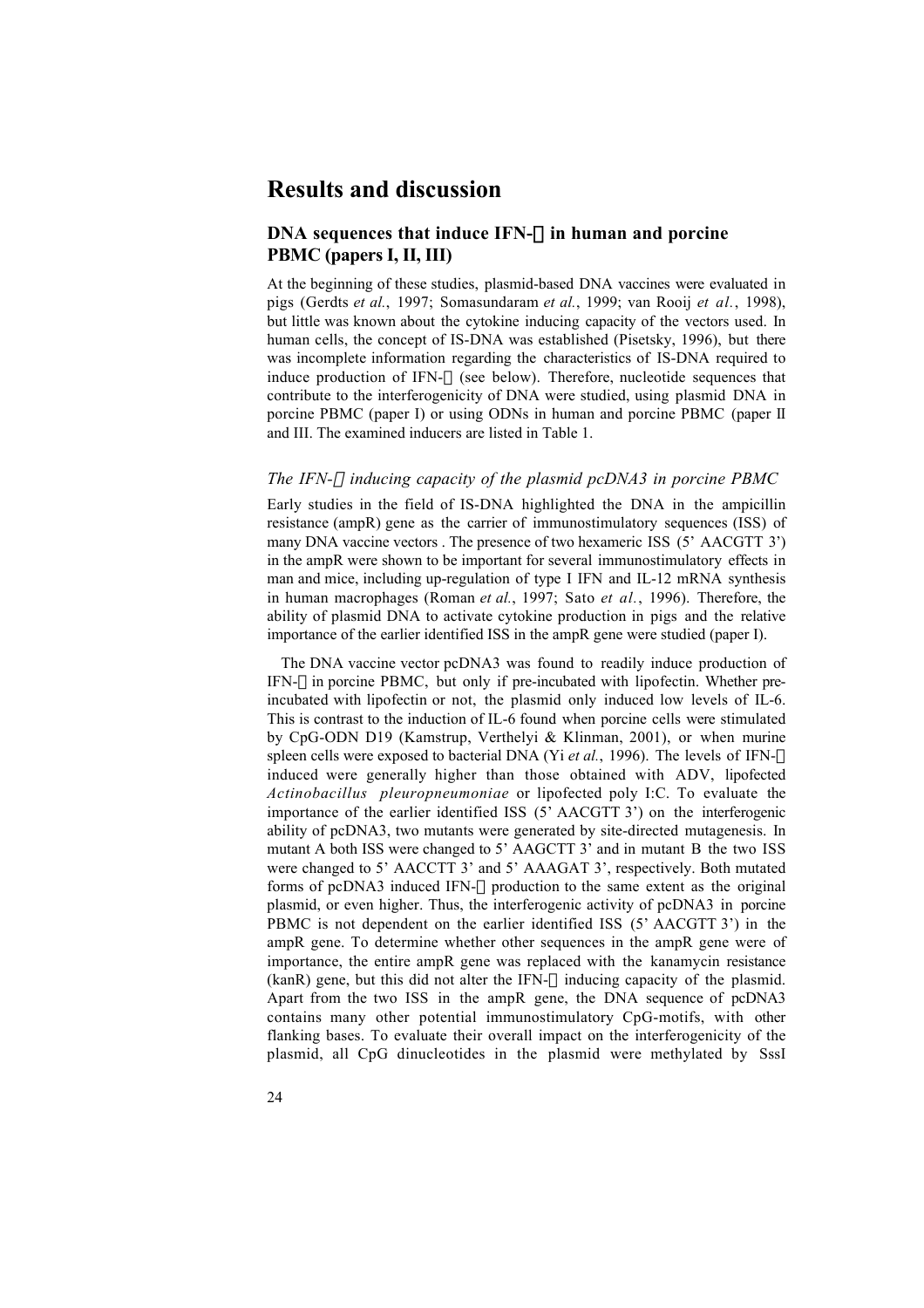methylase. This modification totally abolished the IFN- $\alpha$  inducing ability of the plasmid, demonstrating that unmethylated CpG dinucleotides are crucial for the activation of IFN- $\alpha$  production in porcine PBMC by plasmid DNA. Taken together, other still unknown CpG-motifs must contribute to the IFN- $\alpha$  inducing capacity of the plasmid pcDNA3. These in vitro results have been confirmed in vivo using a tissue chamber model where the plasmid pcDNA3 did not affect IL-6 production and induced production of IFN- $\alpha$  only in the unmethylated form (Johansson *et al.*, 2002). Furthermore, plasmid expression was not necessary for the interferogenic activity of plasmid DNA, because a prokaryotic expression vector induced IFN- $\alpha$  in porcine PBMC to the same extent as pcDNA3. Taken together, these results show that the induction of IFN- $\alpha$  by plasmid DNA depends on unmethylated CpG-motifs and that porcine cells may have the same type of detection system for bacterial DNA as reported for man and mice.

### *The IFN-*<sup>a</sup> *inducing ability of ODN in human and porcine PBMC (paper II and III)*

Experiments with CpG-DNA are often carried out using ssODN to determine the optimal sequence. Eukaryotic DNA, as well as both bacterial and plasmid DNA, are generally in the ds form, whereas viral DNA exists in both forms. Furthermore, eukaryotic ssDNA could occur as a result of apoptosis or necrosis. Therefore, we tested both ds and ss forms of ODNs when we evaluated the importance of CpG dinucleotides in the IFN- $\alpha$  inducing ability. The initial ODN sequence studied (designated ODN H) was based on a DNA sequence identified in the circulation of a patient with SLE (Sato *et al.*, 1999), an autoimmune disease where IC containing IS-DNA are thought to act as endogenous type I IFN inducers (Vallin *et al.*, 1999b). The sequence of ODN H is 5'-TTTTCAATTCGAA-GATGAAT 3' and was chosen because it contains a CpG motif and it had earlier been shown to induce proliferation and production of IL-12 and IFN- $\gamma$  as well as up-regulation of MHC class II and ICAM I expression in human mononuclear cells. These activities were dependent on the CpG dinucleotide, because inversion of the CpG to GpC abolished them (Sato *et al.*, 1999).

Both in human (paper II) and porcine (paper III) PBMC cultures, the ODN H and its complementary strand ODN I, as well as derivatives of them (see Table 1), required preincubation with lipofectin in order to induce production of IFN- $\alpha$ . The importance of lipofectin indicates that cellular uptake of IS-DNA is necessary for activation of IFN- $\alpha$  production, which is further discussed below. The optimal concentrations of lipofectin varied greatly between the two experimental systems. In general, in human PBMC higher concentrations of both components were required to achieve optimal induction of IFN- $\alpha$  (50 µg/ml ODN and 25µg/ml lipofectin). In the porcine system, titration of ODN and lipofectin revealed that 2.5 ug/ml lipofectin was optimal for all ODN concentrations tested and more than 50  $\mu$ g/ml ODN did not further increase the ability of ODN to induce IFN- $\alpha$ . In general, ODN H, both in ss and ds form, induced 10-20 per cent of the levels of IFN- $\alpha$  activated by the viral inducer HSV in human PBMC. In contrast, in the porcine system, ODN H, and all other CpG-ODNs tested, induced similar or higher levels than the herpes virus ADV.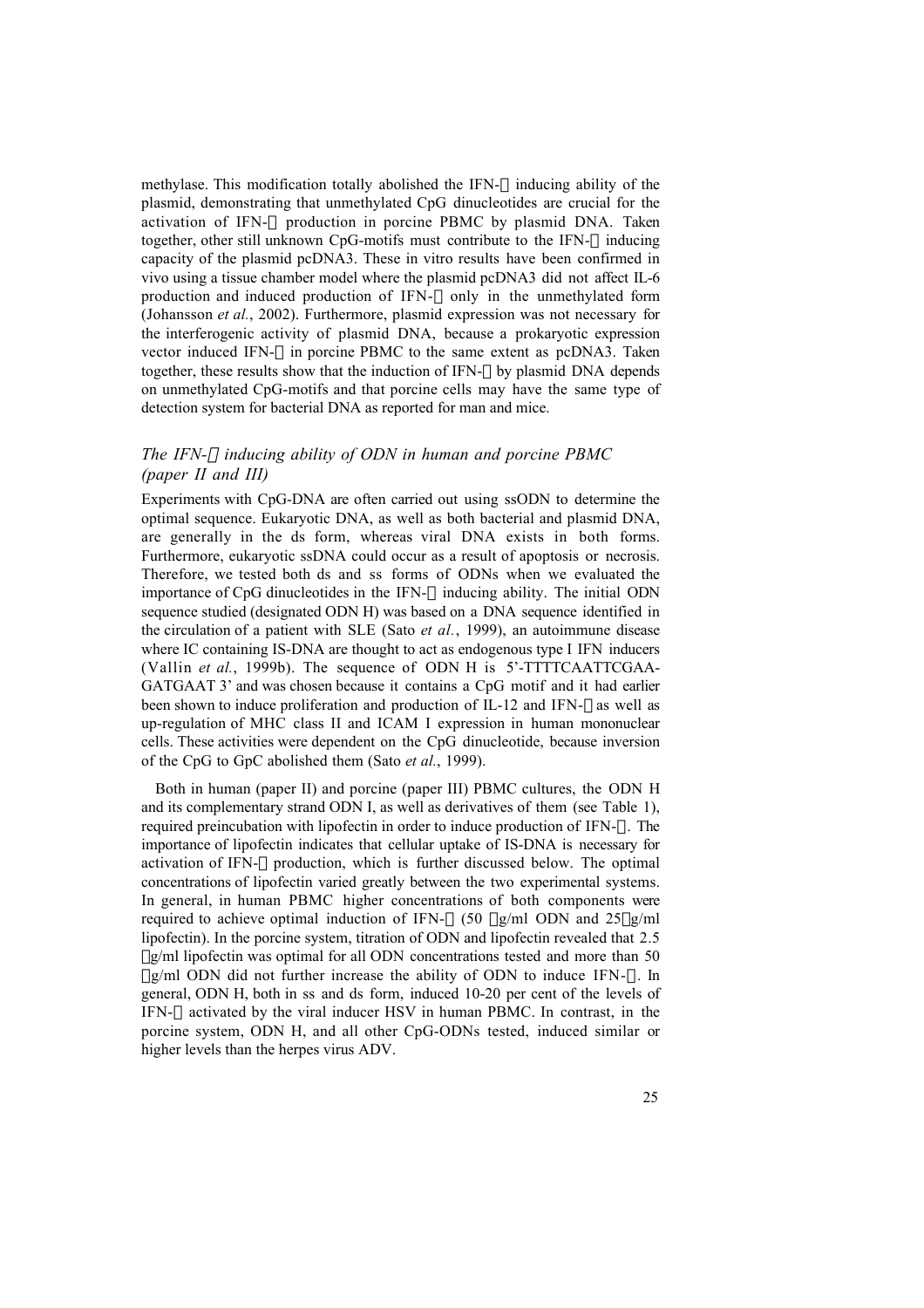The importance of the CpG dinucleotide in ODN H for IFN- $\alpha$  induction was evaluated by studying the effect of various alterations of the ODN on its IFN- $\alpha$ inducing capacity. Replacement of the cytosine with an adenine in the CpG motif of ssODN H  $(H<sup>A</sup>)$ , or the guanine with a thymine in the CpG motif of the complementary ssODN I (ODN  $I<sup>T</sup>$ ), severely reduced the induced levels of IFN- $\alpha$ in human PBMC, and essentially abolished the induction of IFN- $\alpha$  in porcine PBMC. Furthermore, the dsODN  $H^A-I^T$ , formed by combining ODN  $H^A$  and ODN  $I<sup>T</sup>$ , had a severely impaired IFN- $\alpha$  inducing ability in both human and porcine PBMC cultures. Thus, cytosines and/or guanines are important for the interferogenic activity of both ss and ds forms of these ODNs in both human and porcine PBMC.

In the human experimental system, inversion of the CpG dinucleotide to GpC in ssODN H had no effect, whereas the same modification in ssODN I increased the interferogenic activity in comparison with the unmodified ODNs. This clearly shows that the IFN- $\alpha$  inducing capacity in human PBMC of lipofected ssODN H or ssODN I is not dependent on the CpG dinucleotide. In the porcine experimental system, inversion of the CpG to GpC in ssODN H and ssODN I severely hampered the IFN- $\alpha$  inducing capacity, but some of the activity was clearly retained in comparison with the ODN  $H^A$  and ODN  $I^T$ . However, inversion of CpG to GpC in the interferogenic CpG-ODN A2 totally abolished the IFN- $\alpha$  inducing ability in porcine cells. The finding that the GpC-modification had an much more pronounced effect on the interferogenic ability of ssODN in porcine cells may indicate species differences in the recognition of IS-DNA.

The interferogenic activity of ssODN  $H^{GC}$  and ssODN  $I^{GC}$  in human PBMC was essentially abolished when these two ODNs were hybridized to form the dsODN  $H^{GC}I^{GC}$ . In the porcine system, dsODN  $H^{GC}I^{GC}$  had the same impaired ability to induce IFN- $\alpha$  as ssODNs with this modification. This illustrates an importance of CpG dinucleotides for the full interferogenic ability of dsODN H-I in both human and porcine PBMC.

A major difference between microbial DNA and vertebrate DNA is not only the frequency of CpG dinucleotides, but also the methylation status of the cytosine in the CpGs (see the Introduction). The importance of methylation on the IFN- $\alpha$ inducing ability of CpG-ODN was examined, using derivatives of ODN H and the complementary ODN I, where the cytosine in the CpG had been methylated. The results showed that, the ODN  $H^{m^{et}}$  had a reduced ability to induce IFN- $\alpha$  in human PBMC compared to ODN H, whereas the potency of ODN I was paradoxically strongly increased by methylation. This confirms that the IFN- $\alpha$ inducing capacity of lipofected ssODN I in human PBMC is not dependent on the unmethylated CpG dinucleotide. Furthermore, the requirement for an unmethylated CpG for the interferogenic ability differs between ssODNs. In contrast, methylation of the CpG inhibited the IFN- $\alpha$  inducing capacity of both ssODN H and ssODN I in the porcine system. Again, this indicates species differences in the reactivity to ss IS-DNA. When the ODN  $H<sup>met</sup>$  and ODN  $I<sup>met</sup>$  were combined to form dsODN  $H<sup>met</sup>-I<sup>met</sup>$ , the interferogenic ability was clearly reduced in comparison with the unmodified dsODN H-I, in both human and porcine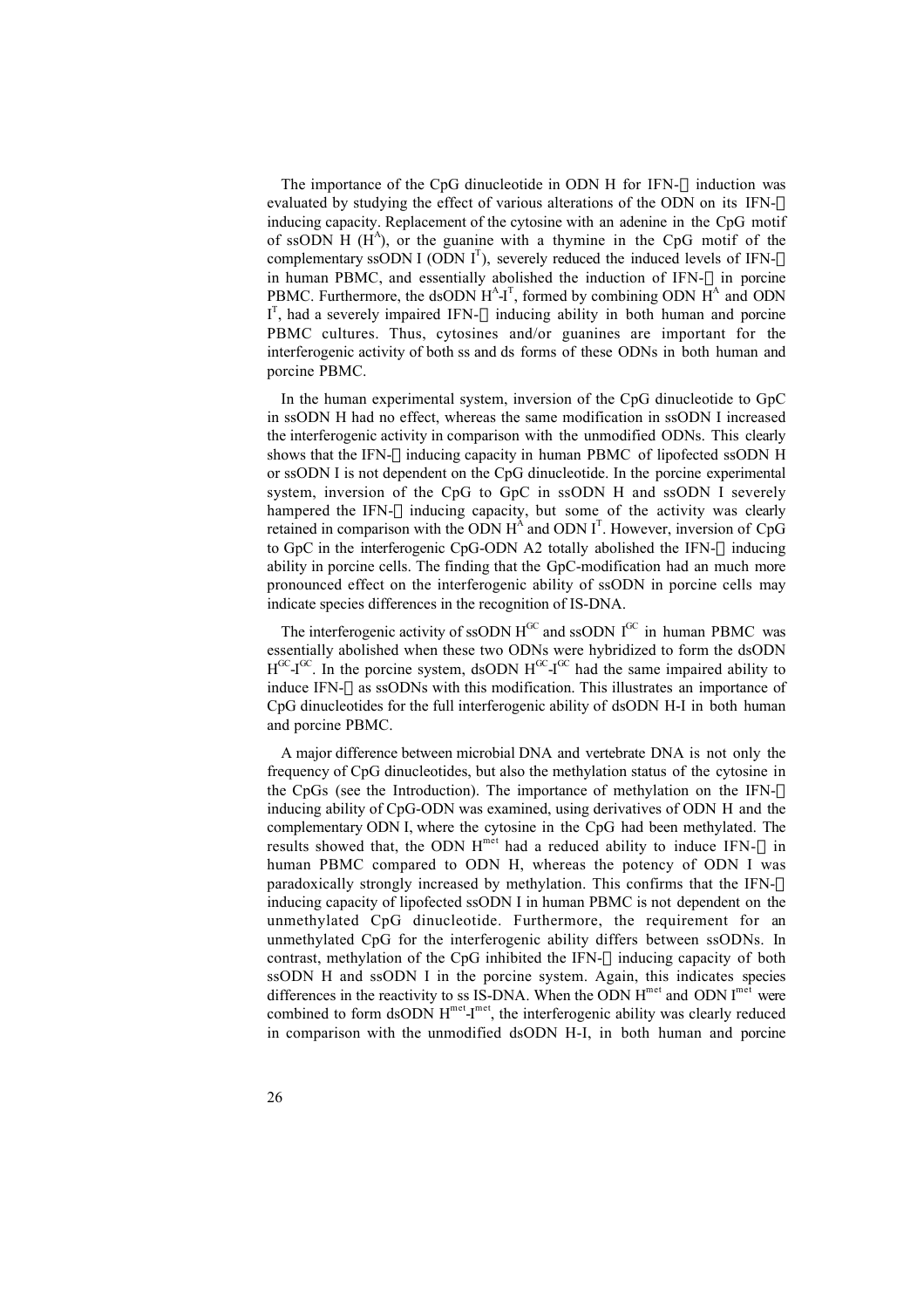PBMC. This illustrates the importance of unmethylated CpG dinucleotide for the interferogenic ability of dsODN H-I in both human and porcine PBMC.

In the human system, combining the inactive ODN  $H<sup>met</sup>$  with the interferogenic ODN  $I^{met}$  to dsODN  $H^{met}I^{met}$  resulted in a loss of interferogenic ability (see above). This prompted us to investigate whether methylation of the CpG in only one of the strands in the dsODN H-I was sufficient to impair the interferogenic activity in human PBMC. It was found that the hemimethylated dsODN H-I<sup>met</sup>, but not the hemimethylated dsODN  $H^{met}$ -I retained the ability to induce IFN- $\alpha$ . The interferogenic activity of dsODN H-I is thus dependent on the unmethylated CpG in ODN H. The results furthermore revealed that the silencing effect of ODN  $H<sup>met</sup>$  was not due to a general inhibitory effect, because the interferogenic ability of an unrelated ODN (ODN RIII, see Table 1) was not affected (Fig. 3, paper II).

The fact that certain ssODNs without unmethylated CpG dinucleotides had potent IFN- $\alpha$  inducing ability in human PBMC suggests that eukaryotic DNA should contain numerous potentially interferogenic sequences. When cells die, either by apoptosis or necrosis, the DNA is fragmented and released, which could expose the immune system to interferogenic sequences. These findings shed light on the possible origin of the nucleic acids in the IFN- $\alpha$  inducer found in the serum of SLE-patients, which is discussed below (Results and discussion of paper IV).

### **The impact of nucleotide backbone and poly-G sequences on the interferogenic ability of ODNs in porcine PBMC (paper III)**

Phosphorothioate ODNs are often used to increase nuclease-resistance, which potentiates and prolongs the adjuvant effects. To evaluate the importance of phosphorothioate nucleotides in interferogenic ODNs, we used earlier identified interferogenic ODNs that consist of a chimera of phosphodiester and phosphorothioate nucleotides. The interferogenic activity of these ODNs was compared to ODNs with the same nucleotide sequence, but with a complete phosphodiester backbone. The chimeric CpG-ODNs 2216 (Krug *et al.*, 2001a) and D19 (Verthelyi *et al.*, 2001) induced high levels of IFN- $\alpha$  in porcine PBMC in comparison with ADV and lipofected dsODN H-I. They were furthermore strikingly independent on preincubation with lipofectin and potent inducers of IFN- $\alpha$  at low concentrations (5µg/ml). To evaluate the importance of phosphorothioate nucleotides in this activation, complete phosphodiester ODNs with the same sequence (2216d and D19d) were synthesized. Also these ODNs were potent IFN- $\alpha$  inducers and independent of lipofectin. These results are in line with the described activation of IFN- $\alpha$  production in human PBMC cultures by ODN 2216, both as chimera (Krug *et al.*, 2001a) and complete phosphodiester (unpublished observation). Therefore, the backbone composition, phosphorothioate/-diester chimera vs. complete phosphodiester of these particular ODNs was not decisive for the IFN- $\alpha$  inducing capacity.

The fact that ODN H and I, but not 2216d and D19d required lipofectin to induce IFN- $\alpha$  prompted us to further investigate the requirements for IFN- $\alpha$ induction. Lipofectin forms cationic liposomes with nucleic acids, which increases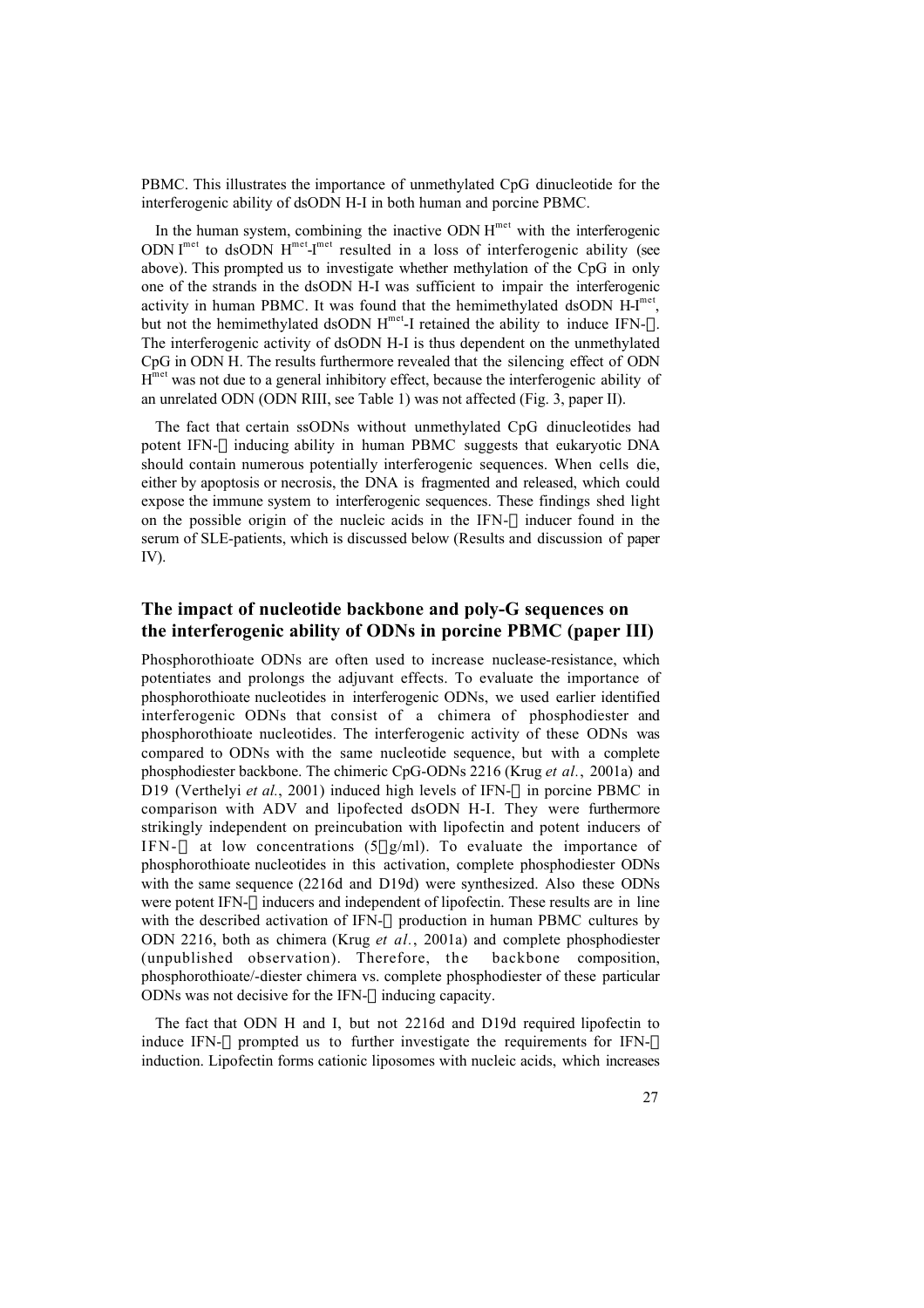cellular uptake of ODN (Bennett *et al.*, 1992; Hartmann *et al.*, 1998). The need for lipofection therefore suggests that cellular uptake of ODN is required for IFN- $\alpha$ induction, which is in line with the finding that endocytosis of CpG-ODNs is required for their immune stimulatory effect (Ahmad-Nejad *et al.*, 2002; Häcker *et al.*, 1998). The ODNs 2216d and D19d contain a central sequence with a CpG motif and flanking poly G-sequences. These poly-G sequences are not present in the CpG-ODNs ODN H or ODN I. Poly G-sequences may form quarternary structures that facilitate uptake of ODNs, possibly by binding to scavenger receptors (Kimura et al., 1994; Lee et al., 2000; Pearson, Rich & Krieger, 1993; Pisetsky, 1996). This may explain why 2216d and D19d, and not ODN H and ODN I could induce production of IFN- $\alpha$  without preincubation with lipofectin. To test the effect of poly G-sequences, various numbers of flanking guanines were added to ODN H (ODNs  $H^{G-tail}$ <sup>1</sup>,  $H^{G-tail}$ <sup>2</sup> and  $H^{G-tail}$ <sup>3</sup>; see Table 1) and the modified ODNs were tested for their ability to induce IFN- $\alpha$  production in porcine PBMC. In the absence of lipofectin, no or very low levels of IFN- $\alpha$  were detected in cultures stimulated by ODN H or by ODN H that contained additional guanines. However, the presence of poly-G sequences strongly increased, approximately 1.5 to 5-fold, the IFN- $\alpha$  inducing capacity of lipofected ODN H. Thus, the addition of poly-G sequences does not seem to eliminate the need for lipofectin, but increases the levels of IFN- $\alpha$  induced by the ODN.

In conclusion, the exact role of phosphorothioate nucleotides or poly Gsequences for the interferogenicity of a CpG-ODN is still elusive. The presence of poly G-sequences nevertheless seemed to increase the interferogenic ability of CpG-ODNs. Phosphorothioate ODNs have been used as efficient vaccine adjuvants (Zhang *et al.*, 2003), but are also associated with long-lasting IFN- $\gamma$  and IL-12 production, that can be harmful or even break tolerance (Segal, Chang & Shevach, 2000). The potent interferogenic phosphodiester ODNs that were identified may therefore be of value as vaccine adjuvants, because they are more short-lived in vivo and may therefore have fewer side effects.

### The identity of the human and porcine cells producing  $IFN-\alpha$  in **response to CpG-DNA (paper II and III)**

Both human and porcine PBMC produced considerable amounts of type I IFN in response to CpG-DNA, but the responding cell types were unknown at the start of the present investigations. In human blood, there are two major IPC, the monocytes and the NIPC/PDC. In pigs the situation is less clear, but a cell type that resembles the human NIPC has been identified (Charley & Lavenant, 1990; Nowacki & Charley, 1993) (see the Introduction). In papers II and III the IPC were identified by simultaneous flow cytometric (FCM) analysis of the expression of cell surface markers and intracellular IFN- $\alpha$  in cells stimulated with CpG-DNA. The human PBMC responding to CpG-DNA were characterized using antibodies previously employed to phenotype the NIPC/PDC (Olweus *et al.*, 1997; Rissoan *et al.*, 1999; Svensson *et al.*, 1996b). The porcine PBMC producing IFN- $\alpha$  in response to CpG-DNA were phenotyped using antibodies reactive to specific lineage markers and markers used in the earlier phenotyping of porcine IPC activated by TGEV (Nowacki & Charley, 1993; Riffault *et al*., 1997; Riffault *et*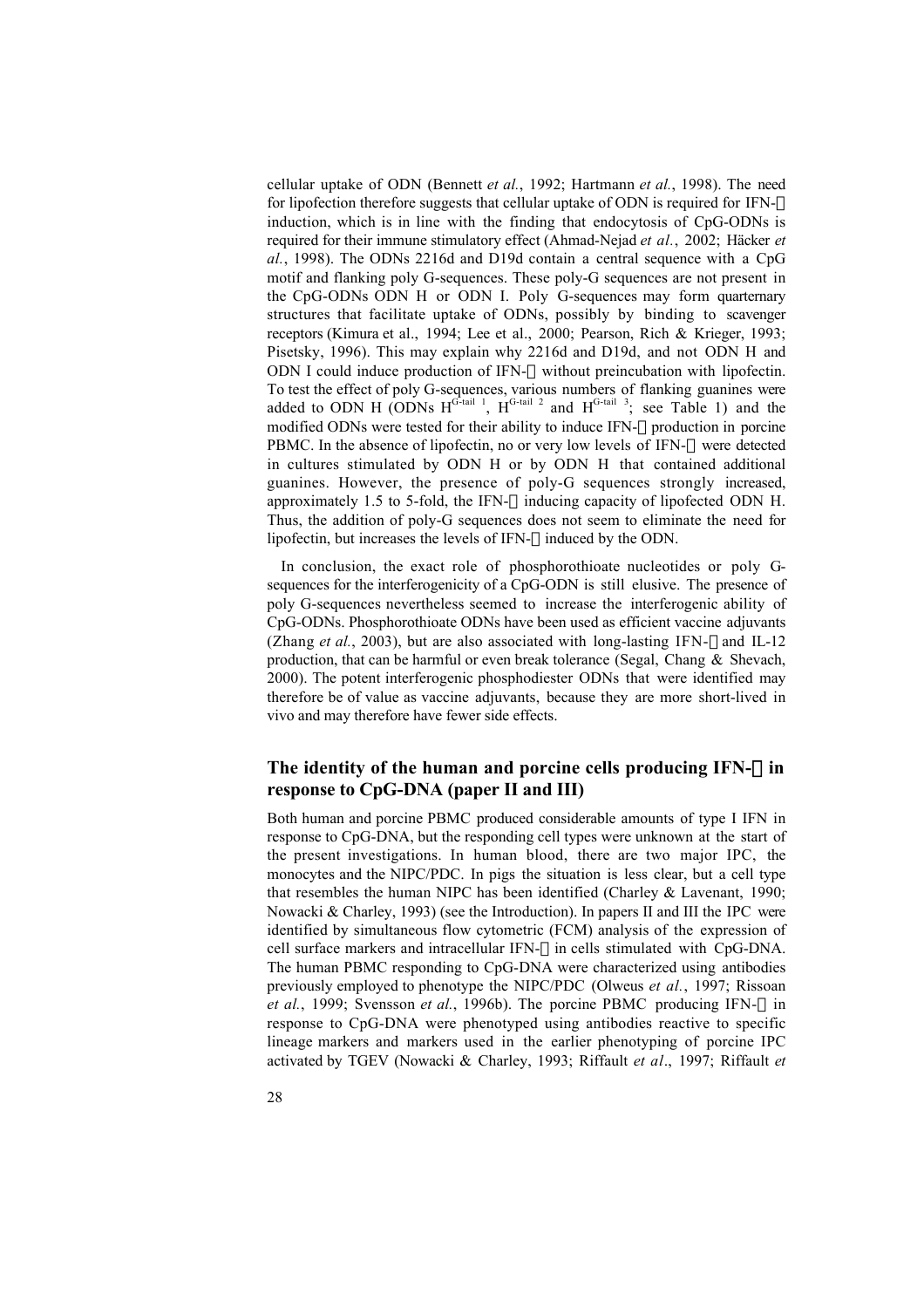$al$ , 2001). Furthermore, the porcine cells expressing IFN- $\alpha$  mRNA were detected by in situ hybridization (ISH), using a biotinylated poIFN- $\alpha$  cRNA probe and a sensitive catalyzed amplification system.

Human PBMC were stimulated with CpG-DNA in the form of lipofected ssODN H or lipofected dsODN H-I, using HSV as a control (paper II). Porcine PBMC were stimulated with CpG-DNA in the form of ODN 2216 or lipofected pcDNA3, using ADV as a control (paper III). The results demonstrate that the human IPC did not express CD19 and the porcine IPC did not express CD21, and none of them expressed CD3. This indicates that these IPC are not B- or T-cells. Both the porcine and human IPC studied here expressed MHC class II and CD4, although the human IPC had a weak CD4 expression compared to that on other human PBMC (Fig. 4 paper II). Porcine IPC expressed high levels of CD4, comparable to the brightest CD4+ populations of porcine PBMC (Fig. 7 paper III). CD4 is a marker present on many cell types, including Th cells, DC and monocytes. Neither porcine nor human IPC expressed CD14, which shows that they are not monocytes. Taken together, the human and porcine IPC responding to CpG-DNA phenotypically clearly resembles each other.

Further analysis of the human IPC stimulated by CpG-DNA revealed that they also expressed CD40, CD83, IL-3R and CD36, but not CD11c (paper II), which shows that they are identical to the earlier described human NIPC/PDC (Siegal *et al.*, 1999; Svensson *et al.*, 1996b). In paper IV, expression of FcgRII on human NIPC/PDC was also demonstrated. FcyRIIIA has been demonstrated on porcine cells (Sweeney, Halloran & Kim, 1996), including myeloid DC (Carrasco *et al.*,  $2001$ ), but the expression of this and other Fc $\gamma$ R on porcine IPC has not been reported. Given the pivotal role of FcgRIIa in the activation of human NIPC/PDC (see Introduction and paper IV), it is of great interest to examine the expression and function of this FcR on porcine IPC. Interestingly, early studies on porcine leukocytes indicated that ability to produce IFN correlated with expression of FcRs (Salmon *et al.*, 1989).

Analysis of the porcine IPC responding to CpG-DNA furthermore showed that they expressed intermediate levels of SWC3 (Fig. 7 paper III). The SWC3 molecule is a 90-115 kDa protein whose function is unknown, although it exhibits homology to members of the family of signal regulatory proteins (Alvarez *et al.*, 2000). The expression of SWC3 on porcine IPC is in agreement with earlier studies using TGEV as inducer (Riffault *et al.*, 1997; Riffault *et al.*, 2001). TGEV-activated porcine IPC were recently thoroughly characterized by Summerfield and colleagues (A. Summerfield, personal communication). They observed that porcine PBMC producing IFN- $\alpha$  in response to TGEV had an intermediate expression of SWC3 and MHC class II and a strong expression of CD4. The TGEV-activated IPC lacked the monocytic marker CD14 and markers for T- and B-cells. Therefore, the porcine PBMC producing IFN- $\alpha$  in response to CpG-DNA phenotypically resemble the IPC activated by TGEV.

The porcine IPC responding to CpG-DNA also expressed CD2, which has not been reported for porcine IPC before. Seemingly in contrast with this are earlier studies, where depletion of CD2+ cells did not hamper the ability of porcine PBMC to produce IFN- $\alpha$  in response to TGEV (Nowacki & Charley, 1993). The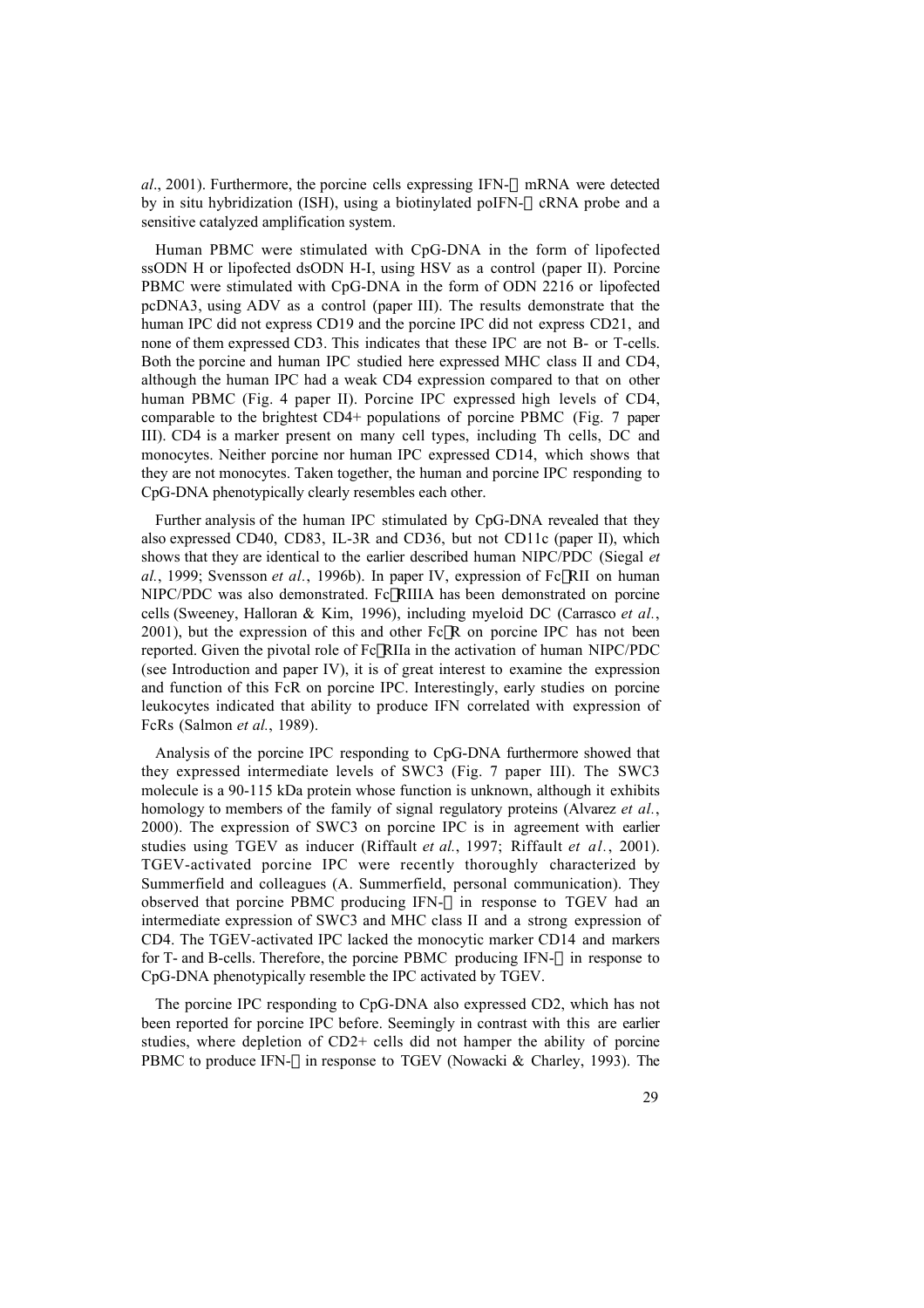reason for this discrepancy is not known. The CD2 expression by porcine IPC responding to CpG-DNA is however in agreement with the expression of CD2 on human NIPC/PDC (Comeau *et al.*, 2002). The CD2 molecule is expressed by many different cell types including porcine T- and NK-cells (Yang & Parkhouse, 1996), but also on porcine thymic DC (Salmon *et al.*, 2000) and human monocyte-derived DC (Di Pucchio *et al.*, 2003).

The hematopoietic origin of human NIPC/PDC has been debated (Brière *et al.*, 2002). Recent work has shown that NIPC/PDC, but not monocyte-derived DC expressed immunoglobulin-like transcripts (Rissoan *et al.*, 2002), which is indicative of a lymphoid origin of NIPC/PDC. This is now a fairly accepted view, but it has also been suggested that NIPC/PDC can convert to a myeloid phenotype (Comeau *et al.*, 2002). The porcine surface molecule SWC3 is regarded as a panmyeloid marker (Summerfield & McCullough, 1997) that is present on 80-90 per cent of monocytes and granulocytes, but also on 5 per cent of lymphocytes (Thacker *et al.*, 2001). Therefore, the expression of SWC3 on porcine IPC does not permit a clear assignment of the cells as myeloid or lymphoid. However, the porcine IPC activated by CpG-DNA are not likely monocytic DC, because monocytes or monocyte-derived porcine DC failed to produce IFN- $\alpha$  in response to CpG-DNA and ADV (Johansson *et al.*, 2003). The porcine monocyte-derived DC could however produce IFN- $\alpha$  in response to SV. This is reminiscent of the situation in human blood, where monocytes produce IFN- $\alpha$  in response to SV, but not in response to CpG-DNA (Fitzgerald-Bocarsly, 2002).

The human NIPC responding to CpG-ODN constituted approximately 0.1 per cent of total PBMC, as determined by FCM, which is in line with earlier estimations of this population (Svensson *et al.*, 1996b). The frequency of IPC detected by in situ hybridization in porcine PBMC was  $\leq 0.1$  per cent, when CpG-ODN, lipofected plasmid DNA or ADV were used as inducers. All IPC were strongly labelled suggesting a uniformly high content of IFN- $\alpha$  mRNA. Estimation of the frequency of IPC by FCM revealed that among porcine PBMC activated by CpG-ODN or lipofected plasmid, up to 0.3 per cent were stained by anti-IFN- $\alpha$  antibodies. In contrast, approximately ten-fold lower frequencies were obtained by this method when PBMC were activated with ADV. In general, ADV induced much lower levels of IFN- $\alpha$  than CpG-DNA, which may reflect the lower numbers of cells activated (paper III). This low frequency of virus-activated IPC is in line with the frequency of IPC activated in porcine PBMC stimulated with TGEV (1 per  $10^4$  PBMC) (Nowacki & Charley, 1993) and also with that of a recent study of the phenotype of TGEV-activated IPC (A. Summerfield, personal communication). This suggests that CpG-DNA is a stronger activator of porcine NIPC than virus.

In summary, the characterization of IPC has revealed that the earlier described NIPC/PDC are the only human cell type in PBMC producing IFN- $\alpha$  in response to CpG-DNA. This is line with other recent studies (Krug *et al.*, 2001a; Krug *et al.*, 2001b) using phosphodiester/phosphorothioate chimeric CpG-ODNs that do not require lipofectin for activity. Our data showed that the same NIPC/PDC are also selectively activated by lipofected CpG-containing phosphodiester ODNs, that by themselves are inactive. The porcine blood cells producing IFN- $\alpha$  in response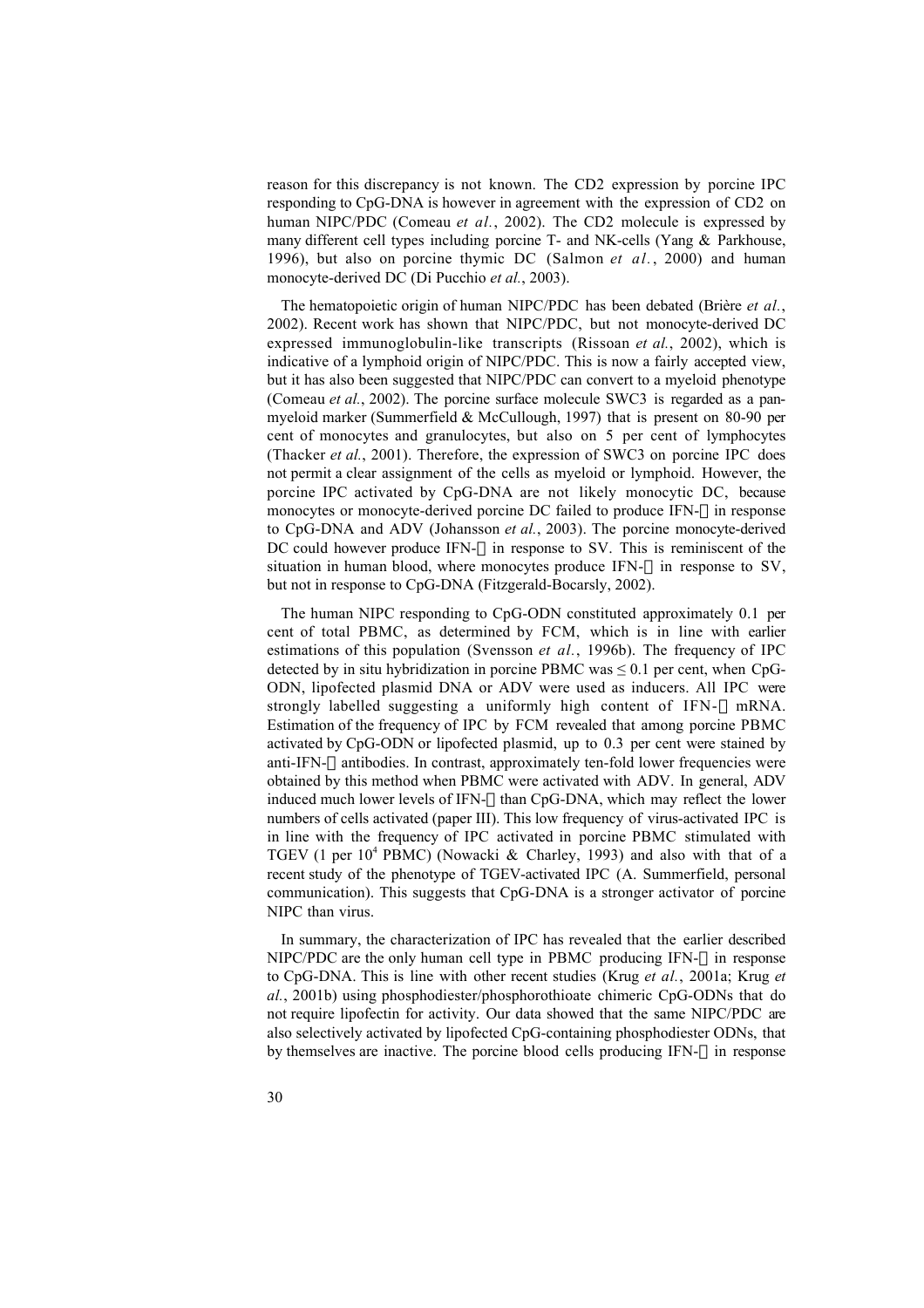to phosphodiester/phosphorothioate chimeric CpG-ODN or lipofected plasmid DNA resembles the human NIPC/PDC and may therefore constitute the porcine counterpart to this infrequent but highly efficient IPC, identified in both man and mice. It appears that the NIPC/PDC in both man and pigs are unique in their ability to produce IFN- $\alpha$  in response to DNA, provided that the DNA is taken up by cells and/or that certain signals are delivered to the NIPC/PDC. This necessary assistance can be provided to the NIPC/PDC by lipofectin or antibodies (see below).

### **The mechanism of IFN-**a **induction in human NIPC/PDC by interferogenic immune complexes (paper IV)**

The interferogenic IC in SLE serum, commonly referred to as SLE-IIF, models of these IC, or poliovirus in combination with anti-poliovirus antibodies all selectively activate production of IFN- $\alpha$  in NIPC/PDC (see the Introduction). The requirement for IgG-assisted activation prompted us to further investigate the role of SLE-IgG and Fc $\gamma$ R on NIPC/PDC in the activation of IFN- $\alpha$  production.

First, we investigated the importance of the Fc-part of SLE-IgG in the activation of IFN- $\alpha$  production in cultures of human PBMC by apoptotic U937 cells in combination with SLE-IgG. The SLE-IgG was pretreated with papain or pepsin to generate Fab fragments or  $F(ab')_2$  fragments, respectively. The combination of apoptotic cells and intact SLE-IgG, but not Fab or  $F(ab')_2$  fragments of SLE-IgG, induced IFN- $\alpha$  production, which suggests that the Fc-part of SLE-IgG is important in this activation.

Aggregated IgG is known to bind to and block even low affinity FcR. To test if aggregated IgG could inhibit IFN- $\alpha$  production in PBMC, untreated or heataggregated normal IgG was added to the PBMC cultures. It was found that such IgG, especially in the heat-aggregated form, severely hampered the interferogenic activity of SLE-IgG in combination with apoptotic cells. This suggests that  $Fc\gamma R$ binding by other IgG molecules can inhibit the activation of IFN- $\alpha$  production by interferogenic IC. Interestingly, also the IFN- $\alpha$  production induced by CpG-ODN 2216 and HSV was inhibited by aggregated IgG, suggesting that FcR-binding can inhibit the IFN- $\alpha$  production stimulated by principally different IFN- $\alpha$  inducers that are not know to depend on FcR for induction. The aggregated IgG may therefore generally down-regulate production of IFN- $\alpha$  in NIPC/PDC.

To determine if any particular types of  $Fc\gamma R$  were involved in the activation of IFN- $\alpha$  by the combination of SLE-IgG and apoptotic cells, we added antibodies that recognize and block Fc $\gamma$ RI (CD64), Fc $\gamma$ RII (CD32) or Fc $\gamma$ RIII (CD16) to the PBMC cultures. The interferogenic activity of SLE-IgG in combination with apoptotic cells was efficiently inhibited by the anti-FcyRII mAb, whereas anti- $Fc<sub>y</sub>RI$  or anti- $Fc<sub>y</sub>RII$  mAb hade no inhibiting effect.  $F(ab)$  fragments of anti-FcyRII mAb were sufficient to block the activation, which suggests that crosslinking of the FcR or the Fc-portion of the mAb was not necessary to achieve the inhibition. The monoclonal antibody  $(IV:3)$  used to inhibit the IFN- $\alpha$  production recognizes FcgRIIa, but probably not FcgRIIc (Metes *et al.*, 1998) and not FcgRIIb (Van Den Herik-Oudijk *et al.*, 1994). This suggests the involvement of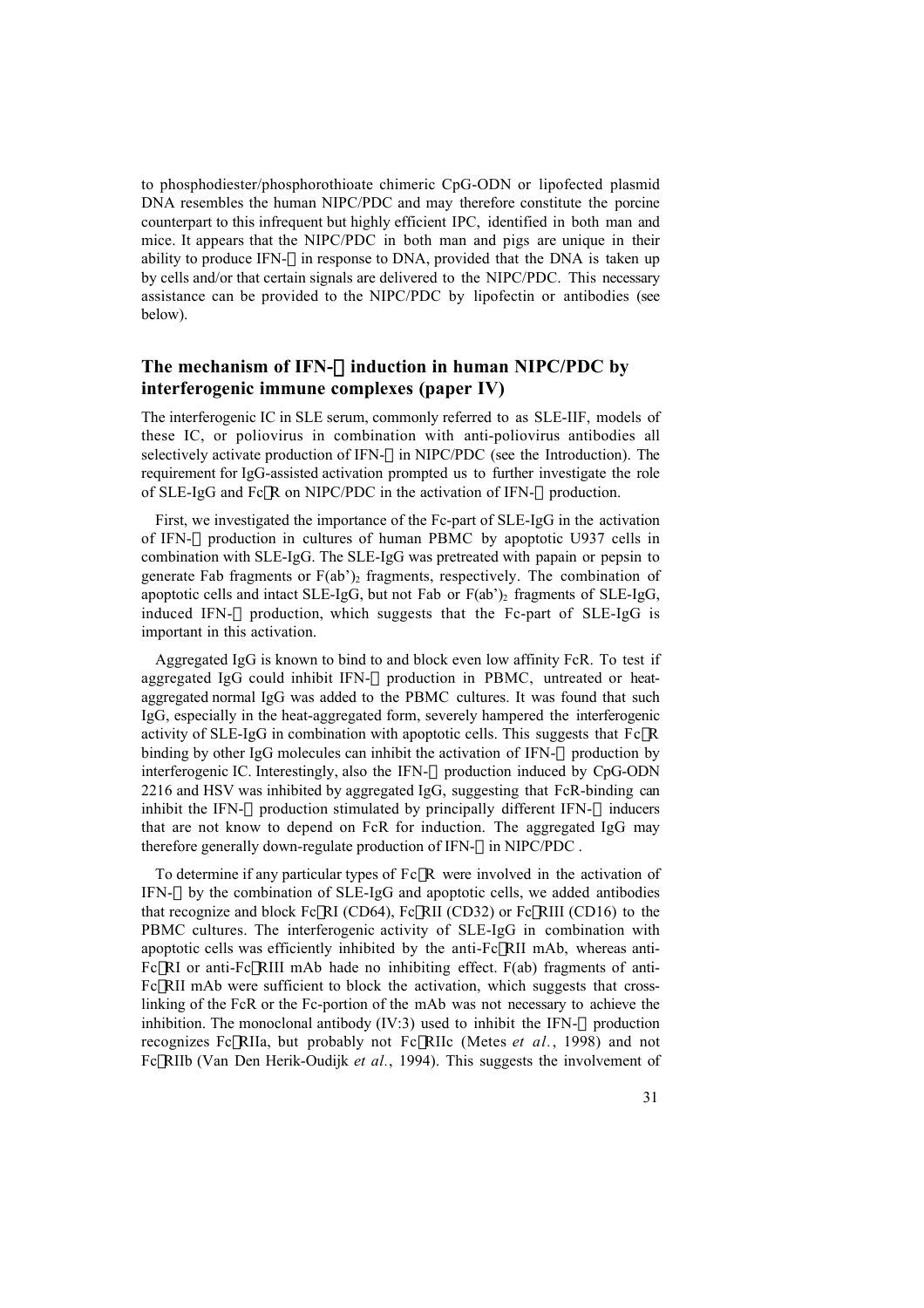especially the Fc $\gamma$ RIIa in the activation of IFN- $\alpha$  by the combination of SLE-IgG and apoptotic cells. In contrast, the induction of IFN- $\alpha$  induced by HSV or 2216 was not affected by the mAb IV:3, indicating that they are not using  $Fc\gamma R$  to induce IFN- $\alpha$ . However, the anti-Fc $\gamma$ RII mAb AT:10 that recognizes all three isoforms Fc $\gamma$ RIIa/b/c, strongly inhibited the IFN- $\alpha$  induction by all three inducers. This suggests that the mAb AT:10 acted in a similar way as aggregated IgG, causing a general inhibition of the production of IFN- $\alpha$  in NIPC/PDC, possibly by activating the inhibitory  $Fc\gamma RIIb$ .

The involvement of a FcyRII in the activation or inhibition of IFN- $\alpha$ production suggested that the responding cells should express this receptor. Earlier studies on the expression of FcyRII on NIPC/PDC have not been conclusive (see the Introduction). Therefore, our findings prompted us to reinvestigate the expression of FcyRII on NIPC/PDC. This was done by simultaneous staining of fresh PBMC for Fc $\gamma$ RII using the mAb FLI8.26 that recognize Fc $\gamma$ RIIa, b, c combined with staining for the specific NIPC/PDC marker BDCA-2. We could demonstrate that the NIPC/PDC constituted about 0.5 per cent of PBMC, and that approximately 50 per cent of NIPC/PDC expressed intermediate levels of  $Fc\gamma RII$ . Because only a subpopulation of NIPC/PDC expressed  $Fc\gamma RII$ , we examined whether the actual cells producing IFN- $\alpha$  expressed Fc $\gamma$ RII. To this end, PBMC were stimulated with HSV, an inducer not known to engage this receptor, and then simultaneously stained for  $Fc\gamma RII$  (mAb FLI8.26 or IV:3) and intracellular IFN- $\alpha$ . A clear but low expression of Fc $\gamma$ RII was seen on essentially all IPC, which demonstrates that NIPC/PDC in fact are capable of expressing  $Fc\gamma RII$ . Because all actual IPC expressed  $FcyRII$ , the NIPC may constitute a subpopulation of the BDCA-2-defined PDC, possibly defined by  $Fc\gamma RII$ expression. In accordance, it has been shown that only 10-50 per cent of the BDCA-2+ cells are capable of producing IFN- $\alpha$  in response to HSV (Blomberg *et al.*, 2003).

The expression of the three different isoforms  $Fc\gamma RIIa/b/c$  on NIPC/PDC was further analyzed by RT-PCR. A cell population enriched for BDCA-4 positive NIPC/PDC was first generated from a pool of PBMC by magnetic separation. These cells were further purified by fluorescent activated cell sorting (FACS) for BDCA-2 positive cells, resulting in almost 100 per cent pure BDCA-2+ cells. Messenger RNA prepared from these cells or from unsorted PBMC was then reverse transcribed to cDNA. Measurement of the three different  $Fc\gamma RII$  transcripts by PCR showed that cDNA from unsorted PBMC contained transcripts for all three isoforms, whereas cDNA from the BDCA-2+ cells only contained the FcgRIIa transcript. Consequently, NIPC/PDC appear to selectively express the  $Fc\gamma RIIa$ , but not other  $Fc\gamma Rs$ .

The unique expression of FcyRIIa on NIPC/PDC and the inhibitory effect of the mAb IV:3 suggest that Fc $\gamma$ RIIa is involved of in the activation of IFN- $\alpha$ production induced by the combination of SLE-IgG and apoptotic cells. The absence of the inhibitory  $Fc\gamma RIIb$  on NIPC/PDC furthermore suggests that this Fc $\gamma$ RII is not involved in the general inhibition of IFN- $\alpha$  production by the mAb  $AT:10$  or heat-aggregated IgG. Instead the activatory  $FcyRIIa$  may under certain circumstances be inhibitory. In fact, it has recently been shown that the ITAM of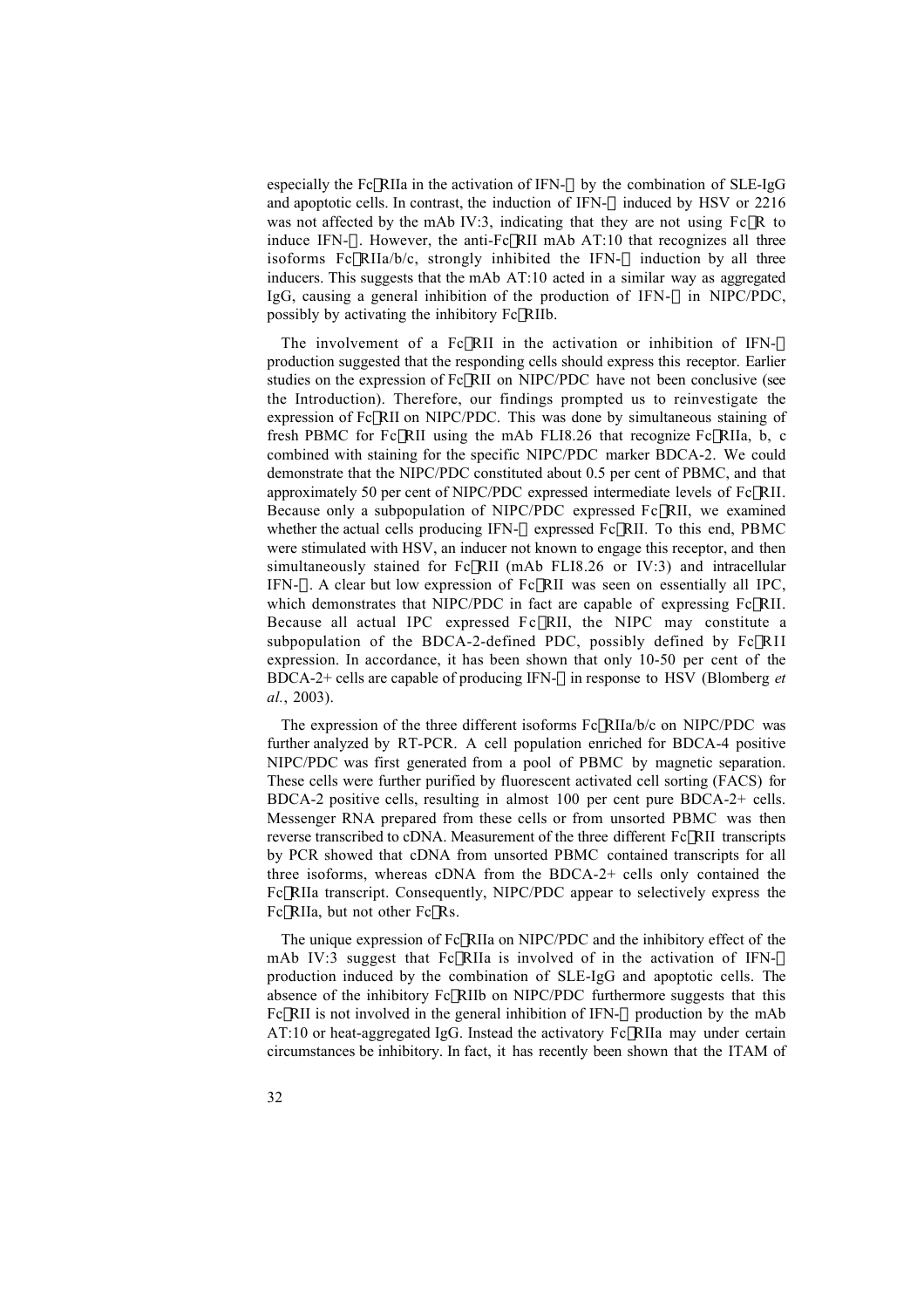FcgRIIa can also activate the phosphatase SHIP (Huang *et al*., 2003; Nakamura, Malykhin & Coggeshall, 2002), which can inhibit various types of cellular activation pathways e.g. NFkB-induced gene transcription (Tridandapani *et al.*, 2002). Therefore, strong activation of  $Fc\gamma RIIa$  by aggregated IgG or the pan anti-FcgRII mAb AT:10 may cause activation of SHIP that mediates down-regulation of IFN- $\alpha$  production in NIPC/PDC.

The active components in the interferogenic IC are possibly DNA or RNA, as demonstrated by DNAse (Vallin et al., 1999a) or RNAse (T. Lövgren, unpublished observations) treatment. The antibodies in interferogenic IC may trigger FcgRIIa-mediated phagocytosis, followed by intracellular recognition of immunostimulatory nucleic acids. Such activation may be conferred by TLR9 that binds CpG-DNA at the inside of intracellular vescicles (Ahmad-Nejad *et al.*, 2002), or possibly by other TLRs present in NIPC/PDC. The signalling pathways from FcyRIIa may also be important in the eventual activation of IFN- $\alpha$  gene expression induced by interferogenic IC (see the Introduction).

The FcyRIIa on NIPC/PDC probably has a more general function than mediating activation by the special IC in autoimmune diseases, such as SLE. It may participate in the activation of NIPC/PDC by IC formed by Ig and virus (Palmer *et al.*, 2000) and perhaps other microorganisms. Viral infection may also activate formation of autoantibodies (Hunziker *et al.*, 2003) that can react with material from dying cells. Tissue damage and concomitant release of apoptotic or necrotic material, as a result of e.g. viral infection, may in the presence of autoantibodies give rise to interferogenic IC that can activate production of IFN- $\alpha$ in NICP/PDC. Therefore, the NIPC/PDC have the ability to react to both exogenous danger signals from microorganisms, and endogenous danger signals from damaged tissues (Gallucci & Matzinger, 2001). The acute phase reactants Creactive protein and serum amyloid P that can opsonize microbes and apoptotic cells (Mold, Baca & Du Clos, 2002), and bind DNA (Pepys & Butler, 1987) or ribonucleoproteins (Du Clos, 1989), have also been showed to bind to and activate FcgRIIa (Bharadwaj *et al.*, 2001; Chi *et al.*, 2002). This suggests the existence of other complexes that can activate NIPC/PDC via FcyRIIa.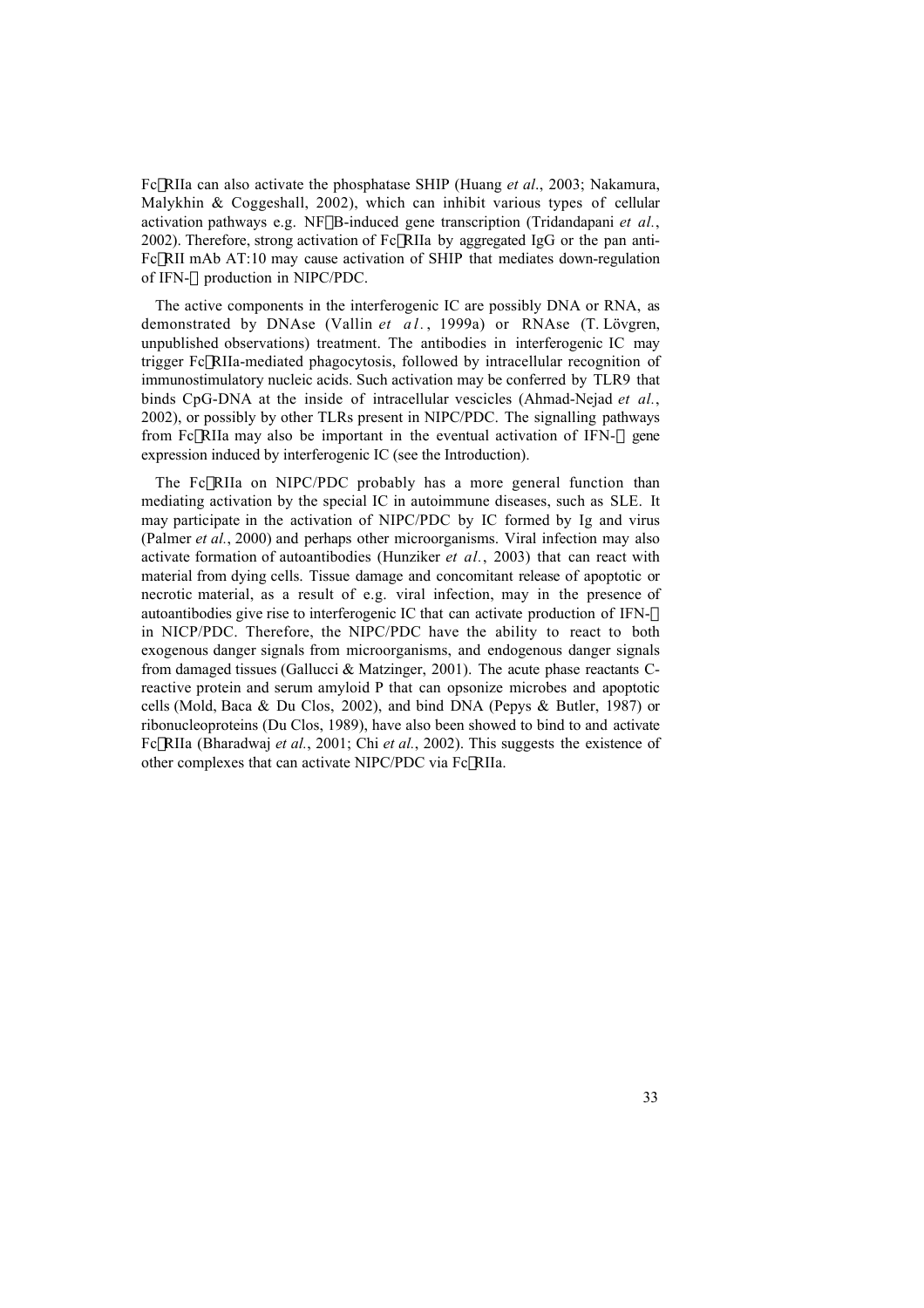## **General summary and conclusions**

The aim of this thesis was to study the activation of type I IFN production by inducers containing nucleic acids in human and porcine blood cells. The main findings and conclusions were:

- Immunostimulatory DNA in the form of the DNA vaccine vector pcDNA3 can activate production of IFN- $\alpha$  in porcine PBMC. The in vitro stimulatory capacity probably required uptake of the pcDNA3 by cells, because pretreatment of the plasmid with the transfecting agent lipofectin was necessary for activation of IFN- $\alpha$  production. The plasmid only induced low levels of IL-6, regardless of lipofection. Unmethylated CpG motifs were a prerequisite for activation of IFN- $\alpha$  production, because specific methylation of CG sequences abolished the IFN- $\alpha$  inducing capacity of the plasmid. However, the earlier defined two ISS (5'AACGTT 3') in the ampR gene were not essential for the IFN- $\alpha$  inducing ability of the plasmid, indicating that other CpG-motifs in the plasmid must contribute. Expression of the plasmid was not necessary for induction, which indicates that it is the DNA that harbors the immunostimulatory activity and not RNA or protein expressed by the plasmid. These results show that the induction of IFN- $\alpha$  by plasmid DNA depends on unmethylated CpG-motifs and that porcine cells may have the same type of detection system for bacterial DNA as reported for man and mice.
- The activation of IFN- $\alpha$  by IS-DNA was further investigated in human PBMC using ODNs derived from DNA sequences identified in the serum of SLE patients (ODN H: 5' TTTTCAATTCGAAGATGAAT 3') in ss or ds form. Cellular entry of DNA was probably a requirement, because pretreatment of ODNs with lipofectin was necessary for activation of IFN- $\alpha$ production. The importance of the CpG dinucleotide in ODN H and its complementary strand ODN I for IFN- $\alpha$  induction was evaluated by studying the effect of various alterations of the ODN on its IFN- $\alpha$  inducing capacity. It was found that certain ss forms of ODN H could induce IFN- $\alpha$ in human blood cells in the absence of unmethylated CpG dinucleotides, which contradicts the widely held concept of unmethylated CpGs being necessary for cytokine activation by DNA. However, in the ds form, an unmethylated CpG was necessary for full activity, indicating differences in the recognition of ss and dsDNA. Because unmethylated CpG was not always required for the interferogenic activity, many immunostimulatory DNA sequences should be present in eukaryotic DNA, and not only in prokaryotic DNA. Such eukaryotic DNA sequences might be formed by decomposing genomes of dying cells and constitute potential endogenous IFN- $\alpha$  inducers. They may become active when complexed with autoantibodies, as in SLE.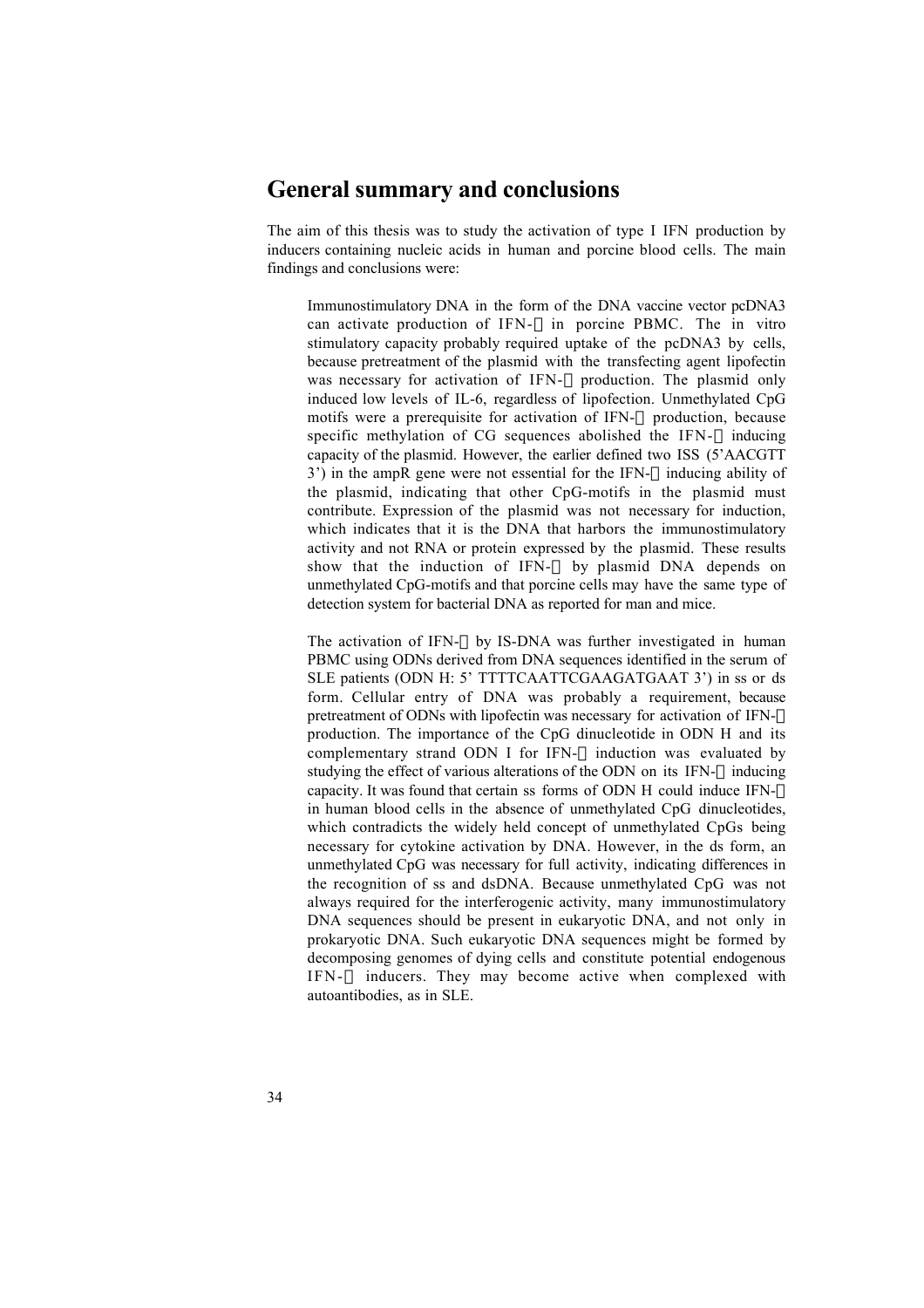- In porcine PBMC, the full interferogenic activity of ss and ds forms of ODN H required lipofectin and unmethylated CpGs. Certain CpG-ODNs with flanking poly G-sequences (e.g. ODN 2216 and ODN 2216d) were potent inducers of IFN- $\alpha$  production in the absence of lipofectin, both as phosphorothioate/phosphodiester chimeras or as phosphodiesters. Such phosphodiester ODNs may be particularly useful as immunostimulatory adjuvants. The poly-G sequences may enhance the interferogenic ability of ODNs by facilitating their uptake by cells, but may also act in other ways. For instance, it was found that addition of poly-G sequences to ODN H enhanced its IFN- $\alpha$  inducing ability, but did not eliminate the need for lipofectin. The mode of action of poly-G sequences therefore merits further study.
- The NIPC/PDC were the only cells among human PBMC producing IFN- $\alpha$ in response to lipofected ssODN H or dsODN H-I. This was shown by flow cytometry, using simultaneous detection of intracellular IFN- $\alpha$  and cell surface markers. The same approach revealed that the porcine PBMC producing IFN- $\alpha$  in response to ODN 2216 or lipofected pcDNA3 expressed MHC class II, CD2, CD4 and SWC3 but not markers for T-cells, B-cells or monocytes. These IPC constituted 1-3 cells per 1000 PBMC and this low frequency was confirmed by in situ hybridization, detecting cells containing  $poIFN-\alpha$  mRNA. The principal porcine IPC activated by CpG-DNA therefore appear to be the NIPC/PDC and correspond to earlier identified virus-activated porcine IPC.
- The human NIPC/PDC are also activated to produce IFN- $\alpha$  by apoptotic cells in combination with IgG autoantibodies from SLE patients. The involvement of Fc $\gamma$ RII in this activation, but not Fc $\gamma$ RI or Fc $\gamma$ RIII, was demonstrated using mAbs blocking these receptors. The mAb IV:3, which may preferentially block Fc $\gamma$ RIIa, inhibited production of IFN- $\alpha$  induced by SLE-IgG in combination with apoptotic cells, but not that induced by HSV or ODN 2216. The responding NIPC/PDC had a significant but weak expression of FcyRII as determined by flow cytometry, and purified BDCA-2 positive NIPC/PDC were by RT-PCR shown to express the isoform FcyRIIa, but not FcyRIIb or FcyRIIc. While FcyRIIa can mediate the activation of IFN- $\alpha$  production in NIPC/PDC by interferogenic IC, FcgRIIa may also convey inhibitory signals. This can explain the general inhibitory effect of heat-aggregated IgG on the IFN- $\alpha$  production in NIPC/PDC induced by interferogenic IC, HSV or ODN 2216.

The human and porcine NIPC/PDC may be pivotal cells in the activation of type I IFN production by exogenous and endogenous inducers containing nucleic acids, e.g. CpG-DNA or interferogenic IC containing DNA and/or RNA. The NIPC/PDC can for instance recognize CpG-DNA by means of TLR9, but other mechanisms may be involved in their activation by RNA and other forms of DNA. Furthermore, certain molecules on NIPC/PDC may be important, such as scavenger receptors that can interact with poly-G sequences and FcyRIIa that can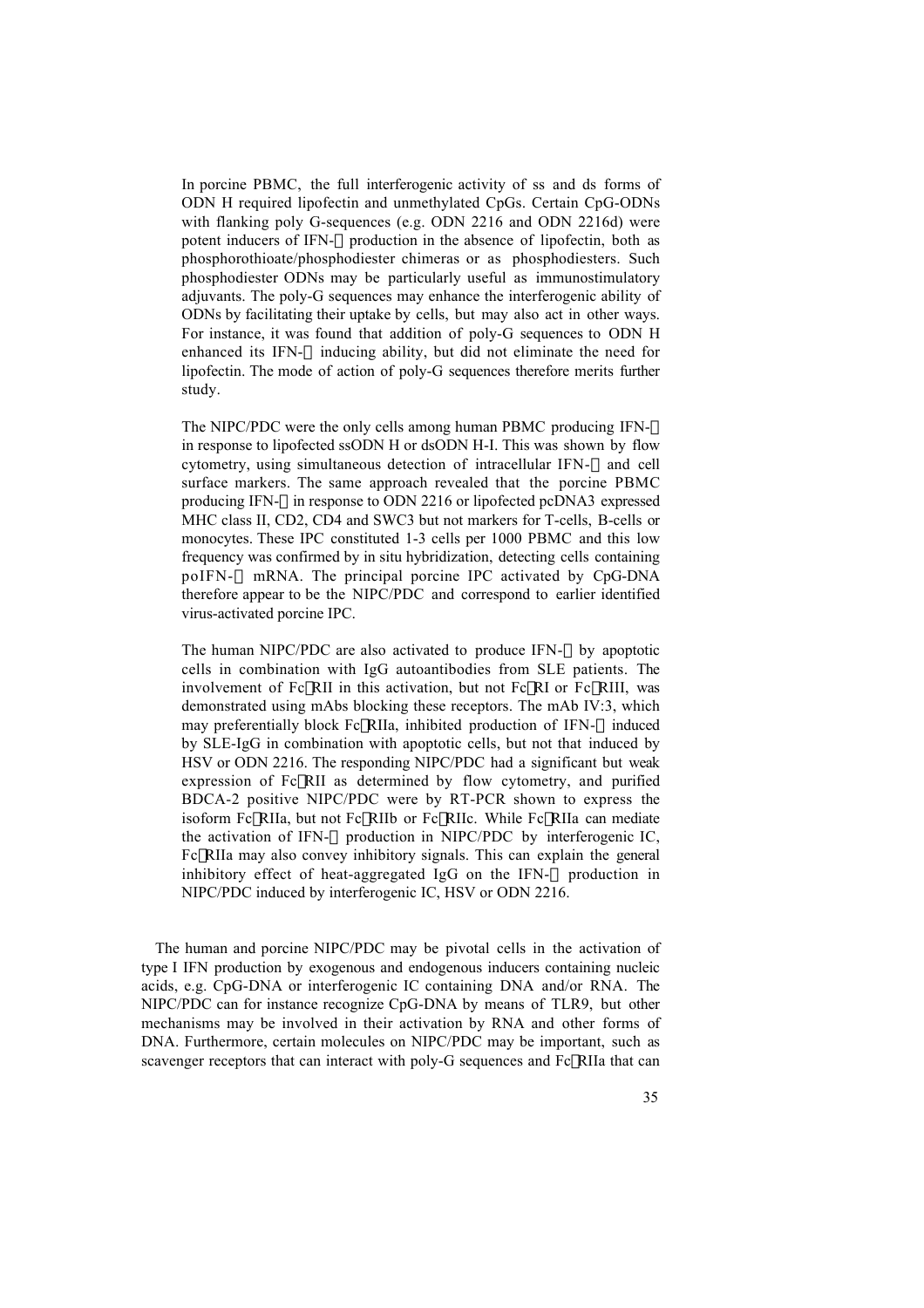interact with antibodies in IC. They may like lipofectin facilitate uptake of the IFN- $\alpha$  inducers or provide accessory signals that are necessary for the activation of the NIPC/PDC. It is important to further clarify the mechanisms whereby NIPC/PDC are activated, because this can allow development of more efficient adjuvants for use in vaccines, and also provide targets for new therapies aiming at inhibition of the pathologic activation of NIPC/PDC in autoimmune diseases, such as SLE.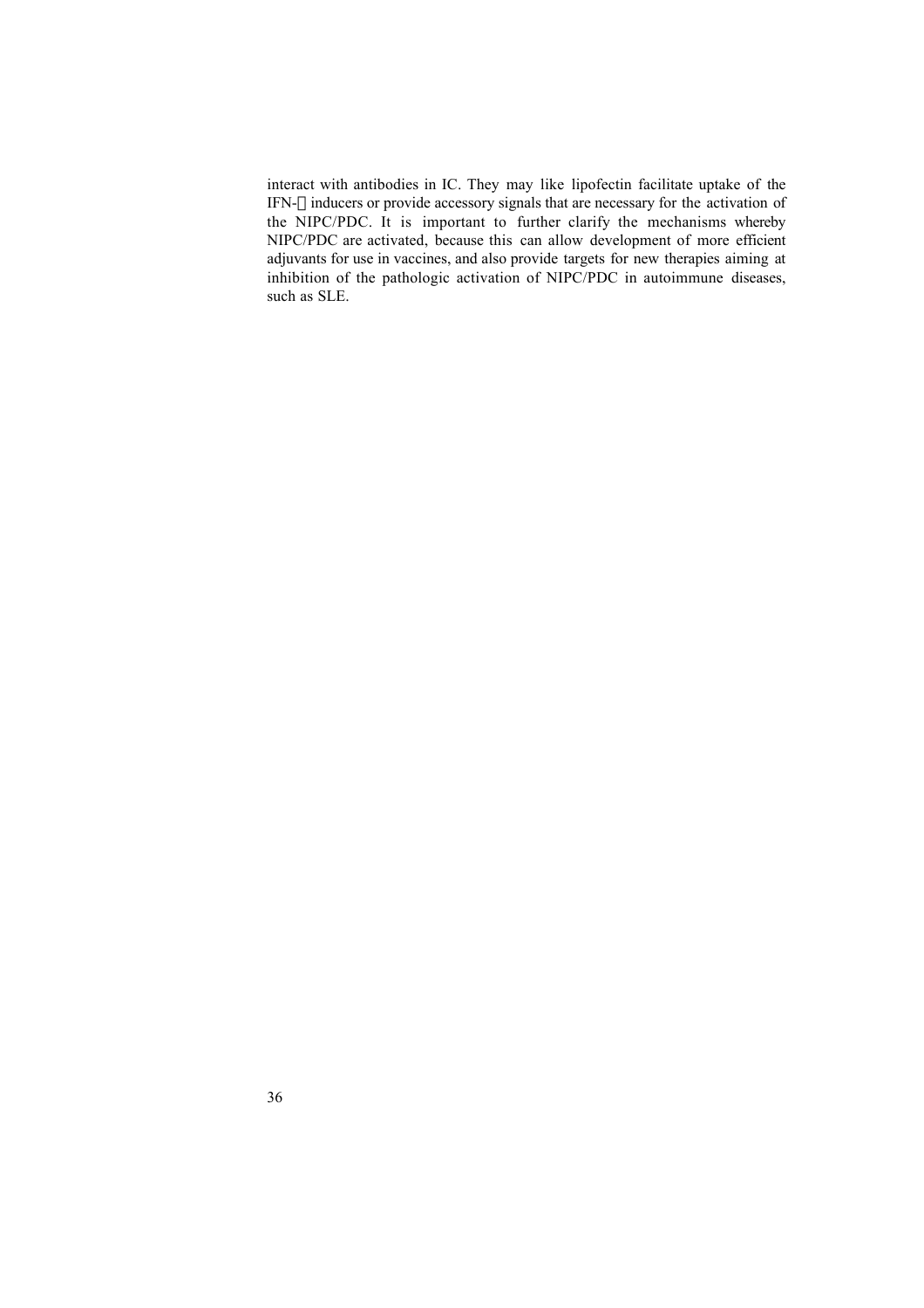*Figure 1*. Selective surface molecules expressed by human and/or porcine NIPC/PDC and cytokines produced by the cells in response to exogenous and endogenous inducers. Exogenous IFN- $\alpha$  inducers include virus and bacteria and their products such as CpG-DNA. Endogenous IFN- $\alpha$  inducers include immune complexes (IC) containing IgG and nucleic acids (RNA or DNA). Anti-virus antibodies and virus can also form interferogenic IC. The inducers may also trigger production of other cytokines (IL-12, chemokines, etc.). The figure is based on published findings and results presented in this thesis.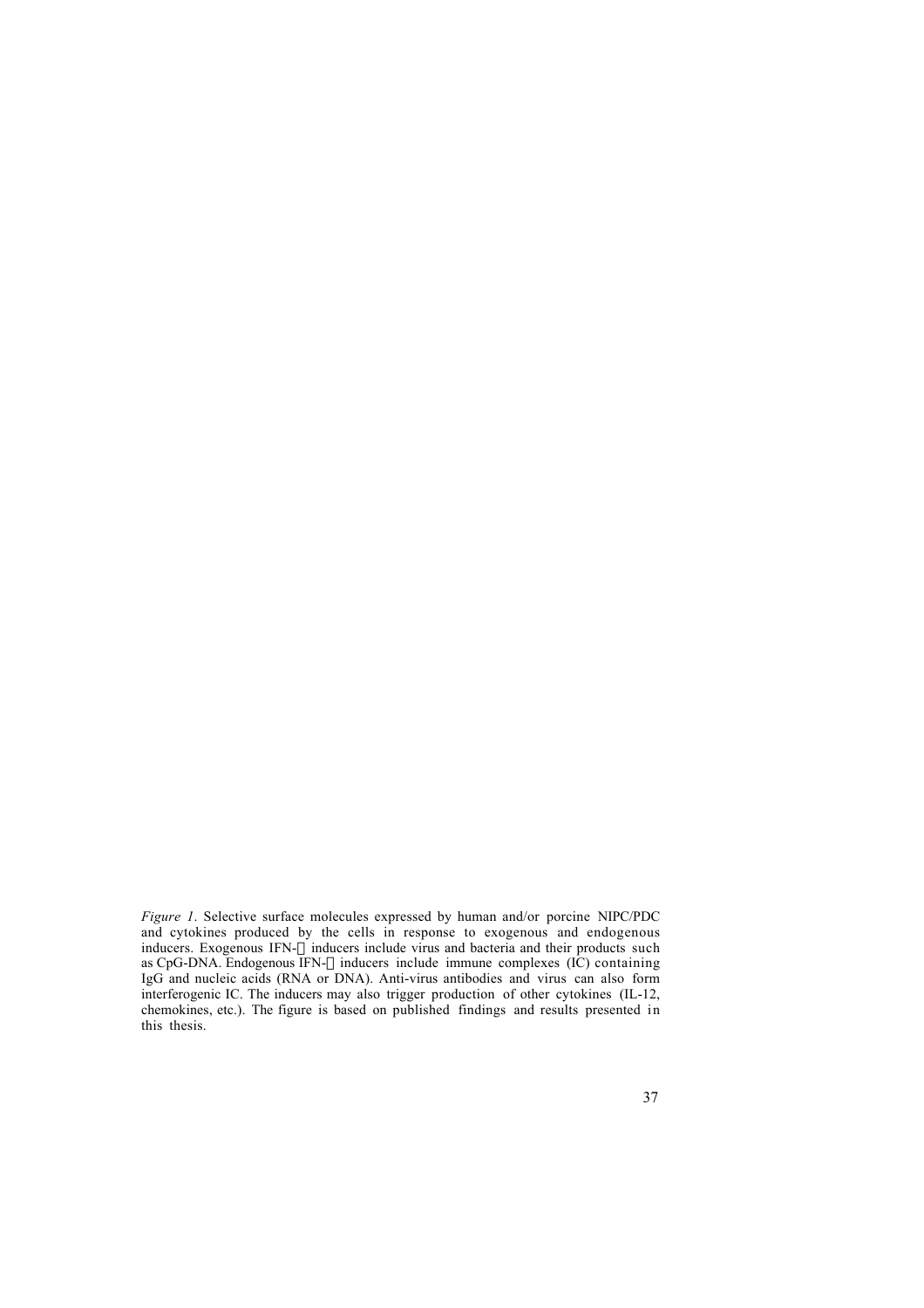# **References**

Aderem, A. & Hume, D.A. 2000. How do you see CG? *Cell 103*, 993-996.

- Ahmad-Nejad, P., Häcker, H., Rutz, M., Bauer, S., Vabulas, R.M. & Wagner, H. 2002. Bacterial CpG-DNA and lipopolysaccharides activate Toll-like receptors at distinct cellular compartments. *European Journal of Immunology 32*, 1958-1968.
- Akira, S. & Hemmi, H. 2003. Recognition of pathogen-associated molecular patterns by TLR family. *Immunology Letters 85*, 85-95.
- Alcón, V.L., Foldvari, M., Snider, M., Willson, P., Gomis, S., Hecker, R., Babiuk, L.A. & Baca-Estrada, M.E. 2003. Induction of protective immunity in pigs after immunisation with CpG oligodeoxynucleotides formulated in a lipid-based delivery system (Biphasix). *Vaccine 21*, 1811-1814.
- Alvarez, B., Sánchez, C., Bullido, R., Marina, A., Lunney, J., Alonso, F., Ezquerra, A. & Domínguez, J. 2000. A porcine cell surface receptor identified by monoclonal antibodies to SWC3 is a member of the signal regulatory protein family and associates with protein-tyrosine phosphatase SHP-1. *Tissue Antigens 55*, 342-351.
- Artursson, K., Lindersson, M., Varela, N., Scheynius, A. & Alm, G.V. 1995. Interferon-a production and tissue localization of interferon- $\alpha/\beta$  producing cells after intradermal administration of Aujeszky's disease virus-infected cells in pigs. *Scandinavian Journal of Immunology 41*, 121-129.
- Asselin-Paturel, C., Boonstra, A., Dalod, M., Durand, I., Yessaad, N., Dezutter-Dambuyant, C., Vicari, A., O'Garra, A., Biron, C., Brière, F. & Trinchieri, G. 2001. Mouse type I IFN-producing cells are immature APCs with plasmacytoid morphology. *Nature Immunology 2*, 1144-1150.
- Balachandran, S., Kim, C.N., Yeh, W.C., Mak, T.W., Bhalla, K. & Barber, G.N. 1998. Activation of the dsRNA-dependent protein kinase, PKR, induces apoptosis through FADD-mediated death signaling. *EMBO Journal 17*, 6888-6902.
- Barnes, B., Lubyova, B. & Pitha, P.M. 2002. On the role of IRF in host defense. *Journal of Interferon and Cytokine Research 22*, 59-71.
- Barton, G.M. & Medzhitov, R. 2003. Toll-like receptor signaling pathways. *Science 300*, 1524-1525.
- Batteux, F., Palmer, P., Daëron, M., Weill, B. & Lebon, P. 1999. FCyRII (CD32)dependent induction of interferon-alpha by serum from patients with lupus erythematosus. *European Cytokine Network 10*, 509-514.
- Bauer, S., Kirschning, C.J., Häcker, H., Redecke, V., Hausmann, S., Akira, S., Wagner, H. & Lipford, G.B. 2001. Human TLR9 confers responsiveness to bacterial DNA via species-specific CpG motif recognition. *Proceedings of the National Academy of Sciences of the United States of America 98*, 9237-9242.
- Belardelli, F. & Ferrantini, M. 2002. Cytokines as a link between innate and adaptive antitumor immunity. *Trends in Immunology 23*, 201-208.
- Bennett, C.F., Chiang, M.Y., Chan, H., Shoemaker, J.E. & Mirabelli, C.K. 1992. Cationic lipids enhance cellular uptake and activity of phosphorothioate antisense oligonucleotides. *Molecular Pharmacology 41*, 1023-1033.
- Bharadwaj, D., Mold, C., Markham, E. & Du Clos, T.W. 2001. Serum amyloid P component binds to Fcg receptors and opsonizes particles for phagocytosis. *The Journal of Immunology 166*, 6735-6741.
- Bird, A.P. 1987. CpG islands as gene markers in the vertebrate nucleus. *Trends in Genetics 3*, 342-346.
- Biron, C.A., Nguyen, K.B., Pien, G.C., Cousens, L.P. & Salazar-Mather, T.P. 1999. Natural killer cells in antiviral defense: function and regulation by innate cytokines. *Annual Review of Immunology 17*, 189-220.
- Blomberg, S., Eloranta, M.-L., Magnusson, M., Alm, G.V. & Rönnblom, L. 2003. Expression of the markers BDCA-2 and -4 and production of interferon- $\alpha$  by plasmacytoid dendritic cells in systemic lupus erythematosus. *Arthritis and Rheumatism* In Press.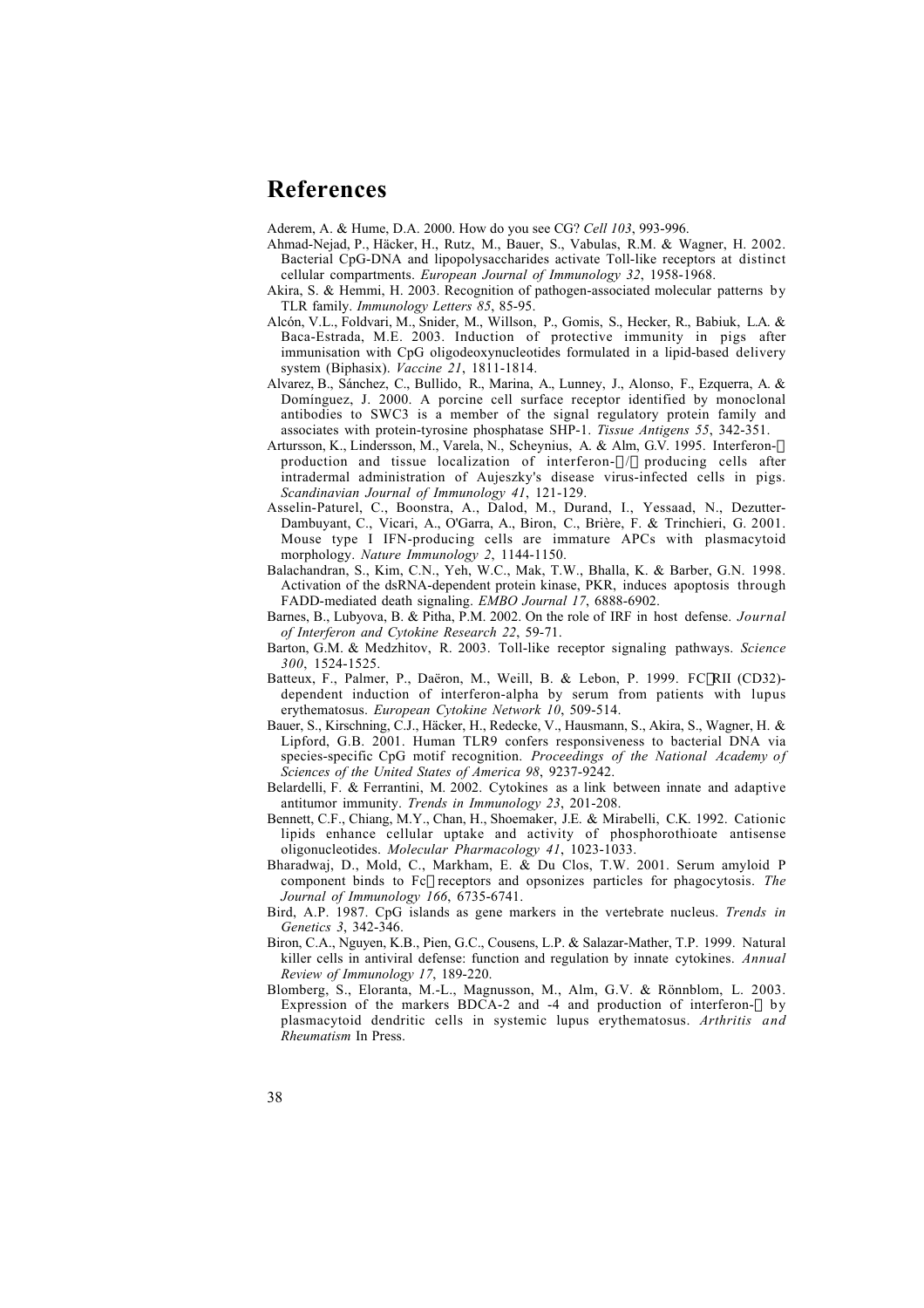- Braun, D., Caramalho, I. & Demengeot, J. 2002. IFN- $\alpha/\beta$  enhances BCR-dependent B cell responses. *International Immunology 14*, 411-419.
- Brière, F., Bendriss-Vermare, N., Delale, T., Burg, S., Corbet, C., Rissoan, M.C., Chaperot, L., Plumas, J., Jacob, M.C., Trinchieri, G. & Bates, E.E. 2002. Origin and filiation of human plasmacytoid dendritic cells. *Human Immunology 63*, 1081-1093.
- Brierley, M.M. & Fish, E.N. 2002. Review: IFN- $\alpha/\beta$  receptor interactions to biologic outcomes: understanding the circuitry. *Journal of Interferon and Cytokine Research 22*, 835-845.
- Butler, J.E. & Howard, C. 2002. Summary of the Comparative Immunoglobulin Workshop (CIgW) on immunoglobulins (Igs) and Fc receptors. *Veterinary Immunology and Immunopathology 87*, 481-484.
- Båve, U., Alm, G.V. & Rönnblom, L. 2000. The combination of apoptotic U937 cells and lupus IgG is a potent IFN- $\alpha$  inducer. *The Journal of Immunology 165*, 3519-3526.
- Båve, U., Vallin, H., Alm, G.V. & Rönnblom, L. 2001. Activation of natural interferon- $\alpha$ producing cells by apoptotic U937 cells combined with lupus IgG and its regulation by cytokines. *Journal of Autoimmunity 17*, 71-80.
- Carrasco, C.P., Rigden, R.C., Schaffner, R., Gerber, H., Neuhaus, V., Inumaru, S., Takamatsu, H., Bertoni, G., McCullough, K.C. & Summerfield, A. 2001. Porcine dendritic cells generated in vitro: morphological, phenotypic and functional properties. *Immunology 104*, 175-184.
- Cella, M., Facchetti, F., Lanzavecchia, A. & Colonna, M. 2000. Plasmacytoid dendritic cells activated by influenza virus and CD40L drive a potent TH1 polarization. *Nature Immunology 1*, 305-310.
- Cella, M., Jarrossay, D., Facchetti, F., Alebardi, O., Nakajima, H., Lanzavecchia, A. & Colonna, M. 1999. Plasmacytoid monocytes migrate to inflamed lymph nodes and produce large amounts of type I interferon. *Nature Medicine 5*, 919-923.
- Charley, B. & Lavenant, L. 1990. Characterization of blood mononuclear cells producing IFN- $\alpha$  following induction by coronavirus-infected cells (porcine transmissible gastroenteritis virus). *Research in Immunology 141*, 141-151.
- Chi, M., Tridandapani, S., Zhong, W., Coggeshall, K.M. & Mortensen, R.F. 2002. Creactive protein induces signaling through FcgRIIa on HL-60 granulocytes. *The Journal of Immunology 168*, 1413-1418.
- Chu, W., Gong, X., Li, Z., Takabayashi, K., Ouyang, H., Chen, Y., Lois, A., Chen, D.J., Li, G.C., Karin, M. & Raz, E. 2000. DNA-PKcs is required for activation of innate immunity by immunostimulatory DNA. *Cell 103*, 909-918.
- Comeau, M.R., Van der Vuurst de Vries, A.R., Maliszewski, C.R. & Galibert, L. 2002. CD123bright plasmacytoid predendritic cells: progenitors undergoing cell fate conversion? *The Journal of Immunology 169*, 75-83.
- Crawley, A. & Wilkie, B.N. 2003. Porcine Ig isotypes: function and molecular characteristics. *Vaccine 21*, 2911-2922.
- Cull, V.S., Broomfield, S., Bartlett, E.J., Brekalo, N.L. & James, C.M. 2002. Coimmunisation with type I IFN genes enhances protective immunity against cytomegalovirus and myocarditis in gB DNA-vaccinated mice. *Gene Therapy 9*, 1369-1378.
- Daëron, M. 1997. Fc receptor biology. *Annual Review of Immunology 15*, 203-234.
- Di Pucchio, T., Lapenta, C., Santini, S.M., Logozzi, M., Parlato, S. & Belardelli, F. 2003. CD2+ /CD14+ monocytes rapidly differentiate into CD83+ dendritic cells. *European Journal of Immunology 33*, 358-367.
- Dondi, E., Rogge, L., Lutfalla, G., Uzé, G. & Pellegrini, S. 2003. Down-modulation of responses to type I IFN upon T cell activation. *The Journal of Immunology 170*, 749- 756.
- Du Clos, T.W. 1989. C-reactive protein reacts with the U1 small nuclear ribonucleoprotein. *The Journal of Immunology 143*, 2553-2559.
- Dzionek, A., Fuchs, A., Schmidt, P., Cremer, S., Zysk, M., Miltenyi, S., Buck, D.W. & Schmitz, J. 2000. BDCA-2, BDCA-3, and BDCA-4: three markers for distinct subsets of dendritic cells in human peripheral blood. *The Journal of Immunology 165*, 6037- 6046.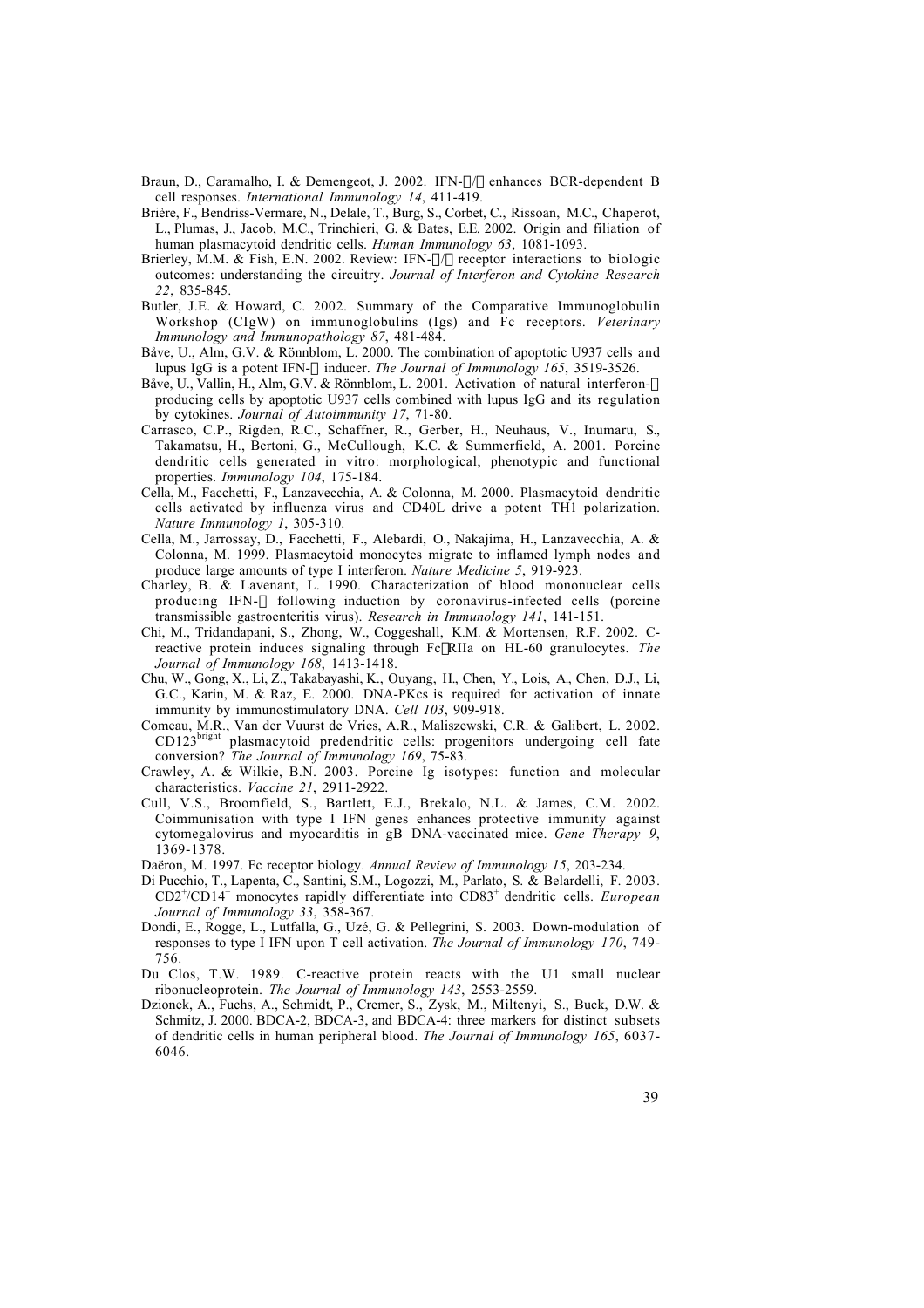- Dzionek, A., Inagaki, Y., Okawa, K., Nagafune, J., Röck, J.J., Sohma, Y., Winkels, G., Zysk, M., Yamaguchi, Y. & Schmitz, J.J. 2002. Plasmacytoid dendritic cells: from specific surface markers to specific cellular functions. *Human Immunology 63*, 1133- 1148.
- Eloranta, M.-L. & Alm, G. 1999. Splenic marginal metallophilic macrophages and marginal zone macrophages are the major interferon- $\alpha/\beta$  producers in mice upon intravenous challenge with herpes simplex virus. *Scandinavian Journal of Immunology 49*, 391-394.
- Farrar, M.A. & Schreiber, R.D. 1993. The molecular cell biology of interferon-g and its receptor. *Annual Review of Immunology 11*, 571-611.
- Feldman, S.B., Ferraro, M., Zheng, H.M., Patel, N., Gould-Fogerite, S. & Fitzgerald-Bocarsly, P. 1994. Viral induction of low frequency interferon- $\alpha$  producing cells. *Virology 204*, 1-7.
- Fitzgerald, K.A., McWhirter, S.M., Faia, K.L., Rowe, D.C., Latz, E., Golenbock, D.T., Coyle, A.J., Liao, S.M. & Maniatis, T. 2003. IKKe and TBK1 are essential components of the IRF3 signaling pathway. *Nature Immunology 4*, 491-496.
- Fitzgerald-Bocarsly, P. 1993. Human natural interferon- $\alpha$  producing cells. *Pharmacology and Therapeutics 60*, 39-62.
- Fitzgerald-Bocarsly, P. 2002. Natural interferon- $\alpha$  producing cells: the plasmacytoid dendritic cells. *Biotechniques 33*, S16-S20.
- Funa, K., Ramstedt, U., Rönnblom, L. & Alm, G.V. 1985. Human peripheral blood null lymphocytes stimulated by Staphylococcus aureus Cowan I produce atypical acidlabile interferon in vitro. *Scandinavian Journal of Immunology 21*, 55-62.
- Gallucci, S. & Matzinger, P. 2001. Danger signals: SOS to the immune system. *Current Opinion in Immunology 13*, 114-119.
- Gerdts, V., Jons, A., Makoschey, B., Visser, N. & Mettenleiter, T.C. 1997. Protection of pigs against Aujeszky's disease by DNA vaccination. *Journal of General Virology 78*, 2139-2146.
- Ghosh, A., Sarkar, S.N., Rowe, T.M. & Sen, G.C. 2001. A specific isozyme of 2'-5' oligoadenylate synthetase is a dual function proapoptotic protein of the Bcl-2 family. *Journal of Biological Chemistry 276*, 25447-25455.
- Gobl, A.E., Funa, K. & Alm, G.V. 1988. Different induction patterns of mRNA for IFN-a and  $-\beta$  in human mononuclear leukocytes after in vitro stimulation with herpes simplex virus-infected fibroblasts and Sendai virus. *The Journal of Immunology 140*, 3605-3609.
- Grouard, G., Rissoan, M.C., Filgueira, L., Durand, I., Banchereau, J. & Liu, Y.J. 1997. The enigmatic plasmacytoid T cells develop into dendritic cells with interleukin (IL)-3 and CD40-ligand. *Journal of Experimental Medicine 185*, 1101-1111.
- Haller, O. & Kochs, G. 2002. Interferon-induced mx proteins: dynamin-like GTPases with antiviral activity. *Traffic 3*, 710-717.
- Hardy, M.P., Owczarek, C.M., Trajanovska, S., Liu, X., Kola, I. & Hertzog, P.J. 2001. The soluble murine type I interferon receptor Ifnar-2 is present in serum, is independently regulated, and has both agonistic and antagonistic properties. *Blood 97*, 473-482.
- Hartmann, G., Krug, A., Bidlingmaier, M., Hacker, U., Eigler, A., Albrecht, R., Strasburger, C.J. & Endres, S. 1998. Spontaneous and cationic lipid-mediated uptake of antisense oligonucleotides in human monocytes and lymphocytes. *Journal of Pharmacology and Experimental Therapeutics 285*, 920-928.
- Hasslung, F., Berg, M., Allan, G.M., Meehan, B.M., McNeilly, F. & Fossum, C. 2003. Identification of a sequence from the genome of porcine circovirus type 2 with an inhibitory effect on interferon- $\alpha$  production by porcine peripheral blood mononuclear cells. *Journal of General Virology* In press.
- Hemmi, H., Kaisho, T., Takeda, K. & Akira, S. 2003. The roles of Toll-like receptor 9, MyD88, and DNA-dependent protein kinase catalytic subunit in the effects of two distinct CpG DNAs on dendritic cell subsets. *The Journal of Immunology 170*, 3059- 3064.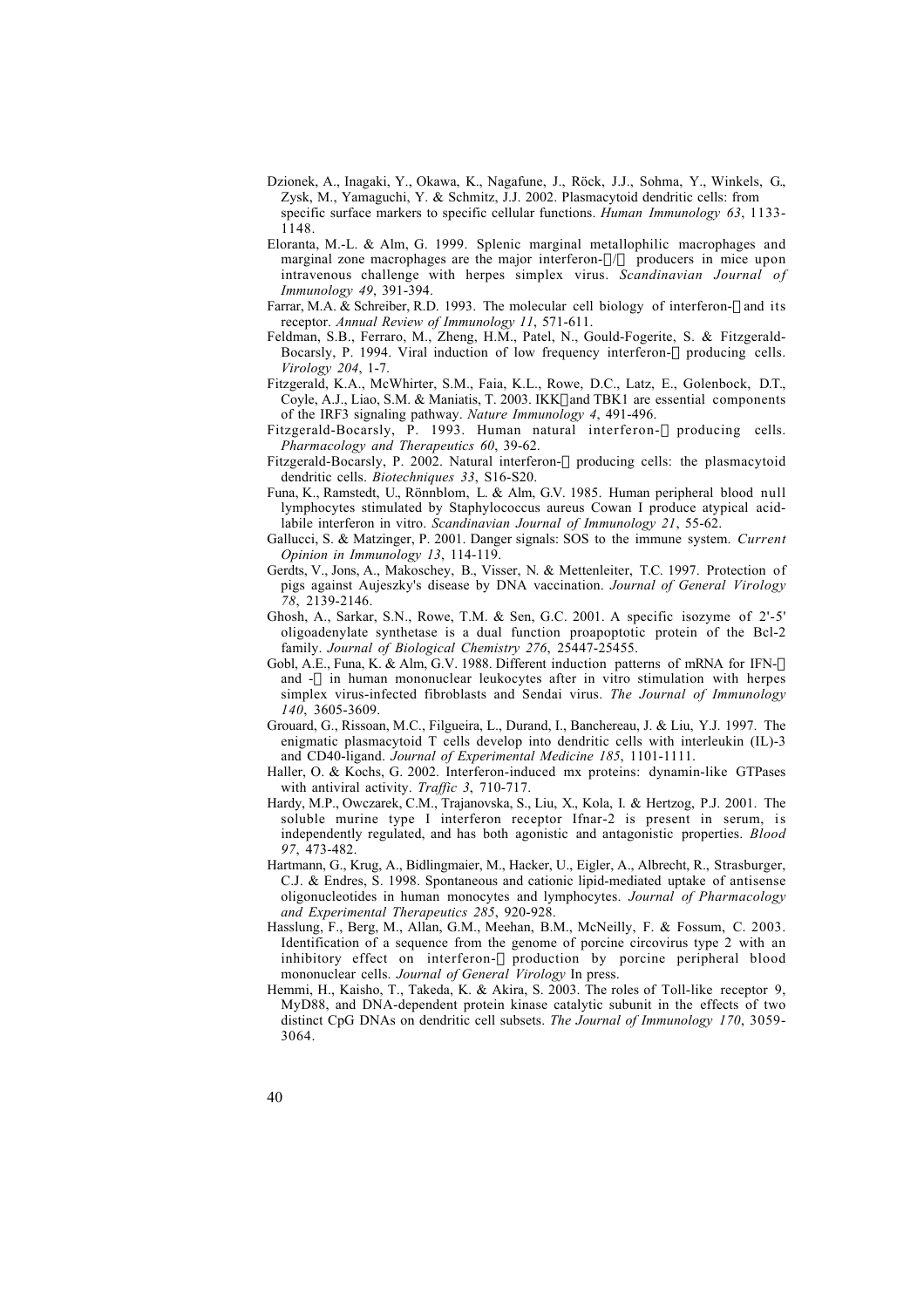- Hemmi, H., Takeuchi, O., Kawai, T., Kaisho, T., Sato, S., Sanjo, H., Matsumoto, M., Hoshino, K., Wagner, H., Takeda, K. & Akira, S. 2000. A Toll-like receptor recognizes bacterial DNA. *Nature 408*, 740-745.
- Herrmann, M., Voll, R.E., Zoller, O.M., Hagenhofer, M., Ponner, B.B. & Kalden, J.R. 1998. Impaired phagocytosis of apoptotic cell material by monocyte-derived macrophages from patients with systemic lupus erythematosus. *Arthritis and Rheumatism 41*, 1241-1250.
- Hiscott, J., Nguyen, H. & Lin, R. 1995. Molecular mechanisms of interferon beta gene induction. *Seminars in Virology 6*, 161-173.
- Hochrein, H., O'Keeffe, M. & Wagner, H. 2002. Human and mouse plasmacytoid dendritic cells. *Human Immunology 63*, 1103-1110.
- Hornung, V., Rothenfusser, S., Britsch, S., Krug, A., Jahrsdörfer, B., Giese, T., Endres, S. & Hartmann, G. 2002. Quantitative expression of toll-like receptor 1-10 mRNA in cellular subsets of human peripheral blood mononuclear cells and sensitivity to CpG oligodeoxynucleotides. *The Journal of Immunology 168*, 4531-4537.
- Hu, Z., Sun, S. & Zhou, F. 2003. The binding of CpG-oligodeoxynucleotides to cellsurface and its immunostimulatory activity are modulated by extracellular acidic pH. *Vaccine 21*, 485-490.
- Huang, Z.Y., Hunter, S., Kim, M.K., Indik, Z.K. & Schreiber, A.D. 2003. The effect of phosphatases SHP-1 and SHIP-1 on signaling by the ITIM- and ITAM-containing Fcg receptors FcgRIIB and FcgRIIA. *Journal of Leukocyte Biology 73*, 823-829.
- Hunziker, L., Recher, M., Macpherson, A.J., Ciurea, A., Freigang, S., Hengartner, H. & Zinkernagel, R.M. 2003. Hypergammaglobulinemia and autoantibody induction mechanisms in viral infections. *Nature Immunology 4*, 343-349.
- Häcker, H., Mischak, H., Miethke, T., Liptay, S., Schmid, R., Sparwasser, T., Heeg, K., Lipford, G.B. & Wagner, H. 1998. CpG-DNA-specific activation of antigen-presenting cells requires stress kinase activity and is preceded by non-specific endocytosis and endosomal maturation. *EMBO Journal 17*, 6230-6240.
- Ioannou, Y. & Isenberg, D.A. 2000. Current evidence for the induction of autoimmune rheumatic manifestations by cytokine therapy. *Arthritis and Rheumatism 43*, 1431- 1442.
- Ishii, K.J., Takeshita, F., Gursel, I., Gursel, M., Conover, J., Nussenzweig, A. & Klinman, D.M. 2002. Potential role of phosphatidylinositol 3 kinase, rather than DNAdependent protein kinase, in CpG DNA-induced immune activation. *Journal of Experimental Medicine 196*, 269-274.
- Johansson, E., Domeika, K., Berg, M., Alm, G.V. & Fossum, C. 2003. Characterisation of porcine monocyte-derived dendritic cells according to their cytokine profile. *Veterinary Immunology and Immunopathology 91*, 183-197.
- Johansson, E., Wallgren, P., Fuxler, L., Domeika, K., Lefèvre, F. & Fossum, C. 2002. The DNA vaccine vector pcDNA3 induces IFN-a production in pigs. *Veterinary Immunology and Immunopathology 87*, 29-40.
- Kadowaki, N., Antonenko, S. & Liu, Y.J. 2001. Distinct CpG DNA and polyinosinicpolycytidylic acid double-stranded RNA, respectively, stimulate CD11c- type 2 dendritic cell precursors and CD11c+ dendritic cells to produce type I IFN. *The Journal of Immunology 166*, 2291-2295.
- Kamstrup, S., Verthelyi, D. & Klinman, D.M. 2001. Response of porcine peripheral blood mononuclear cells to CpG-containing oligodeoxynucleotides. *Veterinary Microbiology 78*, 353-362.
- Kimura, Y., Sonehara, K., Kuramoto, E., Makino, T., Yamamoto, S., Yamamoto, T., Kataoka, T. & Tokunaga, T. 1994. Binding of oligoguanylate to scavenger receptors is required for oligonucleotides to augment NK cell activity and induce IFN. *Journal of Biochemistry 116*, 991-994.
- Kotenko, S.V., Gallagher, G., Baurin, V.V., Lewis-Antes, A., Shen, M., Shah, N.K., Langer, J.A., Sheikh, F., Dickensheets, H. & Donnelly, R.P. 2003. IFN- $\lambda$ s mediate antiviral protection through a distinct class II cytokine receptor complex. *Nature Immunology 4*, 69-77.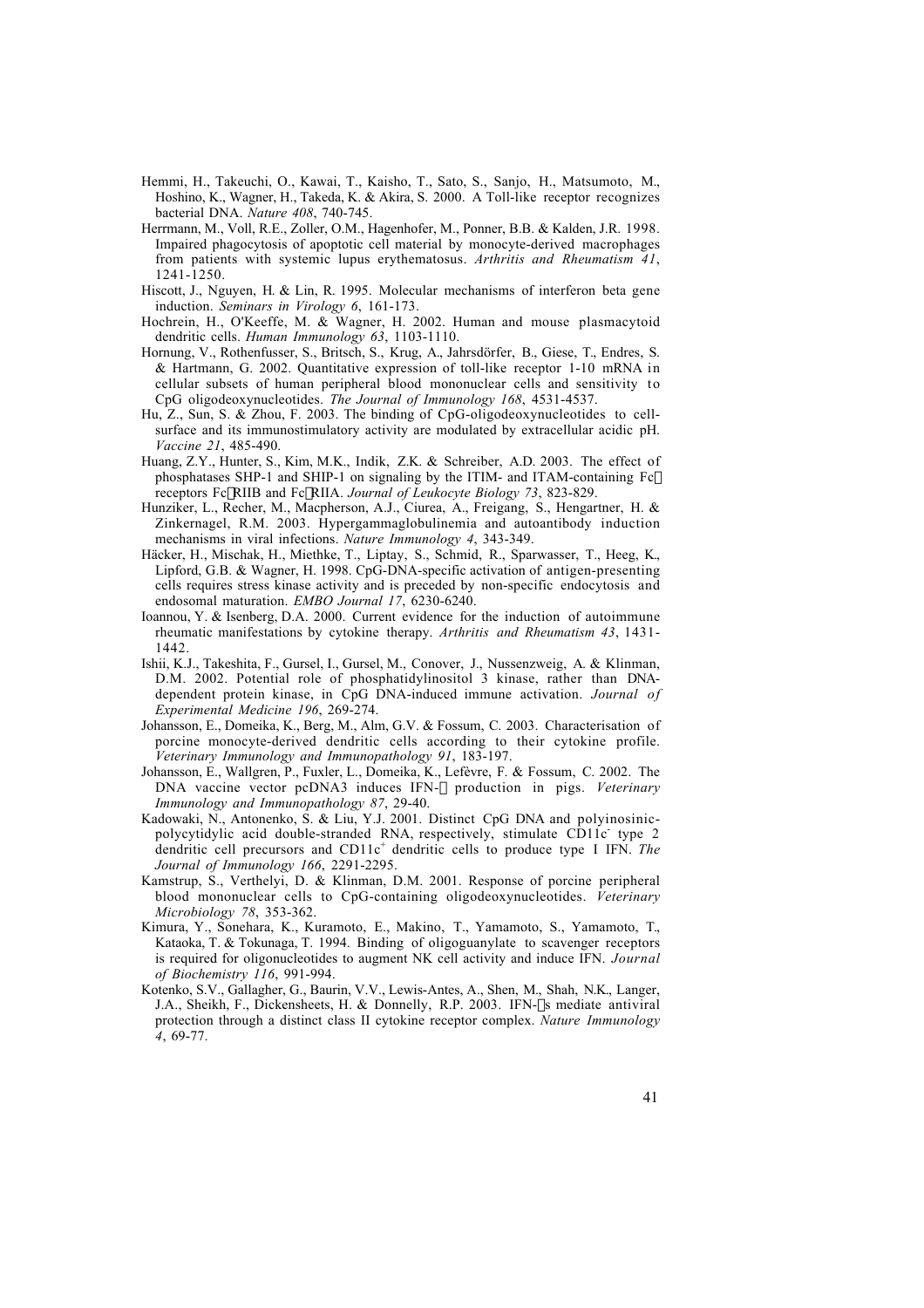- Krieg, A.M. 2002. CpG motifs in bacterial DNA and their immune effects. *Annual Review of Immunology 20*, 709-760.
- Krieg, A.M. & Davis, H.L. 2001. Enhancing vaccines with immune stimulatory CpG DNA. *Current Opinion in Molecular Therapeutics 3*, 15-24.
- Krieg, A.M., Wu, T., Weeratna, R., Efler, S.M., Love-Homan, L., Yang, L., Yi, A.K., Short, D. & Davis, H.L. 1998. Sequence motifs in adenoviral DNA block immune activation by

stimulatory CpG motifs. *Proceedings of the National Academy of Sciences of the United States of America 95*, 12631-12636.

- Krieg, A.M., Yi, A.K., Matson, S., Waldschmidt, T.J., Bishop, G.A., Teasdale, R., Koretzky, G.A. & Klinman, D.M. 1995. CpG motifs in bacterial DNA trigger direct Bcell activation. *Nature 374*, 546-549.
- Krug, A., Rothenfusser, S., Hornung, V., Jahrsdörfer, B., Blackwell, S., Ballas, Z.K., Endres, S., Krieg, A.M. & Hartmann, G. 2001a. Identification of CpG oligonucleotide sequences with high induction of IFN- $\alpha/\beta$  in plasmacytoid dendritic cells. *European Journal of Immunology 31*, 2154-2163.
- Krug, A., Towarowski, A., Britsch, S., Rothenfusser, S., Hornung, V., Bals, R., Giese, T., Engelmann, H., Endres, S., Krieg, A.M. & Hartmann, G. 2001b. Toll-like receptor expression reveals CpG DNA as a unique microbial stimulus for plasmacytoid dendritic cells which synergizes with CD40 ligand to induce high amounts of IL-12. *European Journal of Immunology 31*, 3026-3037.
- La Bonnardière, C., Lefèvre, F. & Charley, B. 1994. Interferon response in pigs: molecular and biological aspects. *Veterinary Immunology and Immunopathology 43*, 29-36.
- Le Bon, A., Schiavoni, G., D'Agostino, G., Gresser, I., Belardelli, F. & Tough, D.F. 2001. Type I interferons potently enhance humoral immunity and can promote isotype switching by stimulating dendritic cells in vivo. *Immunity 14*, 461-470.
- Lee, S.W., Song, M.K., Baek, K.H., Park, Y., Kim, J.K., Lee, C.H., Cheong, H.K., Cheong, C. & Sung, Y.C. 2000. Effects of a hexameric deoxyriboguanosine run conjugation into CpG oligodeoxynucleotides on their immunostimulatory potentials. *The Journal of Immunology 165*, 3631-3639.
- Litinskiy, M.B., Nardelli, B., Hilbert, D.M., He, B., Schaffer, A., Casali, P. & Cerutti, A. 2002. DCs induce CD40-independent immunoglobulin class switching through BLyS and APRIL. *Nature Immunology 3*, 822-829.
- Lövgren-Bengtsson, K. & Fossum, C., 2002, Preparation and use of adjuvants, In: Kaufmann, S.H., Kabelitz, D. (Eds.) *Immunology of Infection*. Academic Press, London, pp. 551-588.
- Manzel, L. & Macfarlane, D.E. 1999. Lack of immune stimulation by immobilized CpGoligodeoxynucleotide. *Antisense and Nucleic Acid Drug Development 9*, 459-464.
- Marrack, P., Kappler, J. & Mitchell, T. 1999. Type I interferons keep activated T cells alive. *Journal of Experimental Medicine 189*, 521-530.
- Metes, D., Ernst, L.K., Chambers, W.H., Sulica, A., Herberman, R.B. & Morel, P.A. 1998. Expression of functional CD32 molecules on human NK cells is determined by an allelic polymorphism of the FcgRIIC gene. *Blood 91*, 2369-2380.
- Mold, C., Baca, R. & Du Clos, T.W. 2002. Serum amyloid P component and C-reactive protein opsonize apoptotic cells for phagocytosis through Fcg receptors. *Journal of Autoimmunity 19*, 147-154.
- Montoya, M., Schiavoni, G., Mattei, F., Gresser, I., Belardelli, F., Borrow, P. & Tough, D.F. 2002. Type I interferons produced by dendritic cells promote their phenotypic and functional activation. *Blood 99*, 3263-3271.
- Nakamura, K., Malykhin, A. & Coggeshall, K.M. 2002. The Src homology 2 domaincontaining inositol 5-phosphatase negatively regulates  $F c \gamma$  receptor-mediated phagocytosis through immunoreceptor tyrosine-based activation motif-bearing phagocytic receptors. *Blood 100*, 3374-3382.
- Nakano, H., Yanagita, M. & Gunn, M.D. 2001. CD11c<sup>+</sup>B220<sup>+</sup>Gr-1<sup>+</sup> cells in mouse lymph nodes and spleen display characteristics of plasmacytoid dendritic cells. *Journal of Experimental Medicine 194*, 1171-1178.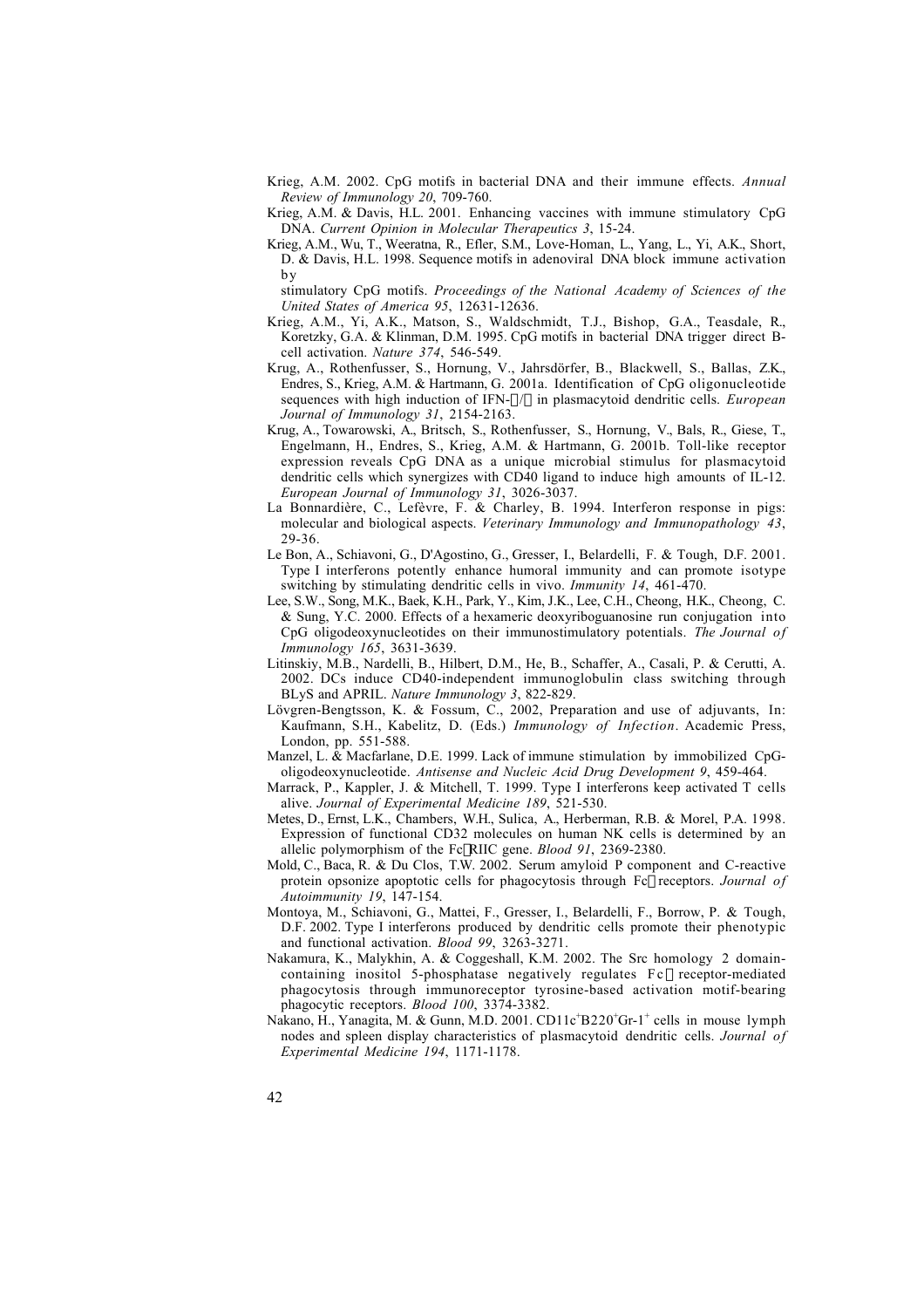Novick, D., Cohen, B. & Rubinstein, M. 1994. The human interferon  $\alpha/\beta$  receptor: characterization and molecular cloning. *Cell 77*, 391-400.

- Nowacki, W. & Charley, B. 1993. Enrichment of coronavirus-induced interferonproducing blood leukocytes increases the interferon yield per cell: a study with pig leukocytes. *Research in Immunology 144*, 111-120.
- O'Doherty, U., Peng, M., Gezelter, S., Swiggard, W.J., Betjes, M., Bhardwaj, N. & Steinman, R.M. 1994. Human blood contains two subsets of dendritic cells, one immunologically mature and the other immature. *Immunology 82*, 487-493.
- Ogasawara, K., Hida, S., Weng, Y., Saiura, A., Sato, K., Takayanagi, H., Sakaguchi, S., Yokochi, T., Kodama, T., Naitoh, M., De Martino, J.A. & Taniguchi, T. 2002. Requirement of the IFN- $\alpha$ / $\beta$ -induced CXCR3 chemokine signalling for CD8+ T cell activation. *Genes to Cells 7*, 309-320.
- Olweus, J., BitMansour, A., Warnke, R., Thompson, P.A., Carballido, J., Picker, L.J. & Lund-Johansen, F. 1997. Dendritic cell ontogeny: a human dendritic cell lineage of myeloid origin. *Proceedings of the National Academy of Sciences of the United States of America 94*, 12551-12556.
- Ortaldo, J.R., Herberman, R.B., Harvey, C., Osheroff, P., Pan, Y.C., Kelder, B. & Pestka, S. 1984. A species of human  $\alpha$  interferon that lacks the ability to boost human natural killer activity. *Proceedings of the National Academy of Sciences of the United States of America 81*, 4926-4929.
- Palmer, P., Charley, B., Rombaut, B., Daëron, M. & Lebon, P. 2000. Antibody-dependent induction of type I interferons by poliovirus in human mononuclear blood cells requires the type II Fcy receptor (CD32). *Virology 278*, 86-94.
- Pearson, A.M., Rich, A. & Krieger, M. 1993. Polynucleotide binding to macrophage scavenger receptors depends on the formation of base-quartet-stabilized fourstranded helices. *Journal of Biological Chemistry 268*, 3546-3554.
- Penna, G., Vulcano, M., Sozzani, S. & Adorini, L. 2002. Differential migration behavior and chemokine production by myeloid and plasmacytoid dendritic cells. *Human Immunology 63*, 1164-1171.
- Pepys, M.B. & Butler, P.J. 1987. Serum amyloid P component is the major calciumdependent specific DNA binding protein of the serum. *Biochemical and Biophysical Research Communications 148*, 308-313.
- Pisetsky, D.S. 1996. Immune activation by bacterial DNA: a new genetic code. *Immunity 5*, 303-310.
- Pitha, P.M. & Au, W.C. 1995. Induction of interferon alpha genes expression. *Seminars in Virology 6*, 151-159.
- Raanani, P. & Ben-Bassat, I. 2002. Immune-mediated complications during interferon therapy in hematological patients. *Acta Haematologica 107*, 133-144.
- Rankin, R., Pontarollo, R., Ioannou, X., Krieg, A.M., Hecker, R., Babiuk, L.A. & van Drunen Littel-van den Hurk, S. 2001. CpG motif identification for veterinary and laboratory species demonstrates that sequence recognition is highly conserved. *Antisense and Nucleic Acid Drug Development 11*, 333-340.
- Ravetch, J.V. & Bolland, S. 2001. IgG Fc receptors. *Annual Review of Immunology 19*, 275-290.
- Riffault, S., Carrat, C., Besnardeau, L., La Bonnardière, C. & Charley, B. 1997. In vivo induction of interferon- $\alpha$  in pig by non-infectious coronavirus: tissue localization and in situ phenotypic characterization of interferon- $\alpha$  producing cells. *Journal of General Virology 78*, 2483-2487.
- Riffault, S., Carrat, C., van Reeth, K., Pensaert, M. & Charley, B. 2001. Interferon-alphaproducing cells are localized in gut-associated lymphoid tissues in transmissible gastroenteritis virus (TGEV) infected piglets. *Veterinary Research 32*, 71-79.
- Rissoan, M.C., Duhen, T., Bridon, J.M., Bendriss-Vermare, N., Péronne, C., de Saint Vis, B., Brière, F. & Bates, E.E. 2002. Subtractive hybridization reveals the expression of immunoglobulin-like transcript 7, Eph-B1, granzyme B, and 3 novel transcripts in human plasmacytoid dendritic cells. *Blood 100*, 3295-3303.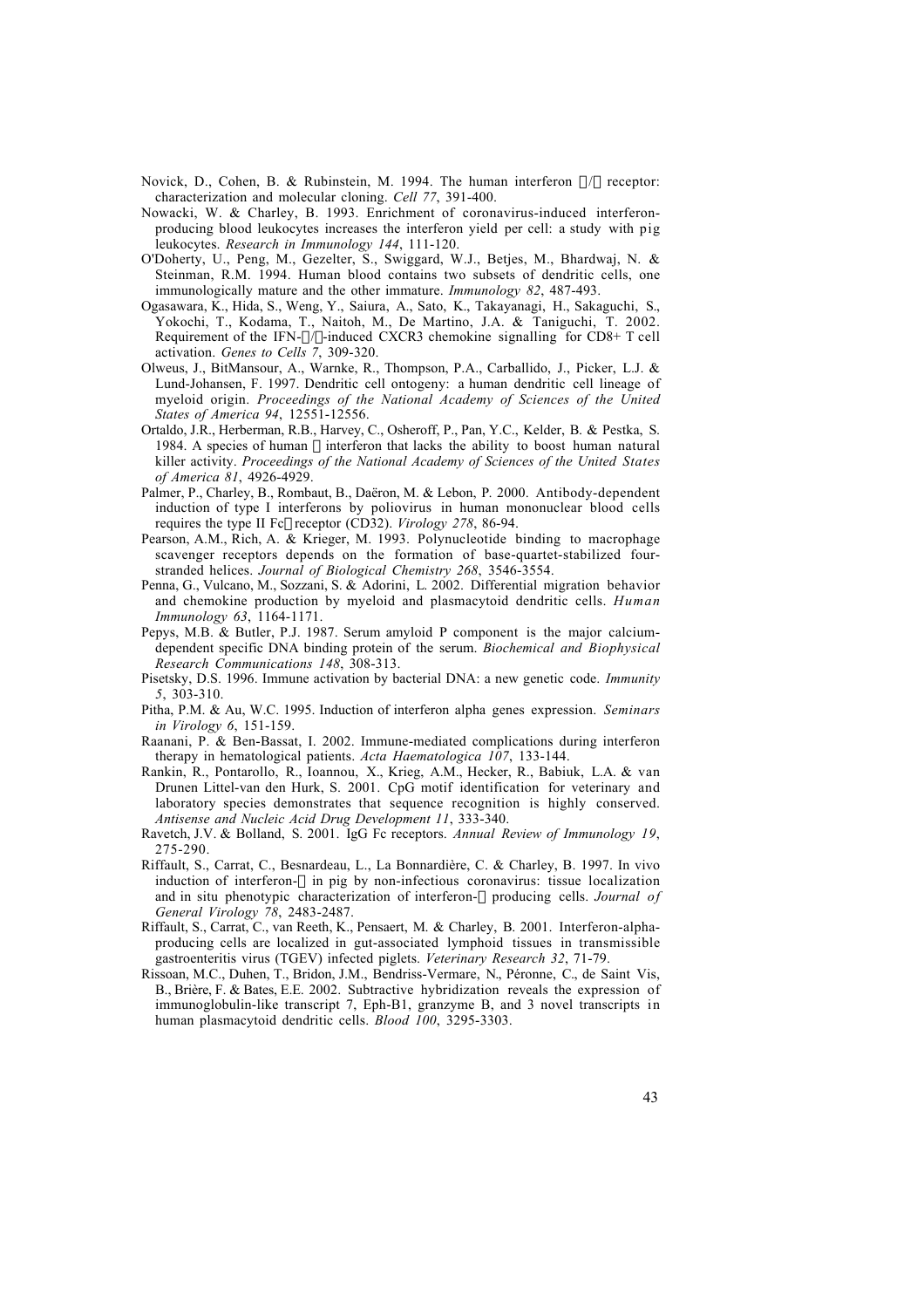- Rissoan, M.C., Soumelis, V., Kadowaki, N., Grouard, G., Brière, F., de Waal Malefyt, R. & Liu, Y.J. 1999. Reciprocal control of T helper cell and dendritic cell differentiation. *Science 283*, 1183-1186.
- Rizza, P., Ferrantini, M., Capone, I. & Belardelli, F. 2002. Cytokines as natural adjuvants for vaccines: where are we now? *Trends in Immunology 23*, 381-383.
- Roman, M., Martin-Orozco, E., Goodman, J.S., Nguyen, M.D., Sato, Y., Ronaghy, A., Kornbluth, R.S., Richman, D.D., Carson, D.A. & Raz, E. 1997. Immunostimulatory DNA sequences function as T helper-1-promoting adjuvants. *Nature Medicine 3*, 849-854.
- Ruuth, K., Carlsson, L., Hallberg, B. & Lundgren, E. 2001. Interferon- $\alpha$  promotes survival of human primary B-lymphocytes via phosphatidylinositol 3-kinase. *Biochemical and Biophysical Research Communications 284*, 583-586.
- Rönnblom, L. & Alm, G.V. 2003. Systemic lupus erythematosus and the type I interferon system. *Arthritis Research & Therapy 5*, 68-75.
- Rönnblom, L., Forsgren, A. & Alm, G.V. 1983. Characterization of interferons induced by bacteria and interferon-producing leukocytes in human peripheral blood. *Infection and Immunity 40*, 126-132.
- Rönnblom, L., Ojo Amaize, E.A., Franzen, L., Wigzell, H. & Alm, G.V. 1983. Plasmodium falciparum parasites induce interferon production in human peripheral blood 'null' cells in vitro. *Parasite Immunology 5*, 165-172.
- Salmon, H., Charley, B., La Bonnardière, C., Olivier, M., Kelley, K. & Paraf, A. 1989. Natural killer (NK) activity and interferon (IFN) production by a fraction of spleen and blood lymphocytes in swine. *Veterinary Immunology and Immunopathology 23*, 113-128.
- Salmon, H., Johnson, I., Germana, S., Haller, G.W., Sachs, D.H. & Leguern, C. 2000. Dendritic cells enriched from swine thymus co-express CD1, CD2 and major histocompatibility complex class II and actively stimulate alloreactive T lymphocytes. *Scandinavian Journal of Immunology 52*, 164-172.
- Samuel, C.E. 2001. Antiviral actions of interferons. *Clinical Microbiology Reviews 14*, 778-809.
- Santini, S.M., Di Pucchio, T., Lapenta, C., Parlato, S., Logozzi, M. & Belardelli, F. 2002. The natural alliance between type I interferon and dendritic cells and its role in linking innate and adaptive immunity. *Journal of Interferon and Cytokine Research 22*, 1071-1080.
- Sato, Y., Miyata, M., Sato, Y., Nishimaki, T., Kochi, H. & Kasukawa, R. 1999. CpG motifcontaining DNA fragments from sera of patients with systemic lupus erythematosus proliferate mononuclear cells in vitro. *The Journal of Rheumatology 26*, 294-301.
- Sato, Y., Roman, M., Tighe, H., Lee, D., Corr, M., Nguyen, M.D., Silverman, G.J., Lotz, M., Carson, D.A. & Raz, E. 1996. Immunostimulatory DNA sequences necessary for effective intradermal gene immunization. *Science 273*, 352-354.
- Schijns, V.E. 2002. Antigen delivery systems and immunostimulation. *Veterinary Immunology and Immunopathology 87*, 195-198.
- Segal, B.M., Chang, J.T. & Shevach, E.M. 2000. CpG oligonucleotides are potent adjuvants for the activation of autoreactive encephalitogenic T cells in vivo. *The Journal of Immunology 164*, 5683-5688.
- Servant, M.J., Tenoever, B. & Lin, R. 2002. Overlapping and distinct mechanisms regulating IRF-3 and IRF-7 function. *Journal of Interferon and Cytokine Research 22*, 49-58.
- Sharma, S., tenOever, B.R., Grandvaux, N., Zhou, G.P., Lin, R. & Hiscott, J. 2003. Triggering the interferon antiviral response through an IKK-related pathway. *Science 300*, 1148-1151.
- Shimosato, T., Kitazawa, H., Katoh, S., Tomioka, Y., Karima, R., Ueha, S., Kawai, Y., Hishinuma, T., Matsushima, K. & Saito, T. 2003. Swine Toll-like receptor 9 recognizes CpG motifs of human cell stimulant. *Biochimica et Biophysica Acta 1627*, 56-61.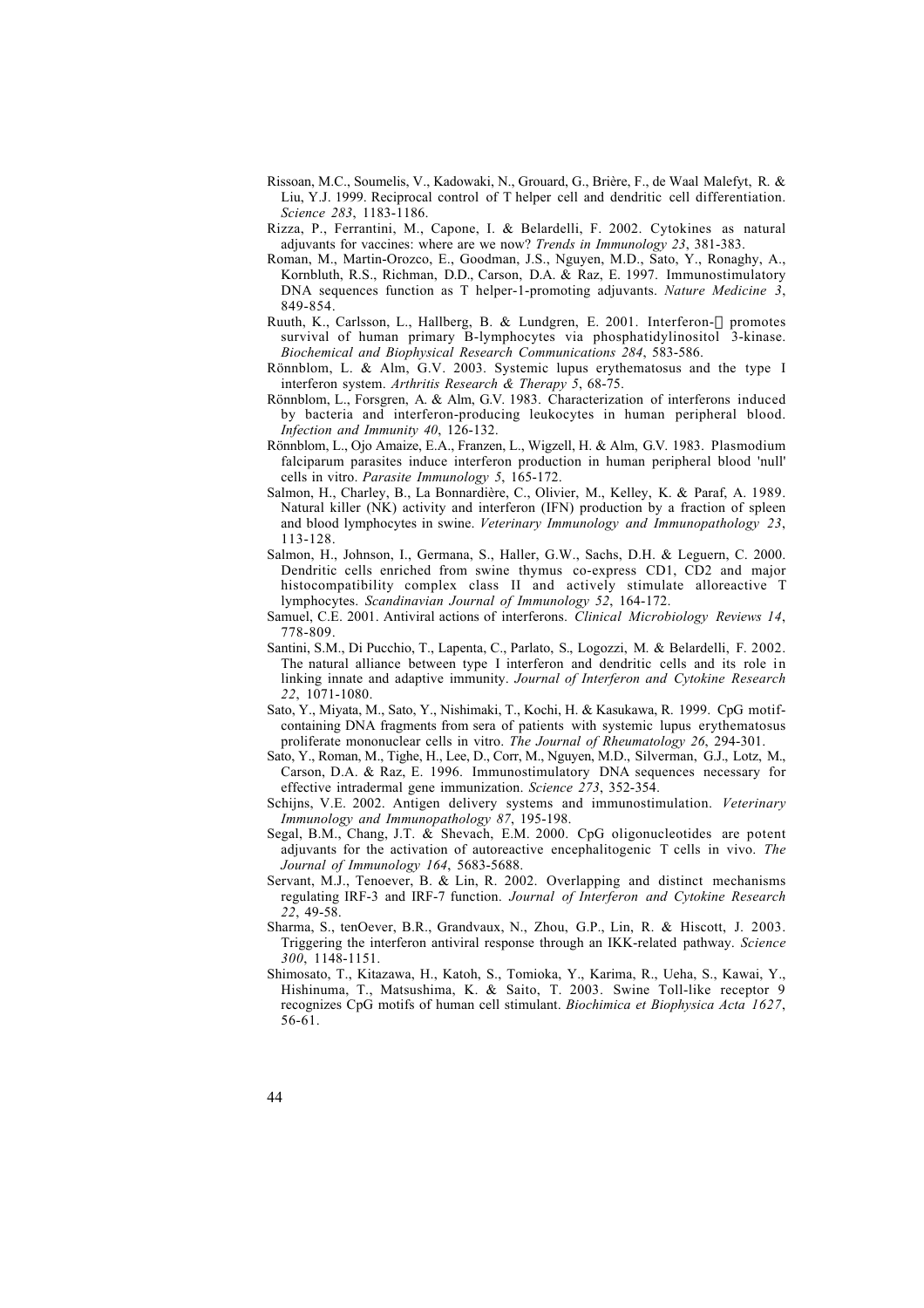- Siegal, F.P., Kadowaki, N., Shodell, M., Fitzgerald-Bocarsly, P.A., Shah, K., Ho, S., Antonenko, S. & Liu, Y.J. 1999. The nature of the principal type 1 interferonproducing cells in human blood. *Science 284*, 1835-1837.
- Sinigaglia, F., D'Ambrosio, D. & Rogge, L. 1999. Type I interferons and the Th1/Th2 paradigm. *Developmental and Comparative Immunology 23*, 657-663.
- Somasundaram, C., Takamatsu, H., Andreoni, C., Audonnet, J.C., Fischer, L., Lefèvre, F. & Charley, B. 1999. Enhanced protective response and immuno-adjuvant effects of porcine GM-CSF on DNA vaccination of pigs against Aujeszky's disease virus. *Veterinary Immunology and Immunopathology 70*, 277-287.
- Sprent, J., Zhang, X., Sun, S. & Tough, D. 1999. T-cell turnover in vivo and the role of cytokines. *Immunology Letters 65*, 21-25.
- Srivastava, I.K. & Liu, M.A. 2003. Gene vaccines. *Annals of Internal Medicine 138*, 550-559.
- Summerfield, A. & McCullough, K.C. 1997. Porcine bone marrow myeloid cells: phenotype and adhesion molecule expression. *Journal of Leukocyte Biology 62*, 176-185.
- Suzuki, K., Mori, A., Ishii, K.J., Saito, J., Singer, D.S., Klinman, D.M., Krause, P.R. & Kohn, L.D. 1999. Activation of target-tissue immune-recognition molecules by double-stranded polynucleotides. *Proceedings of the National Academy of Sciences of the United States of America 96*, 2285-2290.
- Svensson, H., Cederblad, B., Lindahl, M. & Alm, G. 1996a. Stimulation of natural interferon-a/b producing cells by Staphylococcus aureus. *Journal of Interferon and Cytokine Research 16*, 7-16.
- Svensson, H., Johannisson, A., Nikkilä, T., Alm, G.V. & Cederblad, B. 1996b. The cell surface phenotype of human natural interferon- $\alpha$  producing cells as determined by flow cytometry. *Scandinavian Journal of Immunology 44*, 164-172.
- Sweeney, S.E., Halloran, P.J. & Kim, Y.B. 1996. Identification of a unique porcine FcgRIIIAa molecular complex. *Cellular Immunology 172*, 92-99.
- Takai, T. 2002. Roles of Fc receptors in autoimmunity. *Nature Reviews Immunology 2*, 580-592.
- Takauji, R., Iho, S., Takatsuka, H., Yamamoto, S., Takahashi, T., Kitagawa, H., Iwasaki, H., Iida, R., Yokochi, T. & Matsuki, T. 2002. CpG-DNA-induced IFN-a production involves p38 MAPK-dependent STAT1 phosphorylation in human plasmacytoid dendritic cell precursors. *Journal of Leukocyte Biology 72*, 1011-1019.
- Takeda, K., Kaisho, T. & Akira, S. 2003. Toll-like receptors. *Annual Review of Immunology 21*, 335-376.
- Takeshita, F., Leifer, C.A., Gursel, I., Ishii, K.J., Takeshita, S., Gursel, M. & Klinman, D.M. 2001. Cutting edge: Role of Toll-like receptor 9 in CpG DNA-induced activation of human cells. *The Journal of Immunology 167*, 3555-3558.
- Thacker, E., Summerfield, A., McCullough, K., Ezquerra, A., Dominguez, J., Alonso, F., Lunney, J., Sinkora, J. & Haverson, K. 2001. Summary of workshop findings for porcine myelomonocytic markers. *Veterinary Immunology and Immunopathology 80*, 93-109.
- Tighe, H., Corr, M., Roman, M. & Raz, E. 1998. Gene vaccination: plasmid DNA is more than just a blueprint. *Immunology Today 19*, 89-97.
- Tridandapani, S., Wang, Y., Marsh, C.B. & Anderson, C.L. 2002. Src homology 2 domain-containing inositol polyphosphate phosphatase regulates NFkB-mediated gene transcription by phagocytic FcgRs in human myeloid cells. *The Journal of Immunology 169*, 4370-4378.
- Tudor, D., Riffault, S., Carrat, C., Lefèvre, F., Bernoin, M. & Charley, B. 2001. Type I IFN modulates the immune response induced by DNA vaccination to pseudorabies virus glycoprotein C. *Virology 286*, 197-205.
- Tweedie, S., Charlton, J., Clark, V. & Bird, A. 1997. Methylation of genomes and genes at the invertebrate-vertebrate boundary. *Molecular and Cellular Biology 17*, 1469- 1475.
- Uzé, G., Lutfalla, G. & Mogensen, K.E. 1995.  $\alpha$  and  $\beta$  interferons and their receptor and their friends and relations. *Journal of Interferon and Cytokine Research 15*, 3-26.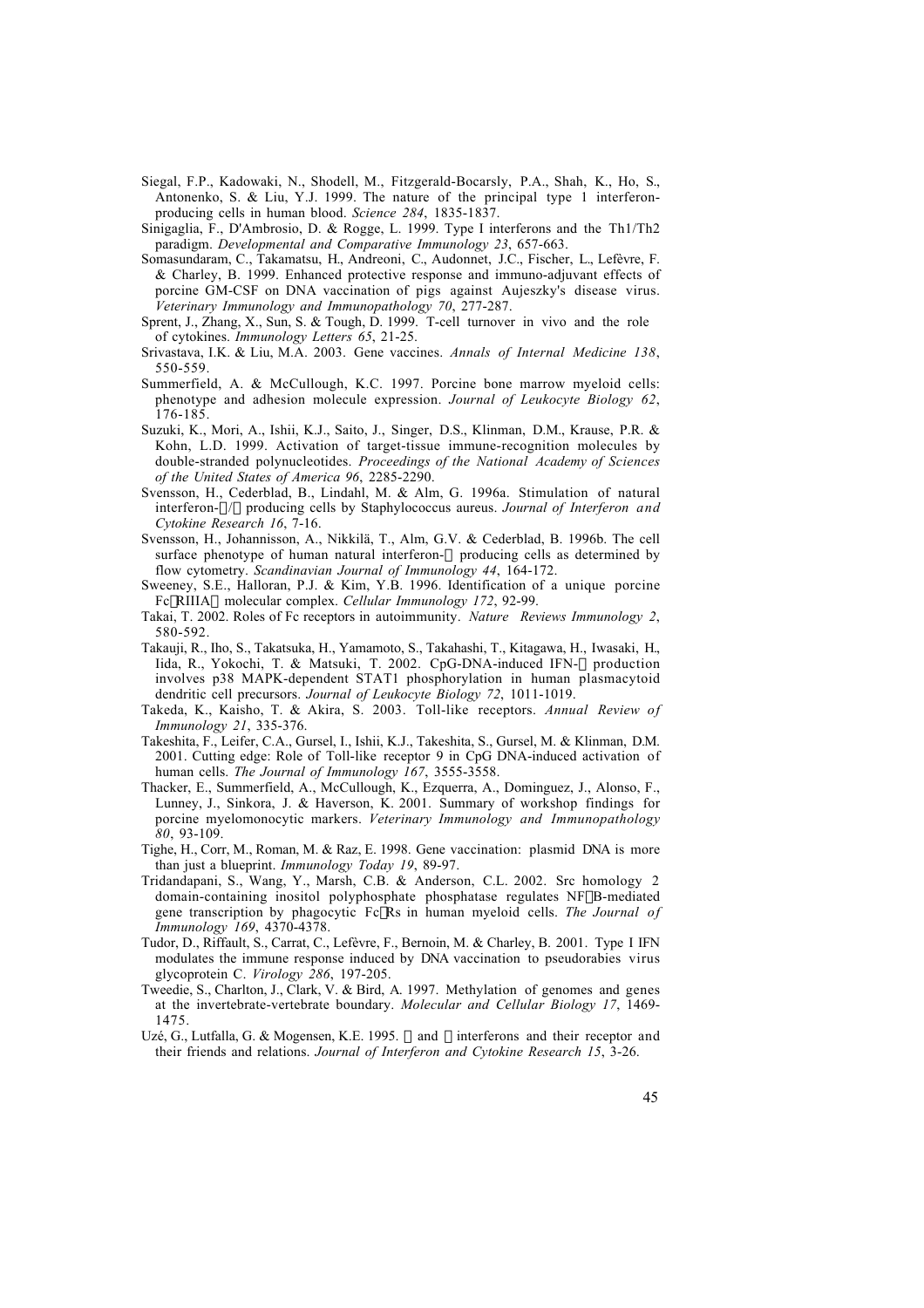- Vallin, H., Blomberg, S., Alm, G.V., Cederblad, B. & Rönnblom, L. 1999a. Patients with systemic lupus erythematosus (SLE) have a circulating inducer of interferon-alpha  $(IFN-\alpha)$  production acting on leucocytes resembling immature dendritic cells. *Clinical and Experimental Immunology 115*, 196-202.
- Vallin, H., Perers, A., Alm, G.V. & Rönnblom, L. 1999b. Anti-double-stranded DNA antibodies and immunostimulatory plasmid DNA in combination mimic the endogenous IFN- $\alpha$  inducer in systemic lupus erythematosus. The Journal of *Immunology 163*, 6306-6313.
- Van Den Herik-Oudijk, I.E., Westerdaal, N.A., Henriquez, N.V., Capel, P.J. & Van De Winkel, J.G. 1994. Functional analysis of human FcyRII (CD32) isoforms expressed in B lymphocytes. *The Journal of Immunology 152*, 574-585.
- Van der Stede, Y., Verdonck, F., Vancaeneghem, S., Cox, E. & Goddeeris, B.M. 2002. CpG-oligodinucleotides as an effective adjuvant in pigs for intramuscular immunizations. *Veterinary Immunology and Immunopathology 86*, 31-41.
- van Rooij, E.M., Haagmans, B.L., de Visser, Y.E., de Bruin, M.G., Boersma, W. & Bianchi, A.T. 1998. Effect of vaccination route and composition of DNA vaccine on the induction of protective immunity against pseudorabies infection in pigs. *Veterinary Immunology and Immunopathology 66*, 113-126.
- Verthelyi, D., Ishii, K.J., Gursel, M., Takeshita, F. & Klinman, D.M. 2001. Human peripheral blood cells differentially recognize and respond to two distinct CpG motifs. *The Journal of Immunology 166*, 2372-2377.
- Yamamoto, S., Yamamoto, T., Kataoka, T., Kuramoto, E., Yano, O. & Tokunaga, T. 1992a. Unique palindromic sequences in synthetic oligonucleotides are required to induce IFN and augment IFN-mediated natural killer activity. *The Journal of Immunology 148*, 4072-4076.
- Yamamoto, S., Yamamoto, T., Nojima, Y., Umemori, K., Phalen, S., McMurray, D.N., Kuramoto, E., Iho, S., Takauji, R., Sato, Y., Yamada, T., Ohara, N., Matsumoto, S., Goto, Y., Matsuo, K. & Tokunaga, T. 2002. Discovery of immunostimulatory CpG-DNA and its application to tuberculosis vaccine development. *Japanese Journal of Infectious Disease 55*, 37-44.
- Yamamoto, S., Yamamoto, T., Shimada, S., Kuramoto, E., Yano, O., Kataoka, T. & Tokunaga, T. 1992b. DNA from bacteria, but not from vertebrates, induces interferons, activates natural killer cells and inhibits tumor growth. *Microbiology and Immunology 36*, 983-997.
- Yamamoto, S., Yamamoto, T. & Tokunaga, T. 2000. Oligodeoxyribonucleotides with 5'- ACGT-3' or 5'-TCGA-3' sequence induce production of interferons. *Current Topics in Microbiology and Immunology 247*, 23-39.
- Yang, H. & Parkhouse, R.M. 1996. Phenotypic classification of porcine lymphocyte subpopulations in blood and lymphoid tissues. *Immunology 89*, 76-83.
- Yi, A.K., Klinman, D.M., Martin, T.L., Matson, S. & Krieg, A.M. 1996. Rapid immune activation by CpG motifs in bacterial DNA. Systemic induction of IL-6 transcription through an antioxidant-sensitive pathway. *The Journal of Immunology 157*, 5394- 5402.
- Yi, A.K., Tuetken, R., Redford, T., Waldschmidt, M., Kirsch, J. & Krieg, A.M. 1998. CpG motifs in bacterial DNA activate leukocytes through the pH-dependent generation of reactive oxygen species. *The Journal of Immunology 160*, 4755-4761.
- Zeuner, R.A., Verthelyi, D., Gursel, M., Ishii, K.J. & Klinman, D.M. 2003. Influence of stimulatory and suppressive DNA motifs on host susceptibility to inflammatory arthritis. *Arthritis and Rheumatism 48*, 1701-1707.
- Zhang, Y., Palmer, G.H., Abbott, J.R., Howard, C.J., Hope, J.C. & Brown, W.C. 2003. CpG ODN 2006 and IL-12 are comparable for priming Th1 lymphocyte and IgG responses in cattle immunized with a rickettsial outer membrane protein in alum. *Vaccine 21*, 3307-3318.
- Zhao, Q., Matson, S., Herrera, C.J., Fisher, E., Yu, H. & Krieg, A.M. 1993. Comparison of cellular binding and uptake of antisense phosphodiester, phosphorothioate, and mixed phosphorothioate and methylphosphonate oligonucleotides. *Antisense Research and Development 3*, 53-66.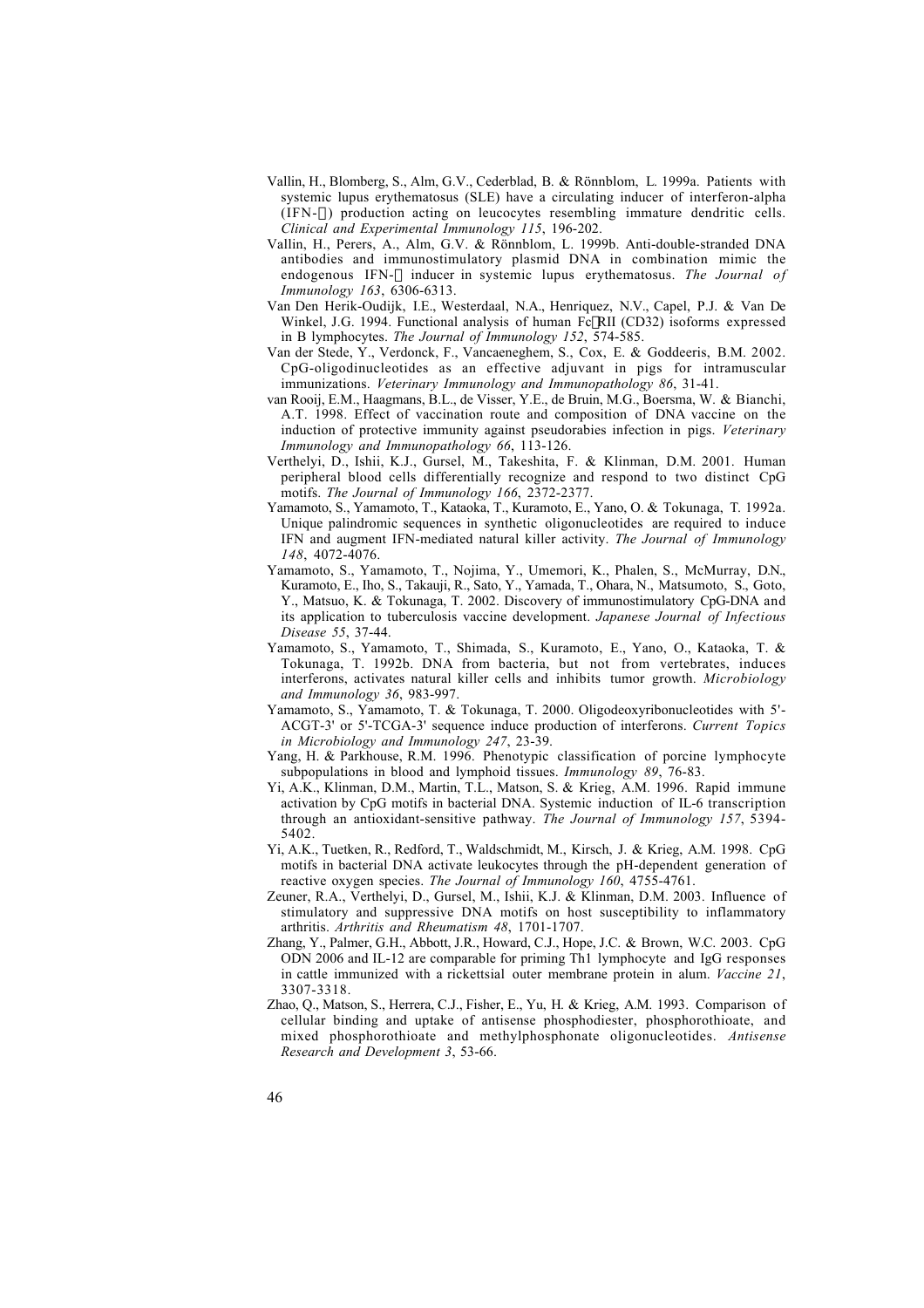Zola, H., Jessup, C., Nicholson, I.C. & Macardle, P.J. 2000. CD32 (FcgRII). *Journal of Biological Regulators and Homeostatic Agents 14*, 311-316.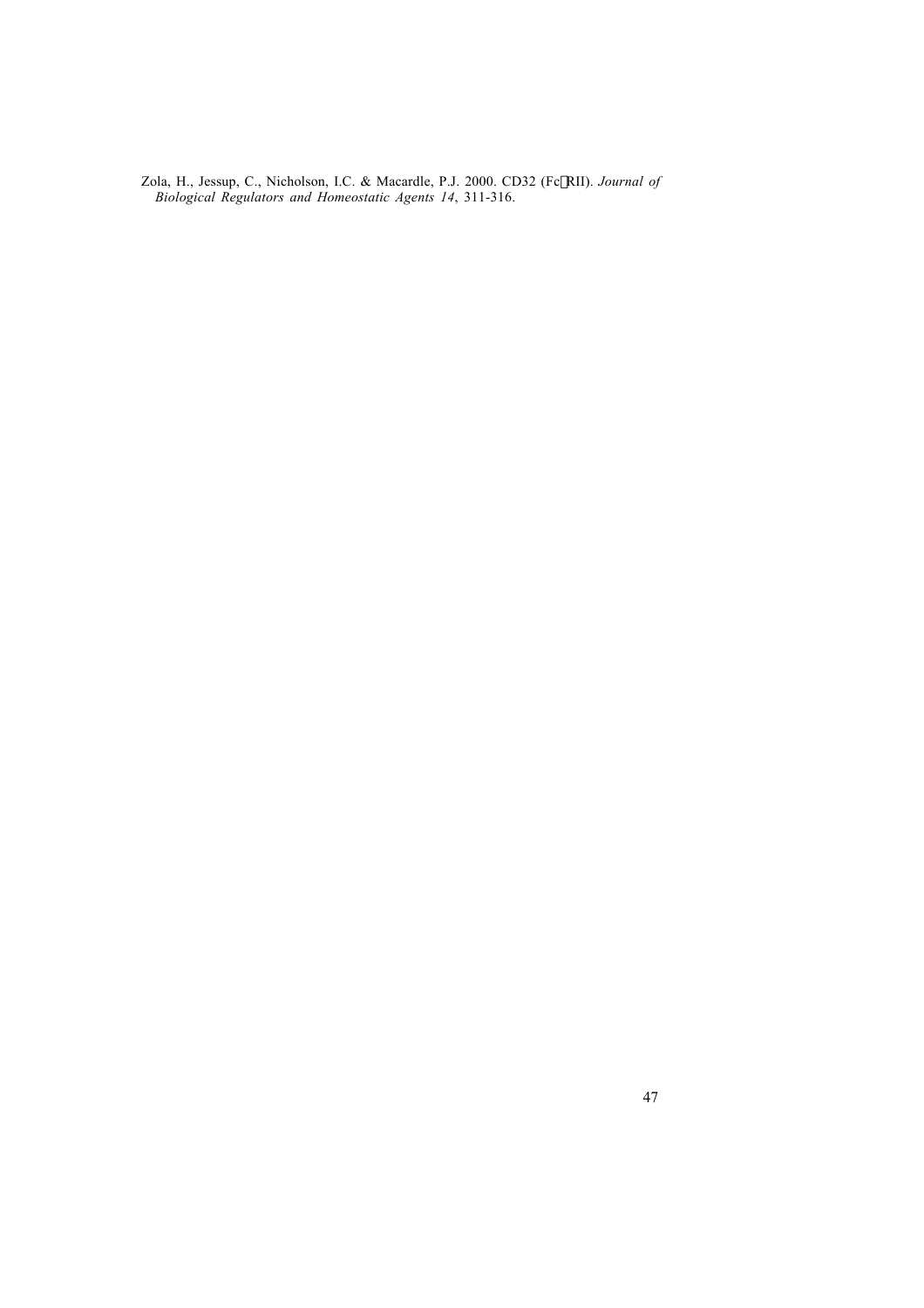# **Acknowledgements**

Denna doktorsavhandling har utförts vid Avdelningen för immunologi & virologi, Institutionen för molekylär biovetenskap vid SLU. Därför vill jag tacka institutionen och prefekt Tommy Linné. Vidare vill jag rikta ett varmt tack till alla de som stött mig och lett mig rätt på vägen.

Gunnar Alm, min handledare, idésprutan som alltid finns till hands och som med uppmuntran och värme inspirerat mig. Bak i båten med ett öga på mig har du gett kursangivelser och sedan gett mig tryggheten att navigera på egen hand. Det är en glädje att ha fått arbeta med dig.

Caroline Fossum, min biträdande handledare som stött och inspirerat mig, drivit mig att tänka och formulera mig,, och som inte var fransk och som mer eller mindre framgångsrikt försökt hålla mig borta från bjäfs.

Mikael Berg, min biträdande handledare som ger tanken flykt i rätt rytm.

Maija-Leena Eloranta, min biträdande handledare som med mycket humor inspirerar och meddelar hur det förhåller sig.

Lisbeth Fuxler, som vet var allting finns och om något inte finns så finns det nog ändå i ett hemligt extraförråd.

Tanja Lövgren, som jag har ryggen mot. Badkamrat som med alltför mycket nytt på västbottenfronten kämpar i motvind mot falsifikationsteorier i vakuum.

Eva Wattrang, ej stygg badkamrat som har lärt, glatt och hjälpt mig väldigt mycket och som räddat ett och annat experiment. Tackar!

Anne Riesenfeld, som sprider mycket glädje på labb.

Anders Perers, som också vet var allting finns. Som lätt ohämmat delar med sig av, och som också har den goda smaken att uppskatta, inte helt korrekta skämt.

Lars Rönnblom, för att du, då min optimism vacklat, förklarat hur det egentligen ligger till.

Helena Vallin, som har lärt mig mycket, ordning och reda inte minst.

Kristina Domeika för gott samarbete och smittsam optimism.

Brita Cederblad, viktigt initialt stöd

Ullvi Båve, Elin Johansson och Stina Blomberg som jag vill tacka för goda samarbeten.

Och från Frankrike, Bernard Charley pour m' avoir reçu à bras ouverts dans son labo ainsi qu'en vacances.

Sabine Riffault, Daniela Tudor et Charles Carrat pour m'avoir guidé dans les couloirs de l'INRA à Jouy en Josas.